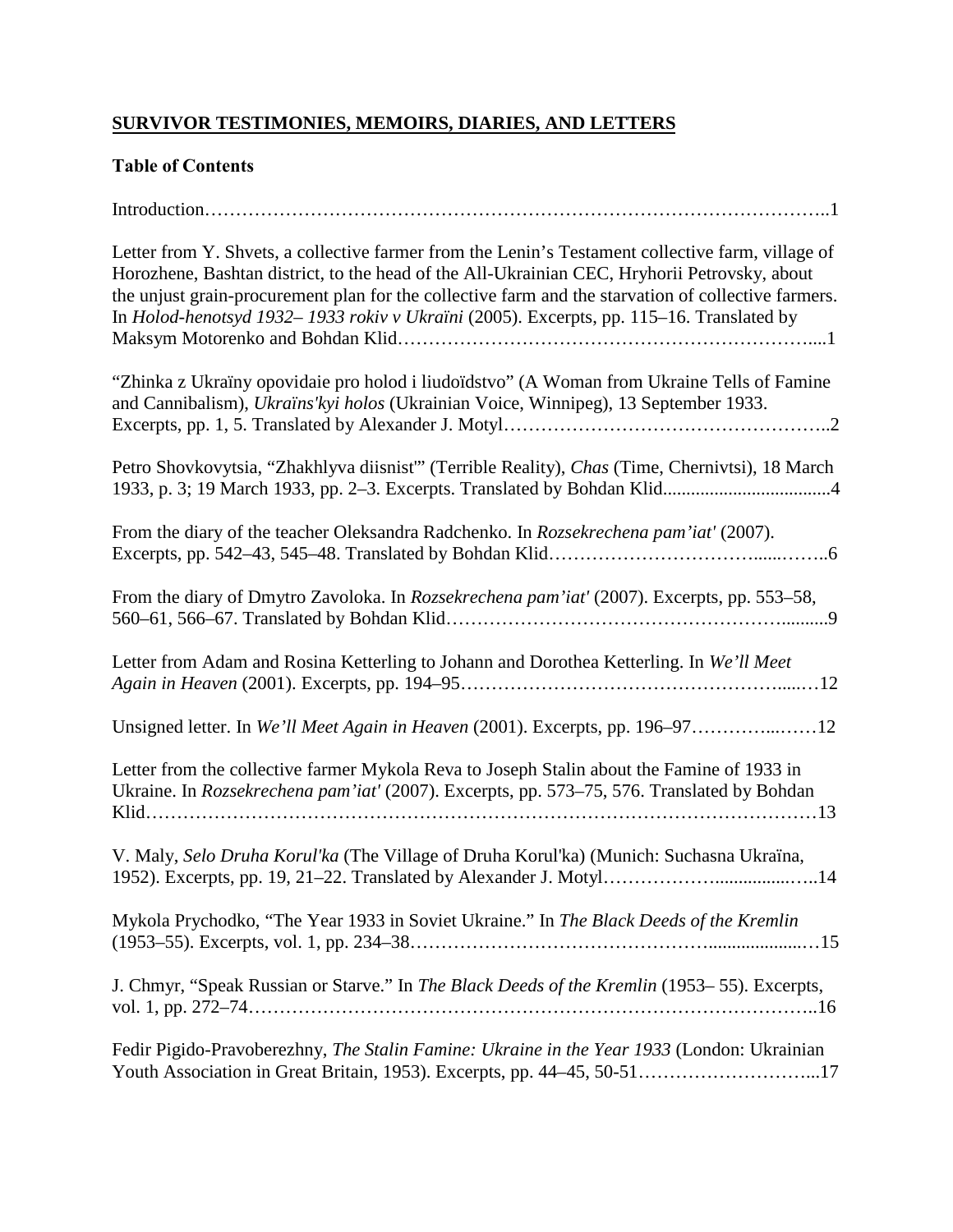| "Testimony of Yurij Lawrynenko, Through the Interpreter, Roman Olesnicki." In Eighth Interim<br>Report of Hearings before the Select Committee on Communist Aggression, House of<br>Representatives, Eighty-Third Congress (Washington, D.C.: United States Government Printing |
|---------------------------------------------------------------------------------------------------------------------------------------------------------------------------------------------------------------------------------------------------------------------------------|
| Vira P-ko, "It Happened in 1933." In The Black Deeds of the Kremlin (1953–55). Excerpts, vol.                                                                                                                                                                                   |
| I. Hannych, "The Living Grave." In The Black Deeds of the Kremlin (1953-55). Excerpts, vol. 2,                                                                                                                                                                                  |
| Miron Dolot, <i>Execution by Hunger: The Hidden Holocaust</i> (New York and London: W. W.                                                                                                                                                                                       |
| Anastasiia Lysyvets, Spomyny (Memoirs) (Kyiv: K.I.S., 2008). Excerpts, pp. 28–30. Translated                                                                                                                                                                                    |
| Pavlo Makohon, Witness: Memoirs of the Famine of 1933 in Ukraine (Toronto: Anabasis<br>Magazine, 1983). Excerpts, pp. 20–21. Translated by Alexander J. Motyl. Online at                                                                                                        |
| "Testimony of Mr. Ivan Kasiianenko of Los Angeles, California." In Second Interim Report                                                                                                                                                                                        |
| "Testimony of Mr. Mykola Kostyrko of Sacramento, California." In Second Interim Report                                                                                                                                                                                          |
| F. P. Burtiansky, "The Famine: A Pogrom of the Ukrainian Peasantry." In The Great Famine in<br>Ukraine, 1932–33 (1988), pp. 96–101. Excerpts. Online at Memoirs of the Famine,                                                                                                  |
| Vasyl Zaiika [Zaïka], "The Secrets of the Famine (Where the NKVD-OGPU Buried Thousands<br>of Bodies)." In The Great Famine in Ukraine, 1932–33 (1988), pp. 86–87. Excerpts. Online at<br>Memoirs of the Famine, http://faminegenocide.com/resources/memoirs/secrets1.html35     |
| "Survivor Transcript: Victor Tkacz," in The Famine in Ukraine, 1932-1933. Online at<br>http://www.theage.com.au/multimedia/ukrainefamine/transcripts/transcript_viktor.pdf37                                                                                                    |
| Vladimir Keis, "Moi zhiznennyi put' i zhiznennye perezhivaniia moei molodosti na rodnoi<br>ukrainskoi zemle do 1929 goda i Vtoraia Mirovaia Voina" (My Life and Youthful Experiences in<br>My Native Ukrainian Land up to 1929 and the Second World War). Unpublished memoir.   |
| Tetiana Nykytiuk, "A Candle Lit in Memory and Hope," The Day Weekly Digest, no. 10, 2003.<br>Edited excerpts. Online at http://www.day.kiev.ua/260363/. Original Ukrainian text: "Svichka                                                                                       |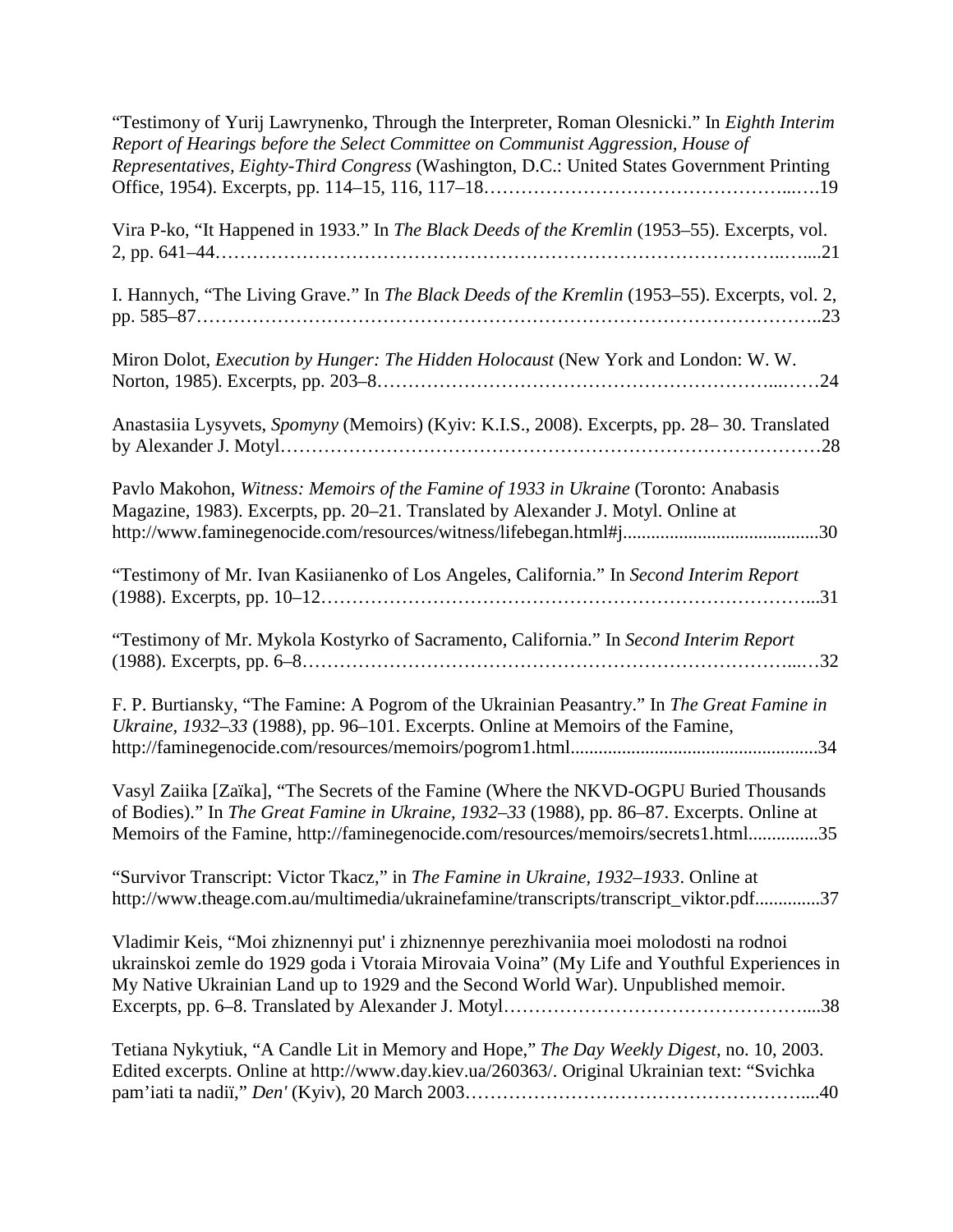Tamara Orlova, "My Beloved Unhappy Mother a Murderer?" *The Day Weekly Digest*, no. 10, 2010. Edited excerpts. Online at http://www.day.kiev.ua/292315#. Original Russian text: "Moia dorogaia neschastnaia mama... ubiitsa?" *Den'* (Kyiv), 12 February 2010……..………………...41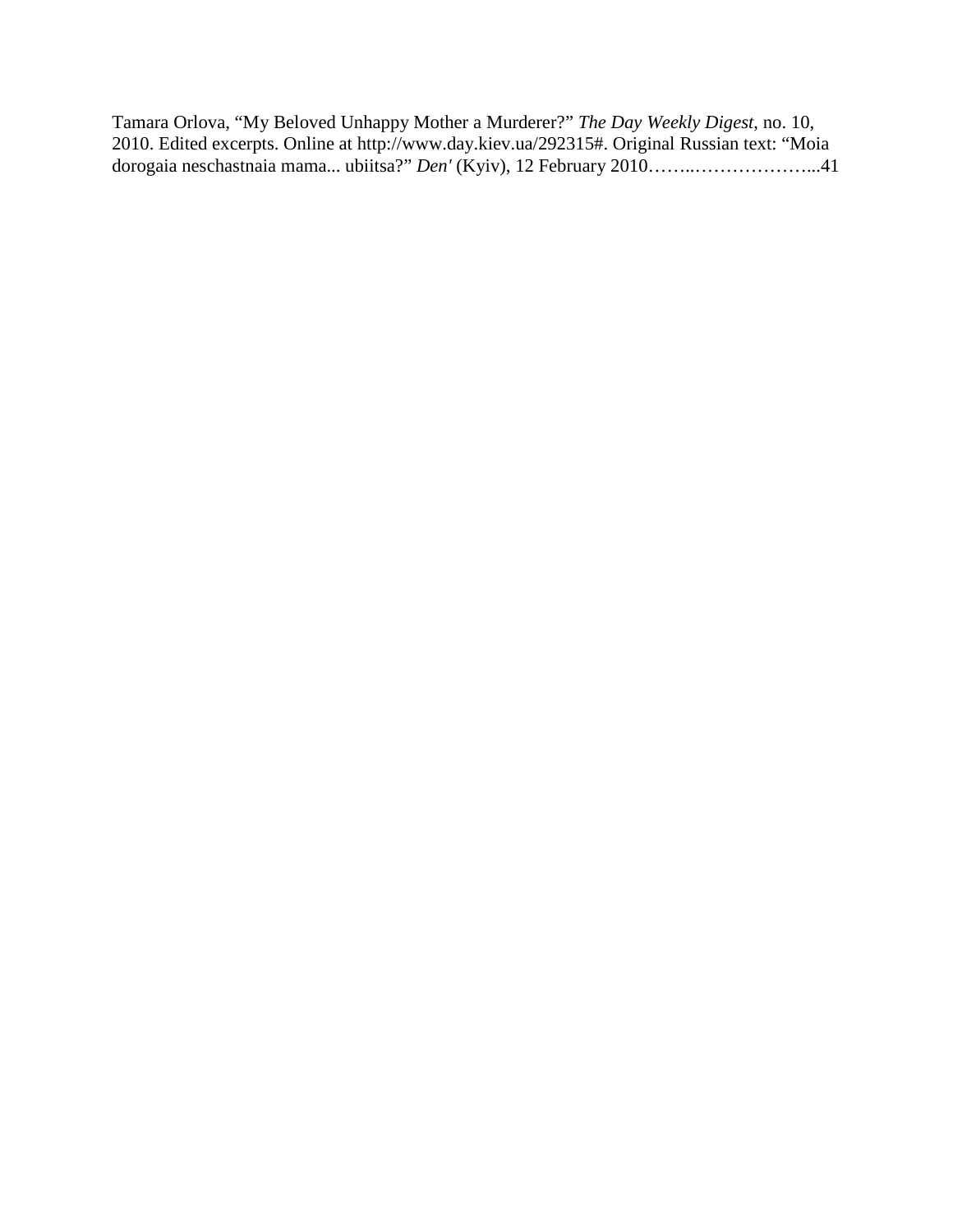## **SURVIVOR TESTIMONIES, MEMOIRS, DIARIES, AND LETTERS**

### **Introduction**

The fourth section of the *Reader* consists of testimonies, memoirs, and letters by famine victims. Most are by ordinary folk and are usually of a personal nature. At the same time, they provide a plethora of oftentimes painful and gut-wrenching details about the fate of family members and particular villages. Interestingly, several testimonies emphasize the limitation of the famine to Ukraine, noting that conditions just across the border in Russia were significantly better. A letter from German settlers in southern Ukraine to their relatives in North Dakota illustrates the fate of the German minority in Ukraine during the famine.

Some testimonies were given before U.S. government-sponsored investigative bodies. Some, such as those published in *The Black Deeds of the Kremlin*, were collected and published by Ukrainian émigrés and Holodomor survivors at the height of the Cold War. This made it easy for those holding pro-Soviet views to dismiss them as anticommunist propaganda. A noteworthy personal account is that of Maria Zuk, who emigrated from southern Ukraine to western Canada to join her husband in the late summer of 1933, when she gave her interview to journalists working for a Ukrainianlanguage newspaper in Winnipeg. Another is Miron Dolot's *Execution by Hunger*, published by a major American press in 1985.

This section also contains materials from non-peasants: Fedir Pigido-Pravoberezhny, who worked as an engineer in Ukraine; Yurij Lawrynenko and Mykola Prychodko, both literary scholars; and Vladimir Keis, an urban worker at the time of the famine who retained strong ties with the Ukrainian village. Lawrynenko states that repressive measures against the Ukrainian intelligentsia, carried out while the famine raged in the villages, constituted "a double blow delivered against Ukraine." Pigido-Pravoberezhny describes the degenerate behavior of those sent by the Kremlin to extort grain from the Ukrainian peasants. Prychodko describes "the miserable hulks of humanity dragg[ing] themselves along on swollen feet, begging for crusts of bread or searching for scraps in garbage heaps, frozen and filthy," in Ukraine's cities. Finally, Keis notes that "The horror of death by starvation hung like a dark shadow all over Ukraine. The moaning and sobbing spread throughout our land. Some villages died out completely. All those people died a martyr's death at the hands of the vicious executioner in Moscow. Whoever witnessed it knows that I am telling the truth."

**Letter from Y. Shvets, a collective farmer from the Lenin's Testament collective farm, village of Horozhene, Bashtan district, to the head of the All-Ukrainian CEC, Hryhorii Petrovsky, about the unjust grain-procurement plan for the collective farm and the starvation of collective farmers. In** *Holod-henotsyd 1932–1933 rokiv v Ukraïni* **(2005). Excerpts, pp. 115–16. Translated by Maksym Motorenko and Bohdan Klid.** 

13 September 1932

Comrade Petrovsky,

In 1931 our cooperative had 2,400 hectares of land and was completely sown, but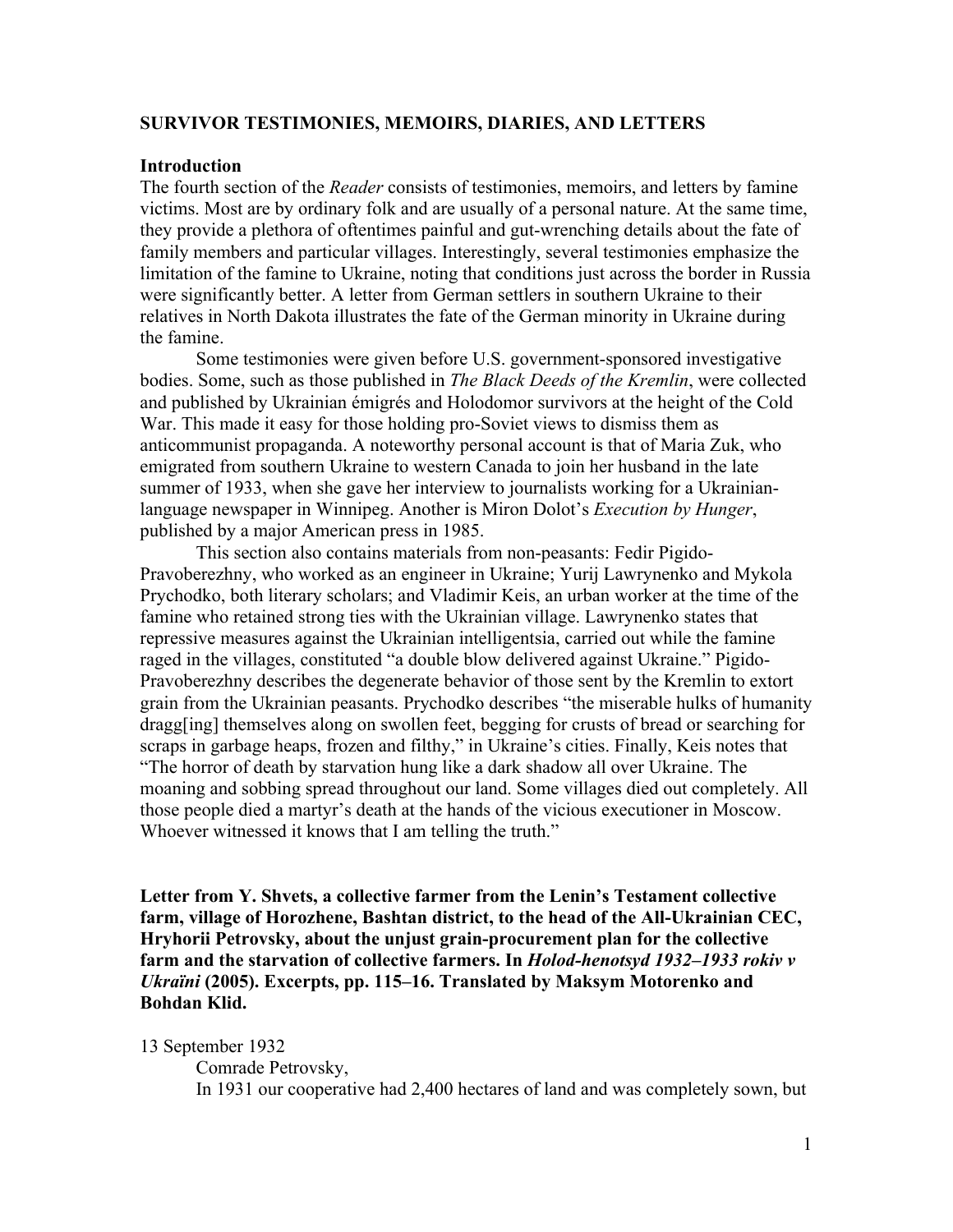as we have a good deal of land close to the river, and it is useless, the district [authorities] directed our cooperative to use this land for particular agricultural needs—growing vegetables, raising cattle and pigs....

Our cooperative has 1,052 people to be fed, and here, in 1931, most of our cooperative members—poor peasants—were starving, beginning in December. In this year of 1932, the cooperative sowed 600 hectares of grain crops....

When the District Executive Committee apportioned the grain-procurement plan, our cooperative was obliged to fulfill a grain-procurement plan of 2,400 poods of grain. But, Comrade Petrovsky, if we stretch it considerably, perhaps there will be enough [grain] to fulfill the established plan, but there will be absolutely nothing left for food....

So please explain to me: has full agreement been reached with our district authorities to leave our village and cooperative hungry for the whole year, or have former landowners perhaps joined the ranks of the authorities and begun to take vengeance for their [lost] estates? Or, perhaps, it is the state of affairs to be hungry under Soviet rule?.... When the grain-procurement plan was being discussed at cooperative and executive meetings, and someone says that the plan is very great and that there would be nothing left to eat, our village board immediately threatens us with the police and the GPU....

## Yu. R. Shvets....

# **"Zhinka z Ukraïny opovidaie pro holod i liudoïdstvo" (A Woman from Ukraine Tells of Famine and Cannibalism),** *Ukraïns'kyi holos* **(Ukrainian Voice, Winnipeg), 13 September 1933. Excerpts, pp. 1, 5. Translated by Alexander J. Motyl.**

The wife of Ivan Zhuk, a farmer in Consort, Alberta, came to him from the Pervomaisk district near Odesa, Ukraine. On the way, she made a stop in Winnipeg for a few days and was brought to the editorial offices of *The Ukrainian Voice* by some good people. We have to admit that it was interesting to see this woman; she seemed like someone from another world. Her poor clothing showed that she had not come from prosperous conditions. It will be best to convey our conversation in the form of questions and answers.

Q: When did you leave home?

A: On August 5.

Q: How were people living in Ukraine at that time?

A: There was a terrible famine. People were dying of hunger like flies.

Q: Did many die of hunger?

A: As far as I could learn, 25 versts [ca. 17 miles] in either direction about one-quarter of the population survived. Three-quarters died.

Q: Are people suffering the famine quietly, or are they rebelling?

A: How are they to rebel, and what will they achieve by rebelling? They suffer because they have lost all hope. They walk like the blind, and they fall wherever death strikes them. No one pays attention to the corpses lying on the streets. People either step over or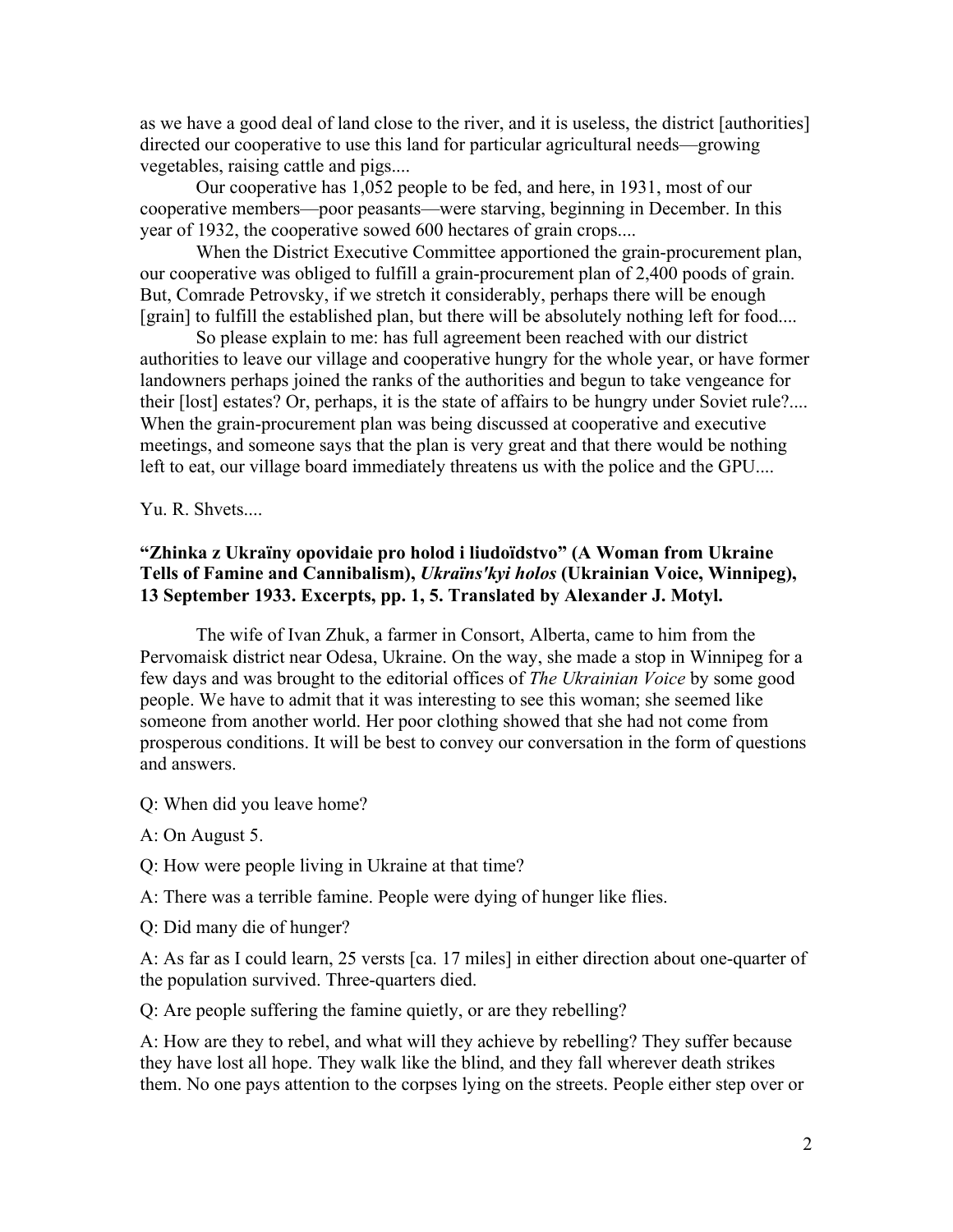sidestep them and keep on walking. From time to time they are collected and buried in common pits. Seventy and more people are buried together.

Q: Have you heard anything about instances of cannibalism?

A: Why not? It happens all the time. There have been cases of a mother starving with her children and then killing and eating them when she sees that they are about to die. Or you are walking along the street and you see a corpse. You look around to see whether anyone is watching, and you cut off a piece of flesh and then bake or cook it.

Q: What is the reason for the famine? Has there been a drought or a bad harvest, or are you not sowing anything?

A: There has been a harvest, we sow and we plant, but as soon as anything grows, they take it all away and pack it off to Moscow. We had a good harvest this summer, but so what? They sent in the machines, cut everything, threshed it, and left not a kernel behind. They took everything. People were weeping. They asked, "What will we eat?" But the Chekists [members of the secret police] laughed and answered: "You'll find something." What will people not do in order to hide some grain for themselves! They hide it in their hair, they hide it in their mouth, beneath their tongue, but they [the Chekists] search it out and take it too.

Q: Do people on the collective farms live better?

A: At first they had it better, but now they take everything from them as well. I myself was on a collective farm, and if I have not died so far and could leave, it is only because my husband in Canada sent me money, and I could buy things in the Torgsin shops [state-run hard-currency stores].

Q: Do people not expect something better in the future?

A: They used to, but now things get worse and worse with every year. And now they have reached the limit. No one expects anything any more; everyone just expects death. Even the officials do not know what the future holds and only shrug their shoulders. Some tell the people, "Rebel, and we will join you." And the people respond: "You rebel first."

Q: How did you come to Canada? Through Romania?

A: No, that is impossible. You have to go through Moscow.

Q: And how do people live in Moscow? In the Moscow region? Is there also a famine there?

A: No, there is no famine there. There is enough of everything. When I arrived in Moscow, I could buy everything I wanted at the bazaar—bread and meat and vegetables.

Q: And how much did your passport to Canada cost?

A: 283 dollars.

Q: Rubles or dollars?

A: No, dollars, American dollars. My husband had to send them from Canada. If someone wanted to earn them, it could never be done. See these slippers on my feet? They cost me 90 rubles last year. I had to work three months in order to buy them.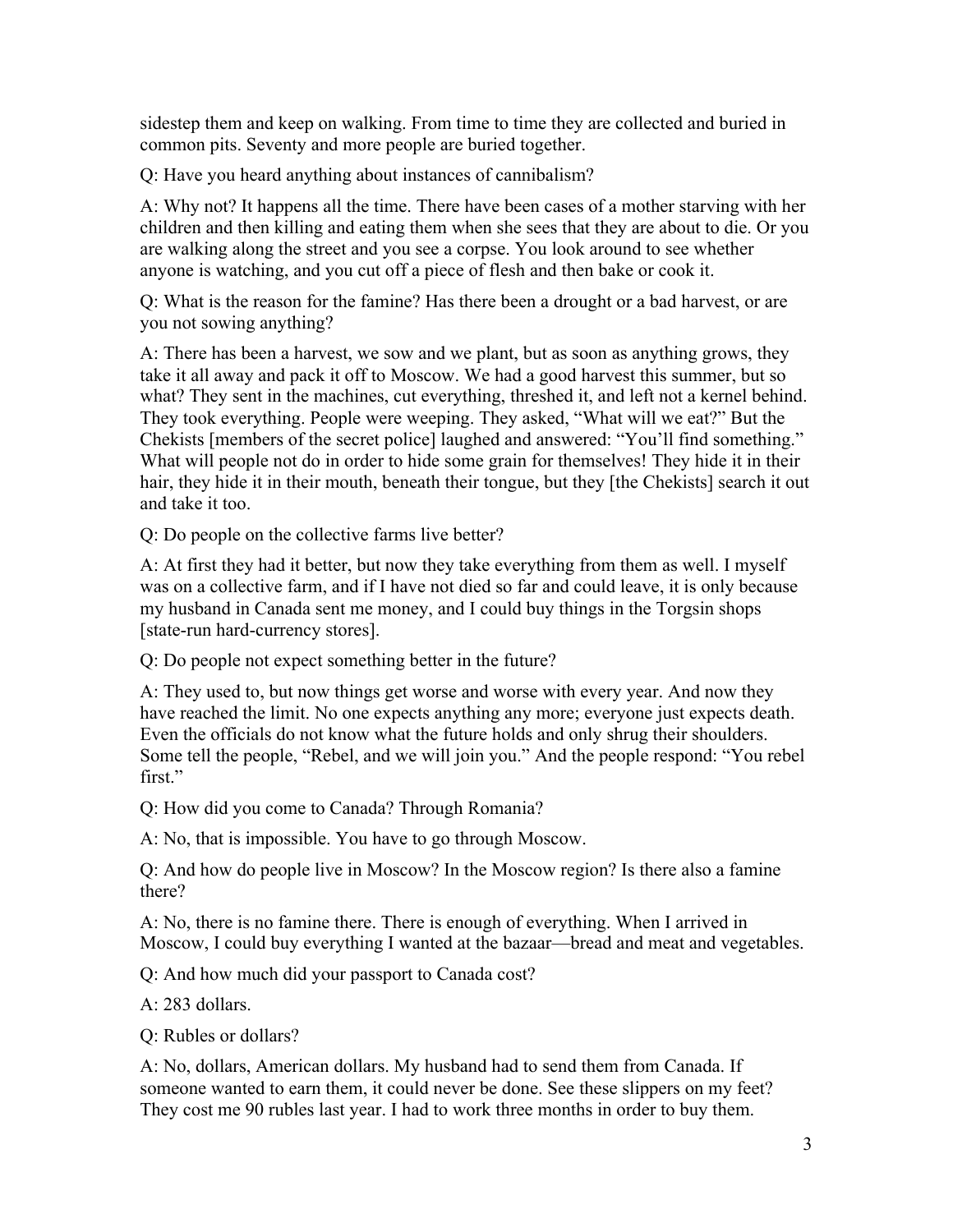Q: They take your wheat and grain, and you have no bread, but may you keep your animals? Cows, horses, chickens, pigs?

A: The famished people ate everything. If anyone still has a horse or cow, they guard it like the greatest treasure. People caught field mice and ate them like the greatest delicacies. The cats and dogs have been eaten long ago. Some collective farms still have pigs, but the Chekists guard them and seize and take them away as soon as they grow fat. People have already forgotten how pork tastes….

# **Petro Shovkovytsia, "Zhakhlyva diisnist'" (Terrible Reality),** *Chas* **(Time, Chernivtsi), 18 March 1933, p. 3; 19 March 1933, pp. 2–3. Excerpts. Translated by Bohdan Klid.**

Petro Shovkovytsia, a journalist for the Chernivtsi paper *Chas*, wrote this article on the basis of a conversation with the head of the Kryzhanivsky family, who had recently escaped with his family from Soviet Ukraine, crossing the Dnister River to what is now Chernivtsi oblast (then part of Romania).

...It was here that I saw with my own eyes the lucky ones from the Soviet heaven: two men, two women, and five children. The older man [surname Kryzhanivsky] was over 60, the younger past 30. The women were approximately the same age. These were not people, but rather shadows of people. Cut them with the dullest of knives, and you will not get blood to flow from them: beaten, tortured, exhausted…. The younger man is talking, answering questions, and narrating, while the older one falls silent ever more, replying only rarely, on occasion, with utter hopelessness etched into his eyes and face.

For some unknown reason, it was just the older man with whom I wanted to talk, so I began to address him personally from a distance. A bit later, I sat down closer to him, conversing with him about their extremely miserable outer appearance.

"Eh, young man, we've recovered a bit, thank God," he replied. "We have been on this side for more than twenty days—let the merciful Lord thank for us the good people who are feeding us. We are all eating—knock on wood—not badly at all. Whatever we are given by the good folk is all eaten to the last morsel. At first we were careful, so as not to fall ill. You should have seen, young man, what we looked like when we crossed over to this side—what we were like then.

So how could we resemble people, when [we had no] lard—God be witness to this—from [the Feast of] Cosmas and Damian [14 November] we had only sugar beets to eat? I myself would have been the first to disbelieve this if someone were to have told it to me twenty years ago, but now I believe it, having lived through this reality, and I implore the whole Christian world to believe it.

We ourselves are more or less fine, but what about these unfortunate children? There, you see, are two of mine, and three of my daughter's. They were the ones in real trouble. We at least knew that disaster had come, but the dear ones did not understand that, and when they began their 'Mom, I want to eat; Mom, I want to eat; Mom, I want to eat,' it seemed that a sharp knife through the heart would have been less painful than that 'Mom, I want to eat.' Believe me, when we crossed the Dnister—for in the village we have distant relatives who, having learned of this, were the first to bring us a package of bread and lard—not one of the children knew what lard was. All of them said that it was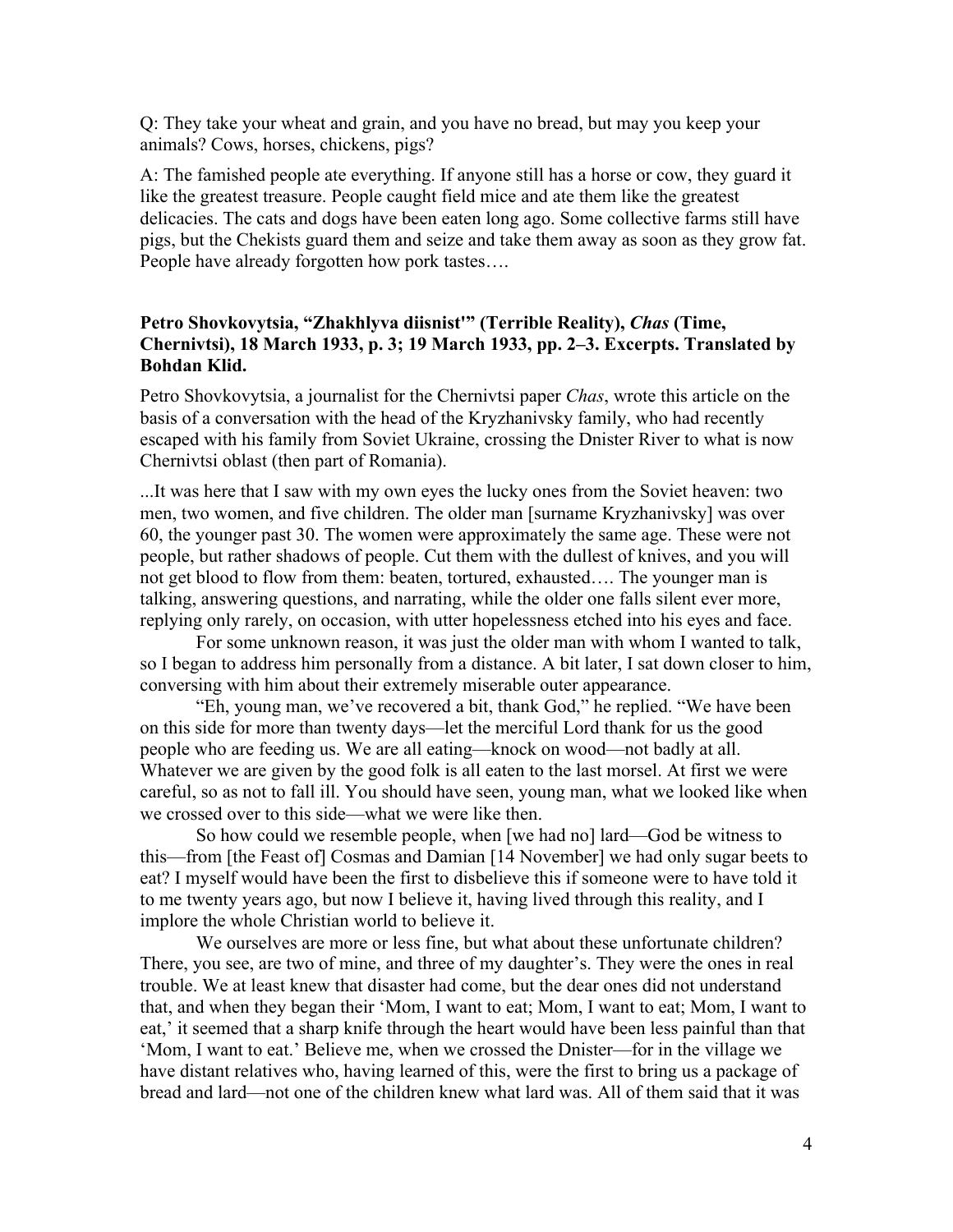soap. And, in the way children converse with one another, they expressed amazement that there was such tasty soap here. And that smallest boy—he is three years old—when we were taken from the riverbank by soldiers to their base, and one of the soldiers gave him a piece of bread before the others, the poor soul ate half that piece and gave his mother the other half, telling her to put it away for the next day, for what, he said, am I going to eat tomorrow?

The merciful Lord has turned his face away from us, and such a hard misfortune the blessed earth has never seen before. Here is my daughter, and those are her three children (pointing to three of the children). Shortly before Christmas, some three or four days previously, in the evening, when it had already gotten quite dark, she comes to me, sits down, we talk about this and that. And later she admitted to the old woman [his wife] that she had fired up the oven, put the children to sleep, closed the damper [to the chimney], and come to me to stay until she was certain that the [closed] damper had suffocated the children [that they had died of carbon monoxide poisoning]. She could no longer listen to that 'Mom, I want to eat.' The old woman, screaming, relayed this to me. For fear of God, child, I told her, what are you doing? If we are to die, then let it start with us, the older ones. We ran immediately and saved the poor souls."

Hearing this, both the old woman and the young one began to cry.

After a moment of silence, I again asked the old man: How could it happen that in autumn, that is, right after threshing, you were already hungry? I gather that you sowed at least a small amount of something? And if your brother, knock on wood, is such a good farmer, then I gather that you are not some kind of oaf who does not know how or does not want to think about himself and his family, so that they do not go hungry.

"Yes, dear sir, we sowed," replied the old man. "We both had sown a dessiatine" [2.7 acres] of rye and a dessiatine of spring wheat. But, you see, we were individual farmers (not collectivized), so, you see, we were given the worst type of land, pure gravel. All the individual farmers got this. The better lands were taken for the collective farms. So we managed to thresh 14 poods of wheat per dessiatine and up to 8 poods of rye [per dessiatine], but according to the *rozverstka* [procurement plan], we were supposed to supply 70 poods of wheat and 55 of rye each. My son-in-law was able to grind one pood each of wheat and rye, but I was not. They came and took [all the grain] from both of us to the last kernel."

"Couldn't you hide at least a third of this grain?" I asked. "What are you talking about, dear sir? They will find it underground. And then a special court will be sent to sentence you. They will sentence you in your own home. They will sentence you to a *dopr* [forced-labor colony], to exile in Siberia, and sometimes you are taken away, and God knows where you will end up. By themselves, they would not always be able to find [hidden grain], but the collective farmers report to them. It is hard to hide from your neighbor, especially there, among the Bolsheviks, where half the population, for sure, are secret informers." "Well, the collective farmers are also subject to the procurement plan, are they not? Or, if they are assessed, then perhaps less [than individual farmers]? Or why are they such faithful dogs?"

"They are assessed, dear sir, as well—a bit less, it is true. But they are also dying of hunger. And that is precisely why the [practice of] secret informing is increasing, as well as informing by others. If I am to die, say I, then let him die as well. That is the kind of life all the unfortunate folk live there."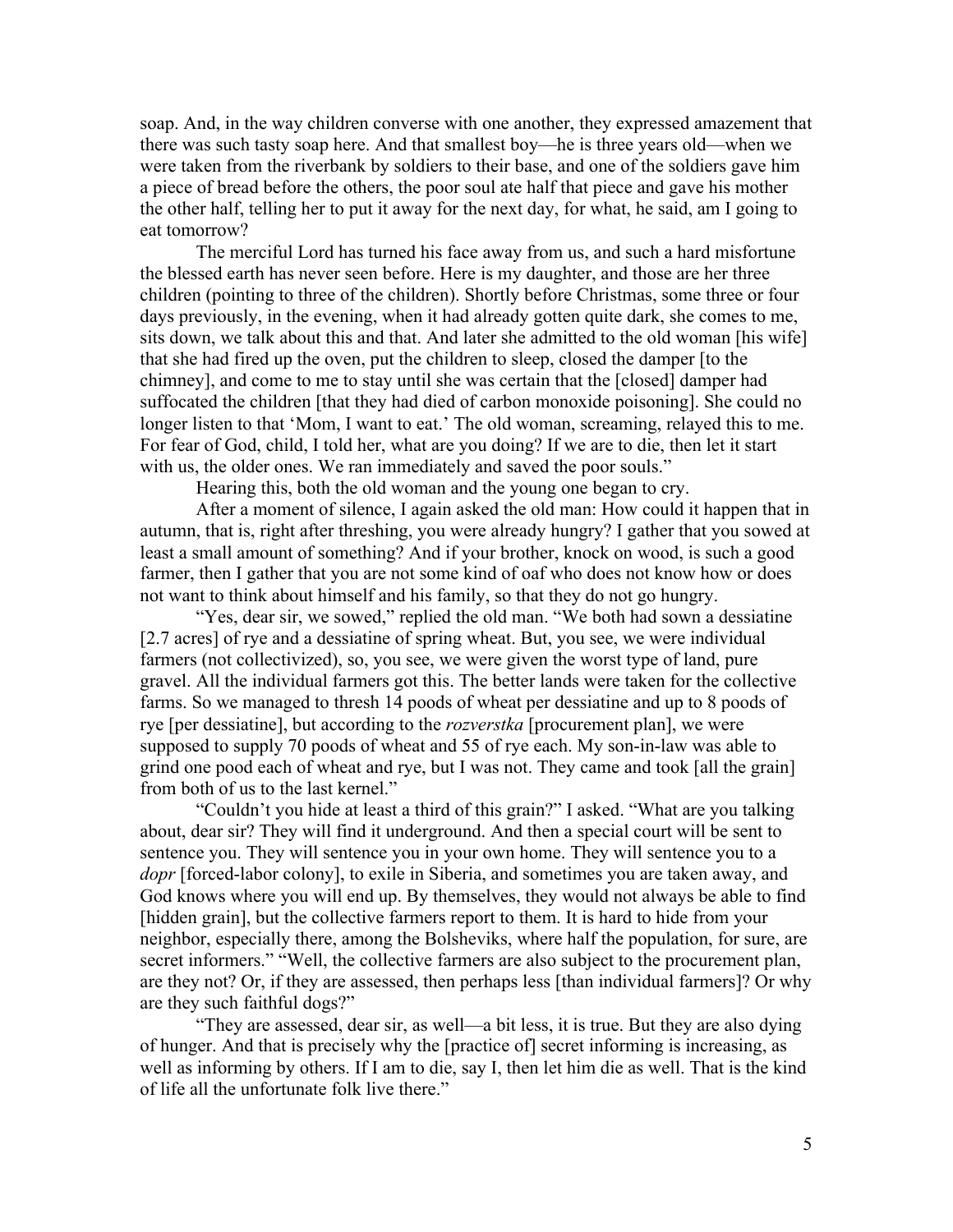"And now, having left your home, did you leave anything alive in the yard—a lamb, a cow, a horse, or something else? Or did you sell everything that was there?

"There was nothing to sell and no one to buy. I left a rooster in the home, and my son-in-law left a one-and-a-half-year-old colt on the veranda. I left it a sheaf of straw that I tore from the roof. Nobody has anything. We were ordered to kill even the dogs, skin them, and give them the hides. My son-in-law and I already did this in the spring [of 1932]."

"Tell me, please, how you crossed the border with such small children. Did this have to be done quickly and quietly?" "It was impossible to do it quickly under any circumstances, but we managed to do it quietly. When there was still daylight we told the children that we were going to Romania, and that uncle would give them bread there, but that if any one of them started to cry or cough, that one would be thrown into the water. Of course, the children believed this, and when we were climbing down [to reach the riverbank] and walking atop [the ice] on the Dnister, not one of them even peeped. Believe me, that smallest one—the poor thing was running and only breathing heavily. But by this riverbank a Bolshevik dog saw us and fired two or three times, but we were no longer afraid of those shots."

"Could you please tell me one more thing: Does the population expect someone to rescue them?" "Yes, they are waiting, but they themselves do not know who it will be. There appeared some Yakhromiv who wanted to liberate the people. They awaited him. What has become of him, God knows... People say that someone else was shot by firing squad in his place, and that he was freed by some band.

If only [Symon] Petliura were to show up now! Everyone would pick up not a rifle but even a skeleton [anything that could be used as a weapon] and would run to assist him. People on this side say that even he is no longer on earth, but God knows whether this is true or not."....

## **From the diary of the teacher Oleksandra Radchenko. In** *Rozsekrechena pam'iat'*  **(2007). Excerpts, pp. 542–43, 545–48. Translated by Bohdan Klid.**

### Thursday, 26 February 1931

We Ukrainians are living through an exceptional moment in history. When you read Leo Tolstoy, you always understand his outrage over the vile acts committed by the government in that disgusting time. But now those horrors appear miserly in comparison with what is going on at the present time. There is no justice. Sticks and whips. Besides sticks and whips, there is much more. They say that during interrogations at the militia station, the accused are beaten. They are forced to place their fingers between the door and the frame, and they are squeezed until the person suffering, enduring inhuman torture, either confesses or reveals his accomplices.

Why are hundreds of thousands of completely innocent people suffering? Children are suffering because their parents were capable, energetic workers.

This is how "dekulakization" is taking place. About three years ago a peasant had two cows, a horse, a sower, and a thresher. This was the "first kulak." Everything is taken from him, and he is driven out within a three-day period. Most recently, he is thrown out of the house in winter within 24 hours. Most often the parents are taken to prison.

Most recently the following methods of "dekulakization" are also being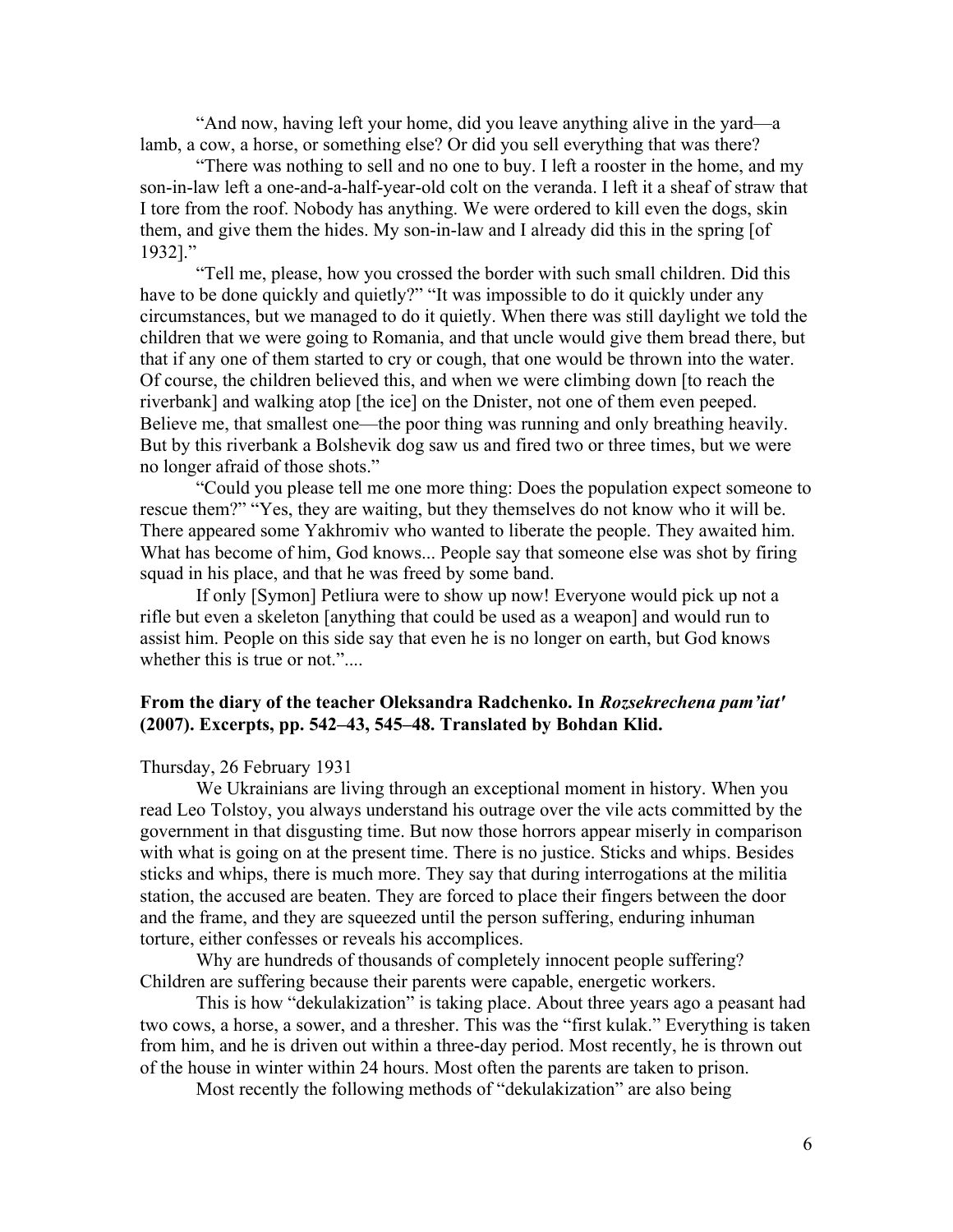employed. Meat procurement takes place. The "kulak" (and the "kulak" has only one horse and one cow) is obliged to deliver 20 poods of meat and 400 rubles in cash to the state. This has to be fulfilled in 24 hours. Obviously, the peasant cannot meet this levy. The result is known.

The peasant is driven out of his home, and everything is taken from him. There are 600 households in the village of Khotimlia, 80 of which have been designated for "dekulakization." There are 600 households in the village of Velyka Babka. The village has been assessed a meat-procurement levy of 400 head of cattle.

One peasant said: "If the Soviet government cared about the future, it would not enter anyone's head to impose such meat-procurement levies." Taking so many cattle means removing half of all that is in the village. The situation is so tense that one can hardly imagine it. Terrible dissatisfaction and rancor are spreading throughout almost all strata of society. Anyone who says that life is good now (and that is only one in a thousand) is laughed at straight to his face. The stores are empty. We do not receive rations. Sugar is again not freely available. They say that only in Kharkiv can one buy sugar at 6 rubles a kilogram. Ilinka has stomach flu. She often falls ill. There is no white bread, of course. There is nothing at all to be had. We eat potatoes most of all. We have milk for the time being.

We can receive nothing from abroad. My sister tried several times to send a parcel. But parcels either were not admitted or were returned. "We do not have any hungry people" was written on one of the parcels. What impudence! Headscarves and shoes were stolen from a parcel in Moscow, and the parcel was returned....

### Tuesday, 12 January 1932

Our life is becoming ever more difficult in economic terms. The flour has run out. Where to get it? How to obtain it? These thoughts give one no rest. The peasants continue to be swept clean. All are astonished and indignant, talking of an inevitable famine to come, but no one will tell this to "the powers that be." The most idiotic show trials continue to be held of people who did not have enough grain; they are subject to extortion and deprived of freedom for 2–3–5–6 years.

#### Wednesday, 10 February 1932

Today I was told by peasants that they saw...two children freezing along the road to Chuhuiv. The children were still alive. Why did the passersby not pick up those children? How cruel people have become. My God, what is going on? They were obviously children of plundered peasants, brought to ruin by the authorities. Yesterday a frozen adult male was brought to the hospital at Khotimlia. Today they went for the body of a murdered carpenter from Khotimlia whose name I do not recall; he was killed on a farm near Burluk. In Khotimlia M. Bozhko could not take it any longer and threw himself on the grain-procurement brigadier with an axe; the brigadier ran off.

Horrific thievery has developed. I fear famine so much; I fear it for the children. God protect us and have mercy on us.

It would not be so offensive if there were a poor crop, but the grain has been taken away and an artificial famine created...

Tuesday, 5 April 1932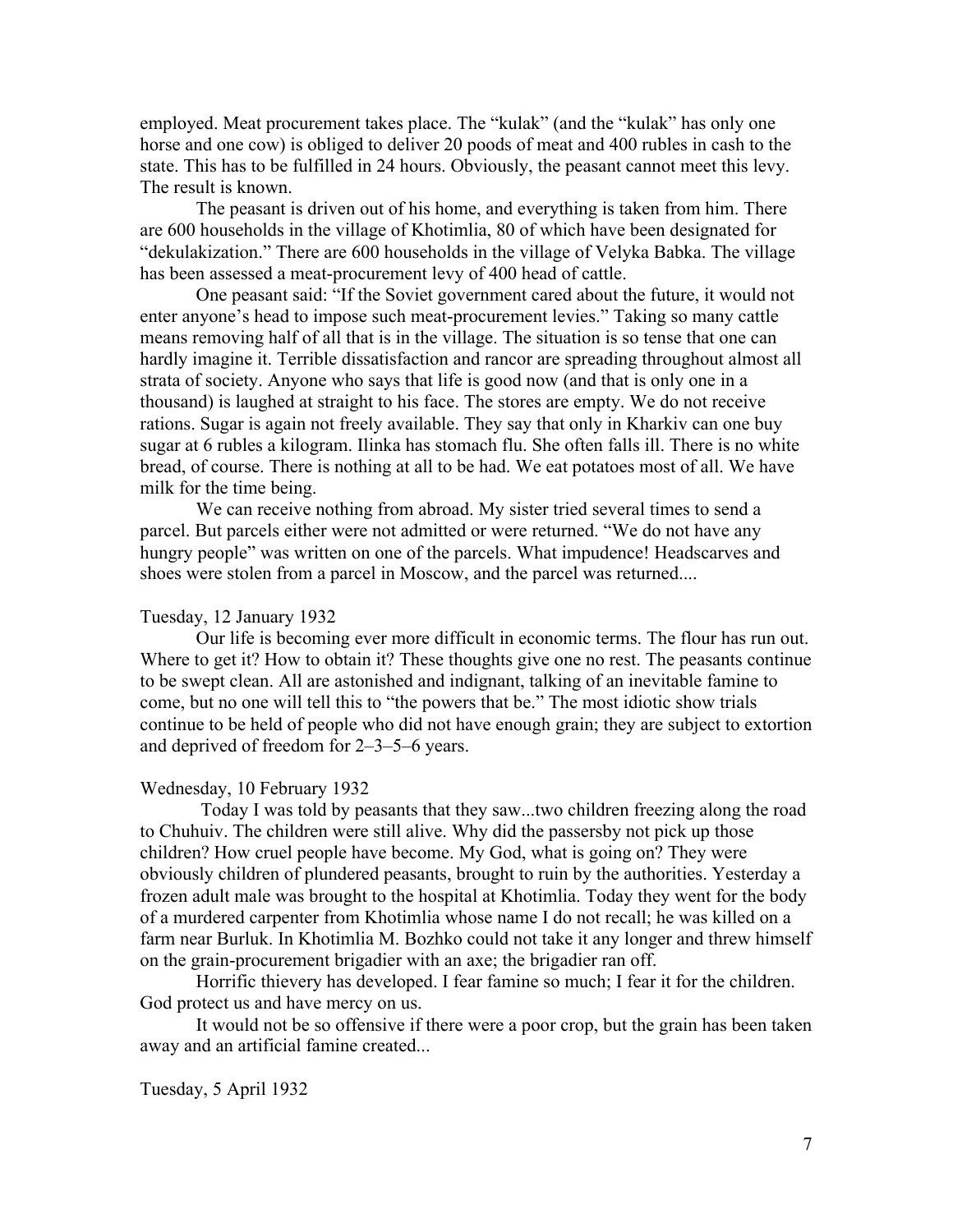Famine, artificially created famine is taking on a nightmarish character. No one can understand why they are pumping out grain to the last kernel, and now, having seen the results of such pumping out, they nevertheless continue to demand grain for sowing and sowing material in general. And when the indignant peasant exclaims that all his grain was taken for the grain procurement, he receives a question in reply: "Why did you give everything; you should have realized that you would have to sow with something," and the endless negotiations begin. And the children go hungry, worn out, emaciated, tormented by tapeworms, as they eat only sugar beets—and those will run out soon—and the harvest is still four months away. What will become of us?

A beggarly way of life is gradually turning people into rude, cruel, unbridled creatures ready to turn to crime....

### Wednesday, 6 April 1932

...The famine is beginning to rage everywhere, bringing all the miseries that one could possibly imagine. Criminality is developing especially rapidly. Anger at the authorities has grown to such an extent that it seems if a match is lit, a fire will erupt, uncontrollable, terrible, as in a summer drought with windy weather. I am tormented by the thought of peasant children swollen with hunger, and my anger grows. The poor things, and it is for them that socialism is being prepared. Funny—some kind of comedy.

#### Thursday, 2 June 1932

How difficult it is to live, desperately difficult. In general the times are exceptional, unknown in history. All are suffering from malnutrition or famine, and generally from a half-indigent way of life. There is a terrible and oppressive indifference to everything....

#### Monday, 24 October [1932]

...I received 3 dollars from Nina. With this V[asia] bought 6 kg of wheat flour, 2 kg of sugar, 3 or 4 of rice and 1 kg of wheat groats at the Torgsin. What a great help to us....

#### Monday, 9 January 1933

...The horrors of famine are developing in Kharkiv. Children are being stolen and sausage made of human flesh is being sold. Adults (the better-fed ones) are lured by tricks under the pretext of selling them footwear. Even the papers wrote about this, calming people that measures are being taken, but…children are still disappearing.

#### Thursday evening, 23 March 1933

...I saw awfully much human misery this day. I returned home with heavy impressions. Along the road to Zarozhne, in a field by the roadside, we saw a deceased old man, in tatters, thin, without boots. Obviously, he became enfeebled and froze or died right away, and someone took his boots. Returning, we again saw the old man, who was unneeded by anyone. When I told the Babchanka village council that the body should be taken away, the chairman asked, smiling: "And how was he lying, with his feet in our direction or toward Zarozhne? If toward Zarozhne, then let the Zarozhne village council take him away."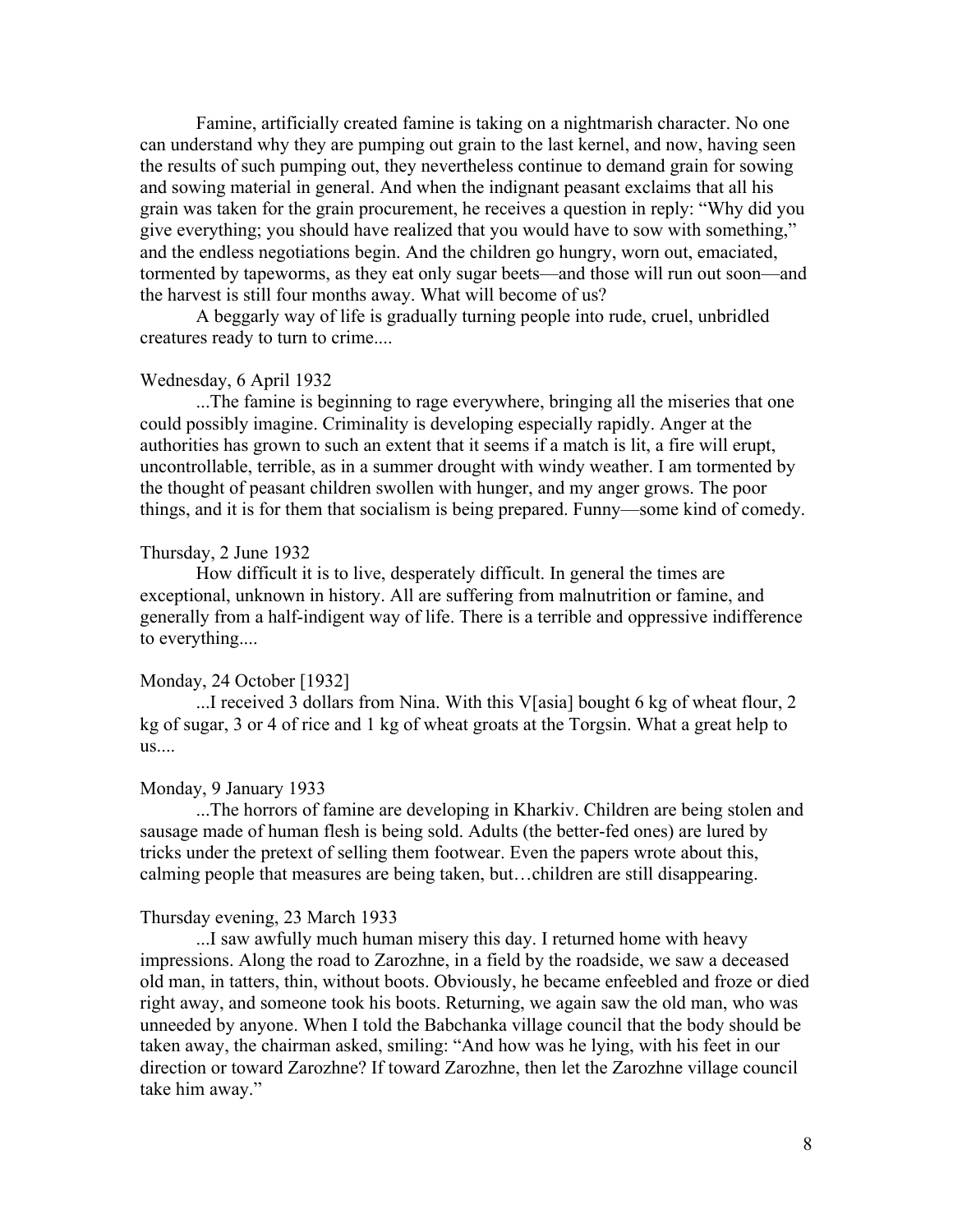Upon entering Babka, we came up to a 7-year-old boy. My co-passenger yelled out, but the boy staggered on as if he had not heard; the horse overtook him; I shouted; the boy unwillingly turned from the road; I was drawn to look him in the face. And it was unbearably horrible. The expression on that face left an everlastingly indelible impression. Obviously, that expression in the eyes can be found in people when they know that they will soon die but do not want to die. But this was a child. My nerves could not take it. "For what? For what, children?"

I cried quietly, so that my co-passenger would not see. The thought that I could do nothing; that millions of children were perishing from starvation; that this was elemental, reduced me to total despair....

## April 1933

## Facts of the famine

It is already three o'clock in the morning, meaning that today is 27 April. I am not sleeping. The last days have been filled with a terrible apathy. The whole horror of the situation that has been created has affected my health. Although we are not starving, we are not eating as we should.

People are dying by handfuls each day in every village, and this throughout Ukraine. Yesterday a member of the collective, Leontii Petrovych Tkachev, came. His leg is hurting. He is swollen from hunger. He implored me to give him something to eat. We gave him whatever we could. I complained to him that I am feeding a hunting dog, once expensive, but no one needs it now, as there is nothing with which to feed it. He asked me for it, saying that they would eat it. The roofer Korzhev regularly maintains his family with dog meat....

# **From the diary of Dmytro Zavoloka. In** *Rozsekrechena pam'iat'* **(2007). Excerpts, pp. 553–58, 560–61, 566–67. Translated by Bohdan Klid.**

#### **...**14.III.1932

At twelve o'clock midnight I am to drive to Barash.... These collective farmers are completely without bread, even without potatoes. And that is why, in a number of collective farms of the district (Barash, Novyi Yablonets, Usoluiasia, Bobrytsia, Kyianne, and others), collective farmers steal even food meant for pigs (mixed fodder), bake flat cakes from this, and eat it. In some of the collective farms seed grain is [being] eaten.... And the general impression is as if the country were suffering through a difficult famine, or on the eve of mass starvation....

The methods of grain procurement were overly leftist. For the most part, naked administrative methods were used: mass searches, arrests, and, in general, completely unjustified arbitrariness was allowed.... The population, beginning with the well-to-do kulak stratum and ending with the poor collective-farm peasant, was intimidated and terrorized. In the resolutions of the District Party Committees there were various preemptive resolutions of the authorities against "leftist" excesses and lawlessness, but in fact no struggle was undertaken against such manifestations. Moreover, even the DPC went down the road of naked administrative methods, forming an operative troika under the direction of the DPC secretary, before which the full complement of the delegated village council and the administration of the collective farm were summoned for a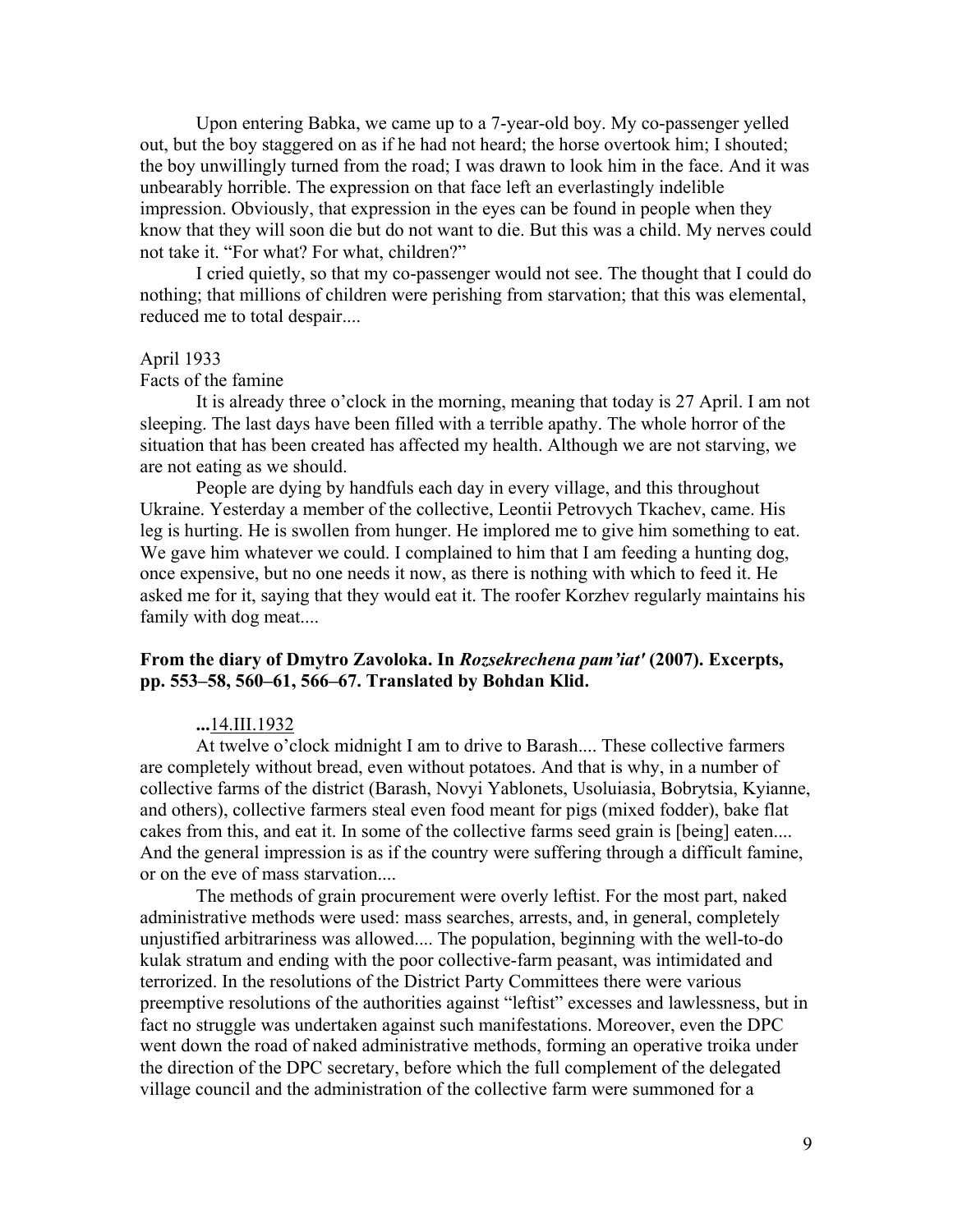chastening, accompanied by arrests, intimidation, and so on. As a result of all this work, the district, for all that, fulfilled only 66–69 percent of the grain-procurement plan.

At present the state of preparation of seed stocks is especially dangerous. Across the whole district 40 percent have been prepared. There is almost no hope of significantly increasing this amount. Hence the danger that almost 50 percent of the fields for sowing will remain unplowed in the spring.... [E]ven if the whole seed stock were available, there is still the danger that many of the collective farmers will not go to work, as they have no food.... That is today, and what will happen when the harvest is to be gathered? Then there will be even fewer food resources than there are now. And again there will be the danger that the sown fields will not be harvested in time, or that a portion will perish completely. To what end was such a tense situation created in the village? And especially in the collective-farm sector? Could this undesirable confrontation have been avoided? Clearly, it could have. There should have been greater attention to the needs of the populace, above all to their need for food....

### 19.III.1932

Mother was already here yesterday. But only today did we have a frank conversation. The situation at home is especially difficult. For several months there has been no bread in the house. They live on potatoes and potato pancakes. The children are developing acute anemia (Misha, Kolia, Vitia), and they often complain of dizziness. Bread appears in the house only when Mother returns from Kyiv and brings "presents." Earlier, when Mother would begin to talk about her affairs and bring up hunger and malnutrition, I did not believe it. I did not listen attentively to these conversations and said: "Mama, why are you falling for enemy agitation and blabbering about all sorts of kulak 'frights'?" And I would turn the conversation to jokes and assure her that nothing terrible could take place; that the state and the Party would not allow it. But today, when she again began to talk to me about this, and her voice quivered near weeping, while her face showed tearful spasms and her eyes glistened with tears, I could not but feel that heavy, hopeless state in which our household is living....

I did not know how to respond to her words. I was helpless to cheer her up in any way and only managed to say that this situation would not last long. It could not be that the Party was taking no notice of the way people all around were living, and if there were instances of hunger, this would soon be corrected. I do not know whether she believed me or not.... She is constantly perturbed whether in fact it will come to placing one's hopes only on those seed funds that the people have and on the food available for spring work.... According to Mother's words, the collective farmers do not have anything at all....

#### 22.IV.1932

We conversed almost the entire evening. Mother and I. She had come to buy bread for "the holidays"....

We talked a great deal, but I heard nothing of any good thought or event. And this was not really a conversation but, in essence, Mother's narrative about current village life and her own, of course.... According to her words, "The peasants have never before lived as they do now. Never have the people suffered as they do now. The peasants are oppressed to the uttermost, and that is why they are living as they do; may our enemies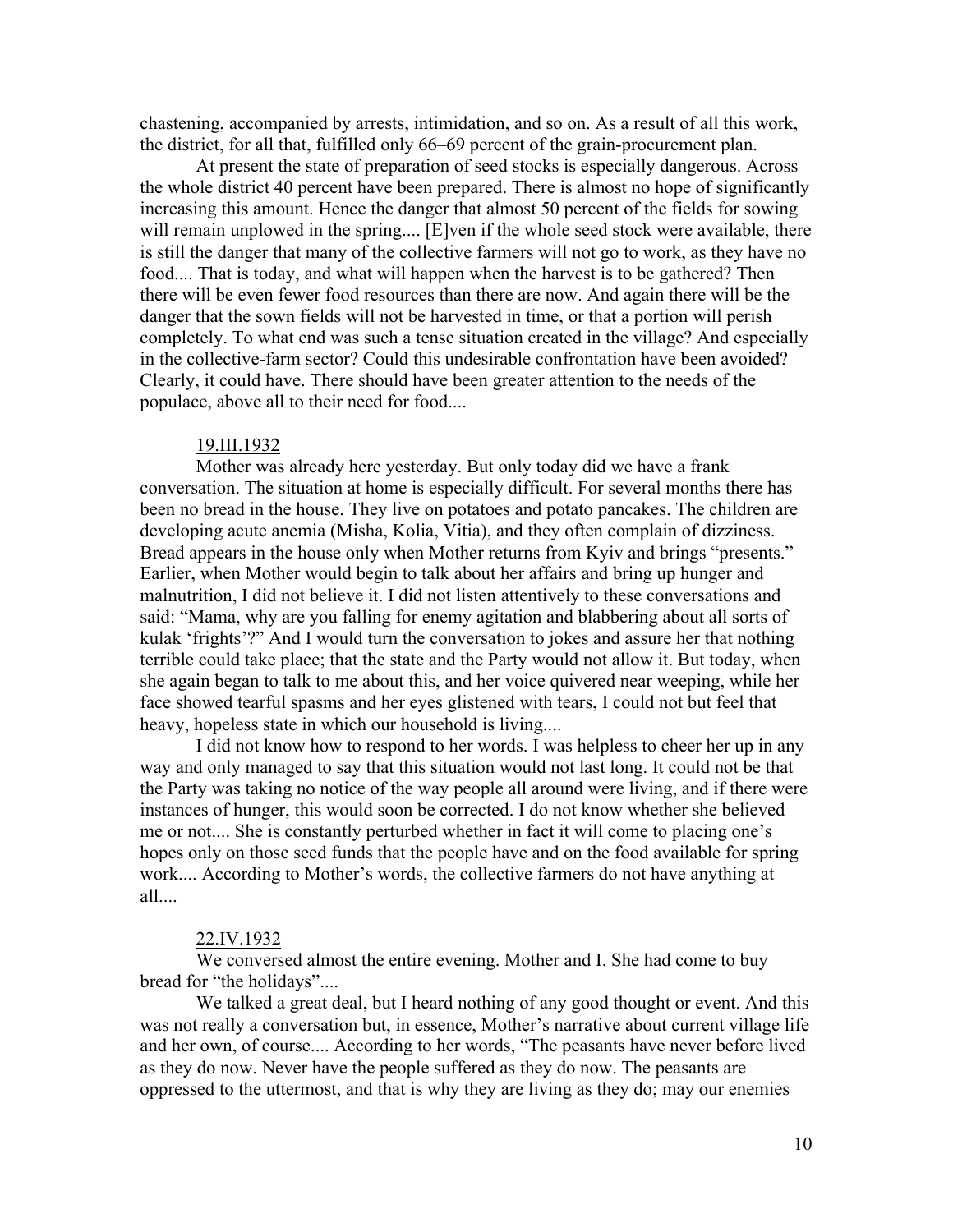never live this way, and it is also bad for the workers"....

To the question of how the sowing campaign was proceeding, there was also a reply that paints an unhappy picture. "The people are working but moving as if barely alive. They gather at nine in the morning, but then, by the time tasks are assigned, before they begin to work, give them something to eat. And for food they give three quarters of the type of bread that you cannot force down your gullet. Well, and with bread they boil hot broth once. As for those who stay home—the little ones, the elderly, the sick—do not even mention them: they are left on their own, even to die.".....

Yes, it is extremely difficult to hear and learn about the condition of the peasantry. And we, the Party, have consciously brought this about with our line, our behavior, our leadership....

#### 12.VI.1932

Only 2,417,367 hectares of the spring fields have been sown, or 57.1 percent of the plan. This is as of 10.VI.... The possible time for sowing has passed. Sowing after 10 June is more hopeless for germination, and even more so for yield. This means that in Kyiv oblast alone almost two million hectares of unsown fields remain.... As of 10.VI, only 314,170 hectares of potatoes have been planted, which constitutes 56.7 percent fulfillment [of the plan]. The results of spring sowing are more than catastrophic. In the aftermath of the newspaper observations, a comrade commented: "I HEARD THAT WHEN MOLOTOV WAS IN OUR OBLAST, HE SAID: 'Through our mistakes this year we have set back the agricultural economy of Ukraine a number of years.' What he said was absolutely true if one believes that it was he who said this, but he was also present precisely when the grain procurements were in full swing and our mistakes were at their worst." I was unable to object to this but only thought how profoundly true were the words spoken by Molotov or someone else to the effect of "setting back our agricultural economy a number of years." And that pertains not only to the unsatisfactory state of sowing this year but to all the ruination that has occurred in agriculture.

Almost 40–50 percent of the horse herd has died. The number of horned cattle has decreased more than twice. Pigs are decreasing in number. Smaller livestock is almost wiped out. The peasants from the villages have dispersed and scattered to the four corners—if not all, then a considerable portion.

Political confidence in the Soviet government has been catastrophically shaken, and it is strange that in all these matters the fault remains that of "DISTORTIONS AT THE LOCAL LEVEL," which "THE CC OF THE PARTY INDICATED" in timely fashion. And certainly there will be no quick re-release of the outstanding historical explanations of the Party "chief," Comrade Stalin, concerning the reasons for the distortions and the next steps for dealing with them. Just as it was with regard to the question of collectivization in 1930, when the guilty were whoever you please, but not the CC.

For the latter "indicated more than once" the danger of "dizziness with success." How despicable to engage in self-criticism and not admit to one's own mistakes!

What is the use of a leadership that cannot see the destruction resulting from its own deeds, is unable to prevent catastrophe in timely fashion, and then does not have the courage and decency to admit its own mistakes?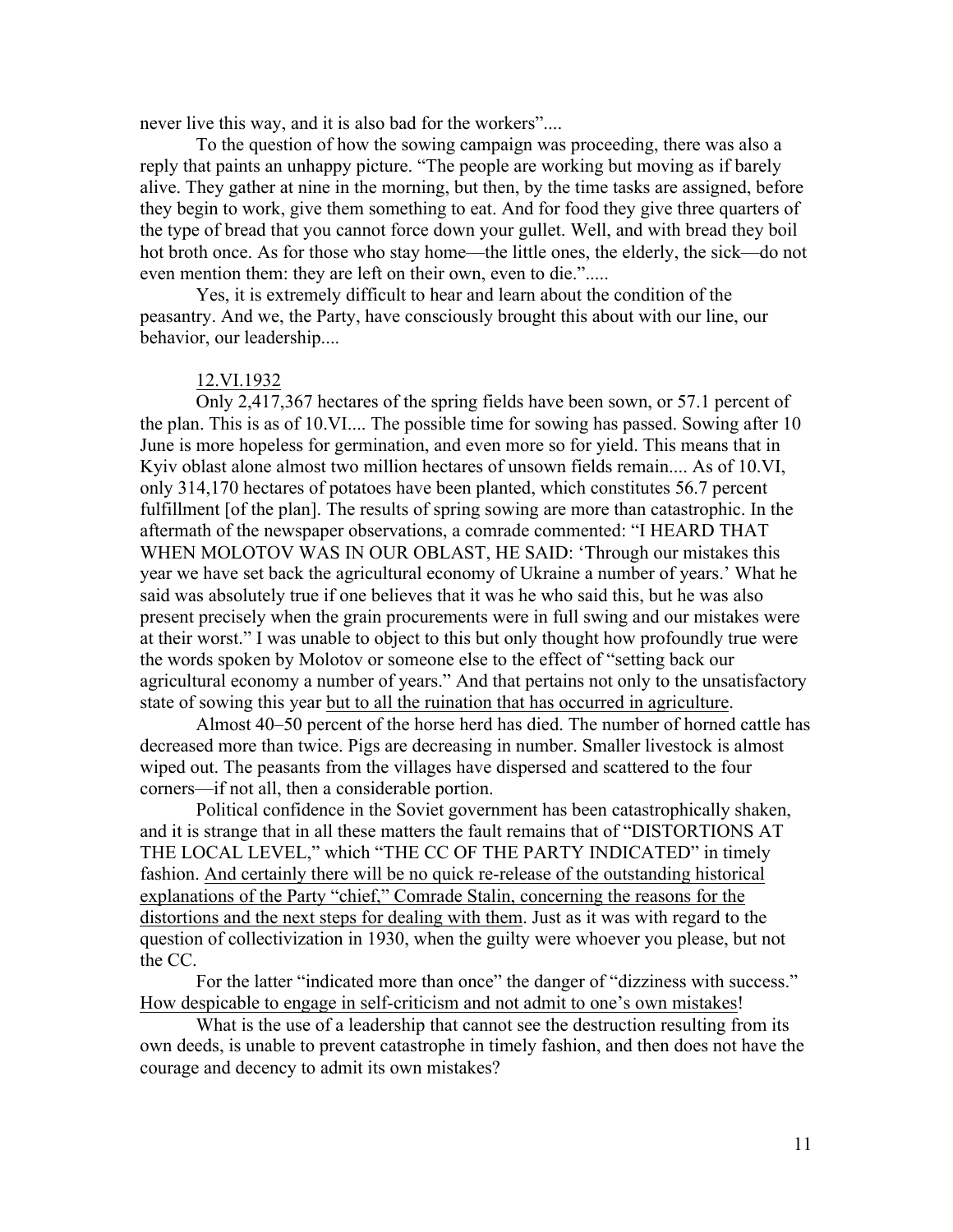## **Letter from Adam and Rosina Ketterling to Johann and Dorothea Ketterling. In** *We'll Meet Again in Heaven* **(2001). Excerpts, pp. 194–95.**

May 18, 1933 *Wishek Nachrichten*

Kassel, South Russia [Komarivka, Ukraine] April 23, 1933

A nice greeting and kiss to you, my beloved friends, in the wide distant world, brother Johann Ketterling and Dorothea and all of your children.…

…We are, thank God, healthy and still among the living. But for how long, we don't know, for it looks so sad and sorrowful in our lives. Many people are dying of hunger. They swell up and then die. It is such a terrible time that I can hardly write about it.… I must let you know that our brother died on March 8. He had to leave his house, and then he lived with his daughter, and there was nothing to eat. It is awfully hard. He starved and then died.…

Meat I haven't seen for a long time, much less eaten. Anything fried, or fat or oil, it has been three months since we had anything like that.…

A pud [pood] of corn costs 200 rubles, but there is no money. A pud of potatoes and also of beans costs 70 rubles. We eat anything we can. Potato peels, grape seeds, and roots. We put it all together and cook it in water, and that keeps us alive, if there is enough of it. If there is grass, we cook grass.… This is the third letter I've written you, and also probably the last. If it continues as it is now, then we will soon find our end.

You might want to know what work I do. I work in the vineyards by cutting and pruning, and each night I must stand watch at a house in which are stored fruit, potatoes and corn. Many people in Kassel get help from their relatives in America. That is good for our people, otherwise many more of them would starve. Starvation is a terrible death. People swell up so much.…

My dear brother Johann and Dorothea, and all friends and acquaintances, I would like to ask all of you, if it is in your good will, to please help us out some. If you can't help much, I'll be satisfied with a little. If I don't get help, then everything is lost. Then we must go to the ground, to our deaths. I must close and give you another heartfelt greeting. We hope for a very quick answer from you.

Adam and Rosina Ketterling

## **Unsigned letter. In** *We'll Meet Again in Heaven* **(2001). Excerpts, pp. 196–97.**

June 8, 1933 *Wishek Nachrichten*

[Probably] Kassel [Komarivka, Ukraine]

Dear Friends,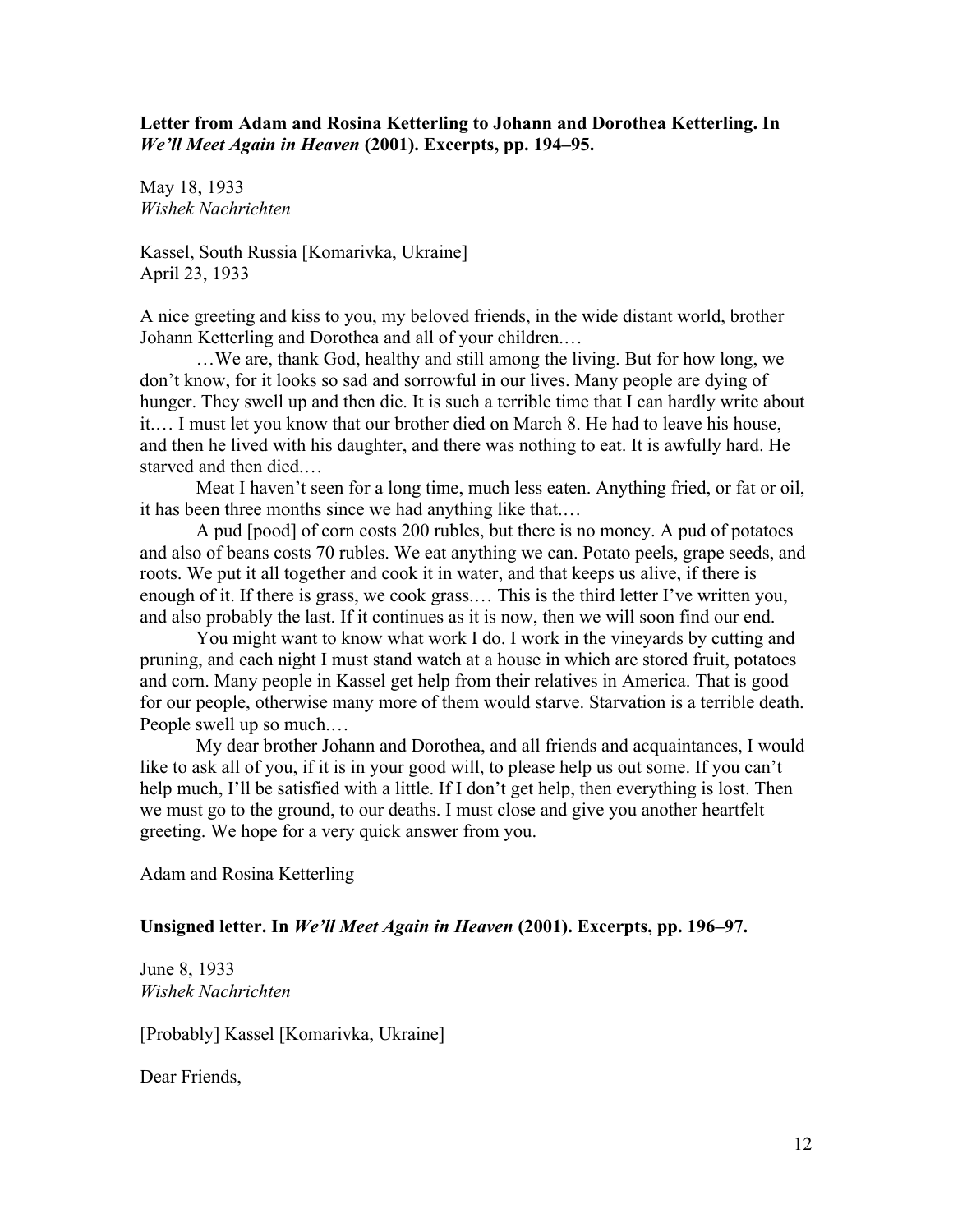We want to let you know that we got your gift, which saved us from certain death. We send you a loving heartfelt thank you for that. But worst of all is how our people are afflicted, always with death before their eyes. The higher authorities have sent 150 men here to our village, whose job it is to plague us half to death. At our community gatherings at least several leaders, the commandants, have told us, "Now that we have grown in power over you, you will see that wherever you destructive insects have settled in our land, that we have you in our hands, and no God will drop manna from heaven to help you, and nowhere will anyone hear your miserable complaints. Hangings, shootings, starvation, and freezing—all of those will be done to you if you don't work to exactly meet the requirements of the predetermined Plan."

But who can work? People are so weak that they fall over. So it has been for a while. When they can hardly move anymore, they are sent to the forest to work. Even old people must work. They have ordered everyone from 13 to 100 years in age to work in the forests, there in the deepest snow, in the grimmest of cold. They must cut trees and get wood.

Men and women must arise early, at 6 a.m., and before, go to the collective kitchen to eat a piece of bread and a little soup, and after that try to work—if they can. And if you don't work, you don't get paid. Whoever has no money to pay is tossed out and must lie there without food until it is 10 o'clock at night. So many of the people fall over dead, up to six people each day, with hardly anyone left to bury them in the snow. The husband lies in his final resting place, while the wife must still work. He falls dead on the way, but the others must let him lie there and go on to their work. If someone lies dead at home, the others must still work. Still others, who try to get help and find food, fall along the way and just lie there. Until now our God has not been pacified with all this death.

I just don't know what will happen in the future. Every day I think: only God knows if my husband will come home alive. Almost everyone who has worked with him is already dead. With your gift we bought the cheapest food: gruel, flour, and a little fat. It has been over half a year since we've seen anything cooked with fat. You can just imagine how we thank our loving God whenever we do have food. Now, live well with the Lord. We'll meet again in heaven.

### [Unsigned]

# **Letter from the collective farmer Mykola Reva to Joseph Stalin about the Famine of 1933 in Ukraine. In** *Rozsekrechena pam'iat'* **(2007). Excerpts, pp. 573–75, 576. Translated by Bohdan Klid.**

1 May 1940....

Dear Joseph Vissarionovich,

You are, it would seem, our friend, teacher, and father, so the bold idea occurred to me of writing to you with the whole truth....

The dark reaction of the hungry year of 1933, when people ate tree bark, grass, and even their own children, when hundreds of thousands of people died of starvation,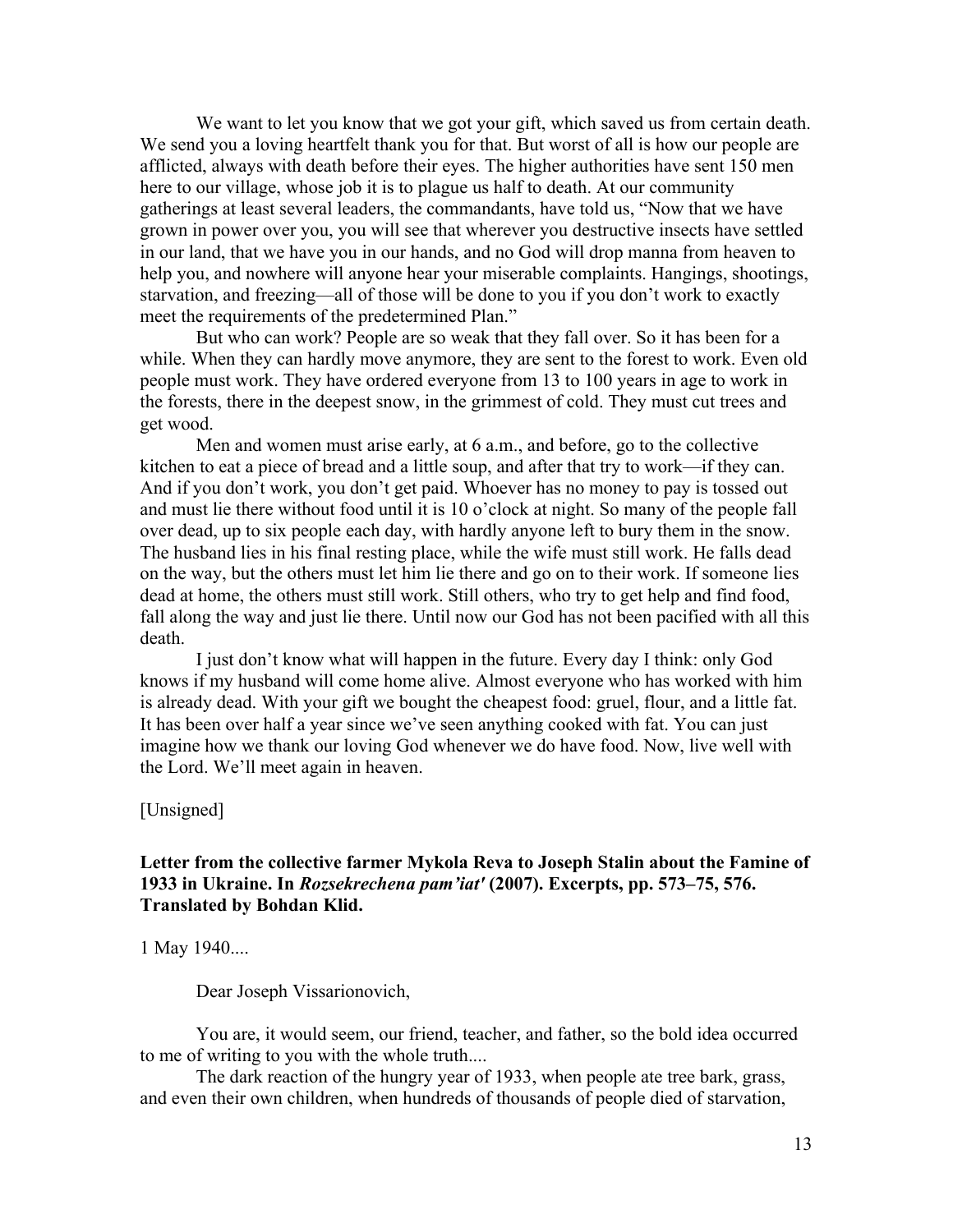and all this before the eyes of the communists, who drove their cars across our bodies and impudently praised life….

…[T]he people were dying of hunger not because there was a poor harvest but because the state took their grain, and that grain lay in the Zahotzerno [Grain Procurement] warehouses in elevators and was being distilled into alcohol for intoxication, while people were dying of hunger.... [I]n 1933, when hungry people gathered grains of corn by the Zahotzerno warehouse at the Khorol station, they were shot like dogs; a detachment of mounted police was dispatched from the town of Khorol, and like lions, with sabers drawn, they pursued us hungry ones, and there was grain in the warehouses, there was flour, but people were dying of hunger, which means that all this was carried out deliberately by the state, and the state knew about this....

The village council does not issue death certificates for 1933 because mortality in that year was so great that in more than fifty years so many people did not die as in that year. Whoever was left alive, having endured such difficulties—that person is already ruined because, as I know from my own experience, we collective farmers were swollen from hunger, we fell on our feet, we lost our ability to think, we lost a certain percentage of our eyesight, there is no health, no strength, a general weakness of the bodily organism, and a great incidence of hospital visits and many sick people in those areas where the year 1933 made itself felt. All this took place before the eyes of the communists—how can they not be sorrowful and ashamed that they could not besiege the higher authorities and sound the alarm about this misfortune, so that it would not exist.... [T]he communists cared more for their own skins, for if anyone endeavored to stand up for the people with a mere word, his fate would be settled along with ours. That is how we are valued, Joseph Vissarionovich....

## N. Reva

# **V. Maly,** *Selo Druha Korul'ka* **(The Village of Druha Korulka) (Munich: Suchasna Ukraїna, 1952). Excerpts, pp. 19, 21–22. Translated by Alexander J. Motyl.**

After the famine of 1932–33, Russians from Russian territories were brought into the village—twenty-five families—and settled there. A little while later, another seven Russian families arrived. In this manner Moscow filled the gaps that emerged in the Ukrainian village as a result of "dekulakization" and the planned famine. All these Russian families occupied the farms of those who had been dekulakized or had died of hunger.

They did not need to build their own houses! After a while the Russians occupied all the key "leadership" positions on the village collective farm.… The Russians also began to compose the cadre of the Korulka village soviet.…

About 1938–39 I got to know one A. Kulish in Sloviansk. He used to live in the Poltava region. In 1930 Kulish had been "dekulakized"; he and his family then settled on Russian territory, where he lived in the village of Kastorna, about a hundred kilometers from Voronezh.…

At the beginning of 1933, in the winter, the NKVD issued an order in Kastorna, where many dekulakized Ukrainian refugees lived, instructing all Ukrainian "kulaks" to present themselves within twenty-four hours at the train station nearest their place of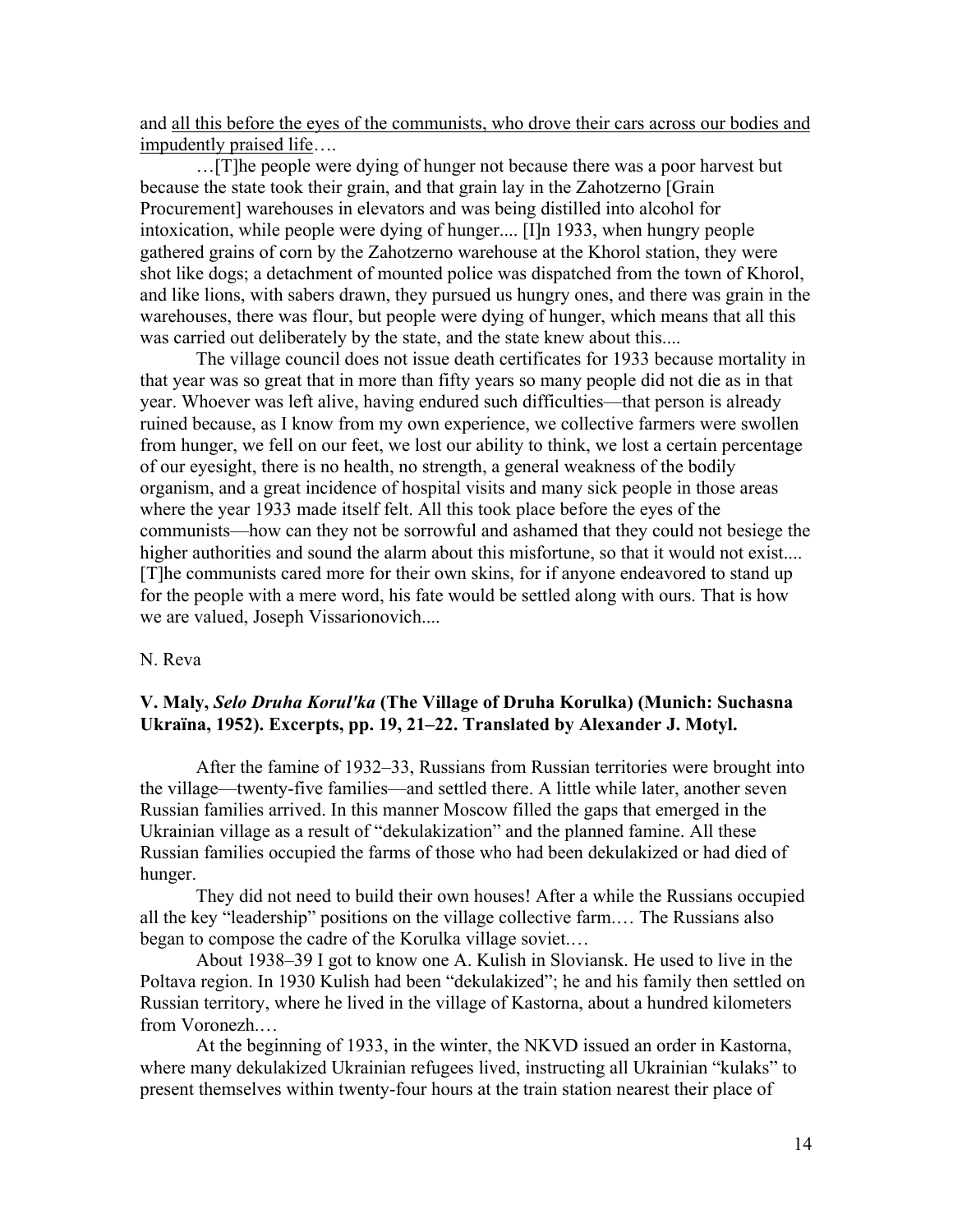residence. Several NKVD agents were sent to Kastorna, where they collected all the Ukrainian inhabitants and led them to the Krasnaia Dolina station. These NKVD agents said openly that the Ukrainian "kulaks" hiding on Russian territory would be sent to the Urals, that is, in fact, to Siberia.…

While waiting for space on some train to Siberia, many Ukrainians died of hunger and cold at the station. The NKVD gave the arrested people nothing to eat. It was cold at the station, and people sat and lay helplessly on the bare cement floor. The wailing of children and women could be heard incessantly. The NKVD simply threw these Ukrainian prisoners—children, sick women, and old people—into the fully packed freight cars of some train. Once a car was packed tight with people, they would slide the door shut and lock it. The eyewitness A. Kulish said that some unfortunates would tear their clothes and hair and go mad.

# **Mykola Prychodko, "The Year 1933 in Soviet Ukraine." In** *The Black Deeds of the Kremlin* **(1953–55). Excerpts, vol. 1, pp. 234–38.**

Mykola Prychodko (Prykhodko, 1904–80) was a Ukrainian literary scholar and writer. He was imprisoned in a Soviet concentration camp in 1938–41. After World War II he settled in Canada. He was the author, in English, of the novels *Stormy Road to Freedom* (1968) and *Good-Bye Siberia* (1976); the concentration-camp memoir *One of the Fifteen Million* (1952); *Moscow's Drive for World Domination* (1961), and *Ukraine and Russia* (1953).

Through the streets of Kiev, Kharkiw, Dnipropetrowske, Odessa and other cities, the miserable hulks of humanity dragged themselves along on swollen feet, begging for crusts of bread or searching for scraps in garbage heaps, frozen and filthy. Each morning wagons rolled along the streets, picking up the emaciated remains of the dead. Often even the undershirt had been stripped from the corpse, to be exchanged for a slice of bread.

Those who were lucky enough to reach Moscow had a better chance for survival. Here were more scraps of bread, made of Ukrainian wheat, on the dumps; here one could also buy a little food on the black market.

The difficulty was to get there. On the trains and in the stations the GPU, in their red and blue caps, halted every traveller, demanding his official travelling permit. Those who could not produce them were arrested.

At this time my friend S. was working as an assistant in the October Revolution Hospital. Having completed his medical studies in 1931, he now worked in the surgical division. One evening he invited me to visit him in the hospital, promising me an unusual spectacle. When I arrived he took me to a large garage in the yard. A guard unlocked the door and we entered. S. switched on the light and I beheld an unforgettable picture of horror.

Piled like cord-wood against the walls, layer upon layer, were the frozen corpses of the victims picked off the streets that morning. Some of the bodies, I later learned, were used for dissection and experiments in the laboratories. The rest were simply buried in pits, at midnight, in nearby ravines out of sight of the people.

"This, my friend," S. whispered softly, "is the fate of our villages."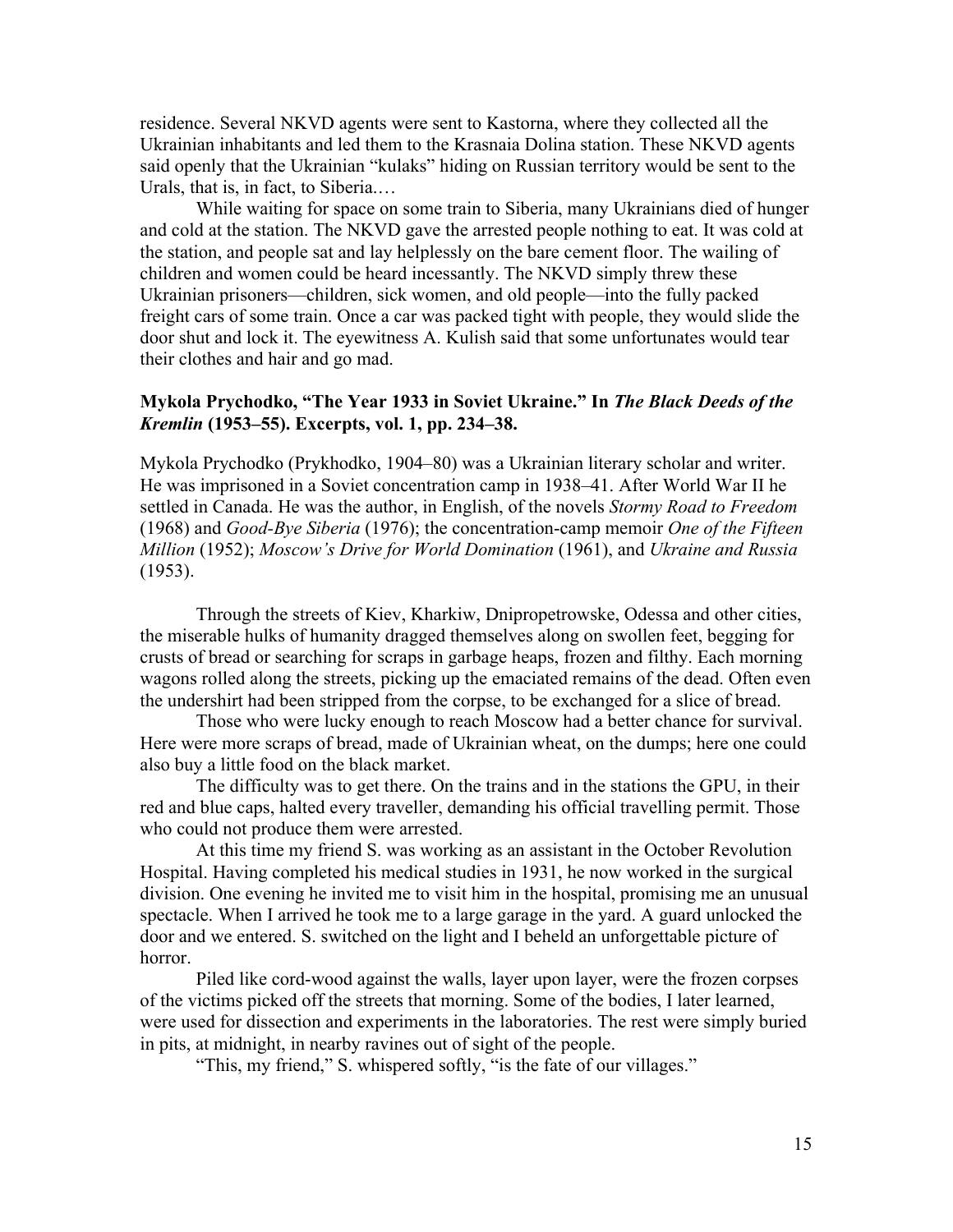I was too unnerved to utter a word. With unbelieving eyes I could only stare at the hundreds of outstretched frozen hands which still seemed to be begging for bread, begging for life.

S. turned out the lights and we departed without a word. The guard slammed the door and locked it behind us. Slowly we walked home, speechless and shaken, but with mutual understanding between us.…

There is another unforgettable incident which I witnessed in that year of 1933. It happened in the spring, as I was riding on the train from Kiev to Uman. At the Monasteryshche station 12 farm laborers came aboard, their faces bloated with starvation, tattered and dirty, all on their way to work on a state farm. With them was a young lad, about 14, his hands tightly pressed against his chest, inside the shirt.

Like a pack of wolves, the men gathered around the boy, their hungry eyes glued to the hand at his bosom. The lad tightened his grip upon his possession—a slice of black bread—and stared back with frightened eyes at the fierce, unshaven, swollen caricatures of human faces around him. To a man, they were urging and pleading with him to share the bread with them. Tomorrow, they promised, there would be boiled potatoes at the farm, maybe even bread!

The hungry boy stoutly refused. His mother, he explained, had somehow procured that one slice for him and had admonished him to save it for tomorrow.

The tragic scene ended when the twelve men, as though electrified by a command, fell upon the lad and tore away the bread which crumbled and scattered over the floor. The starving, snarling human beasts tore the crumbs out of each other's fingers, scratched them out of crevices, as though in a paroxysm of insanity. The hungry youngster sobbed bitterly, but for the men he had already ceased to exist.

# **J. Chmyr, "Speak Russian or Starve." In** *The Black Deeds of the Kremlin* **(1953–55). Excerpts, vol. 1, pp. 272–74.**

I had an opportunity to observe the life of the "muzhiks" [peasants] in the Russian villages. It was different from life in the Ukrainian villages. Each farmer had, on the average, 4 horses, 6 cows, sheep and pigs, while in Ukraine the people had been deprived of all their possessions and were starving. The Russians had bread, meat, and potatoes were rotting in the farm yards. No one dreamed of any famine here!

I worked here for a year. Towards the end I lived in a Moscow suburb, and saw Ukrainians come to buy bread, which they tried to take back to their dying families in Ukraine.

I left Moscow on April 20, 1933, after having provided myself with 79 pounds of bread. When about to leave I met two women from my native village who had come to Moscow to buy bread. Our journey was uneventful until we reached Bakhmach on the Russian-Ukrainian border. Here, all the passengers were ordered by the NKVD to go to the customs office, where the officials took away my bread, leaving me only 9 pounds. This was in consideration of the fact that I had been working in Moscow, but my countrywomen were not only robbed of their bread but were themselves detained for "taking" bread away from Russia.

These two unfortunate women left hungry children at home. Their husbands died from hunger, and the children were alone. They never came back.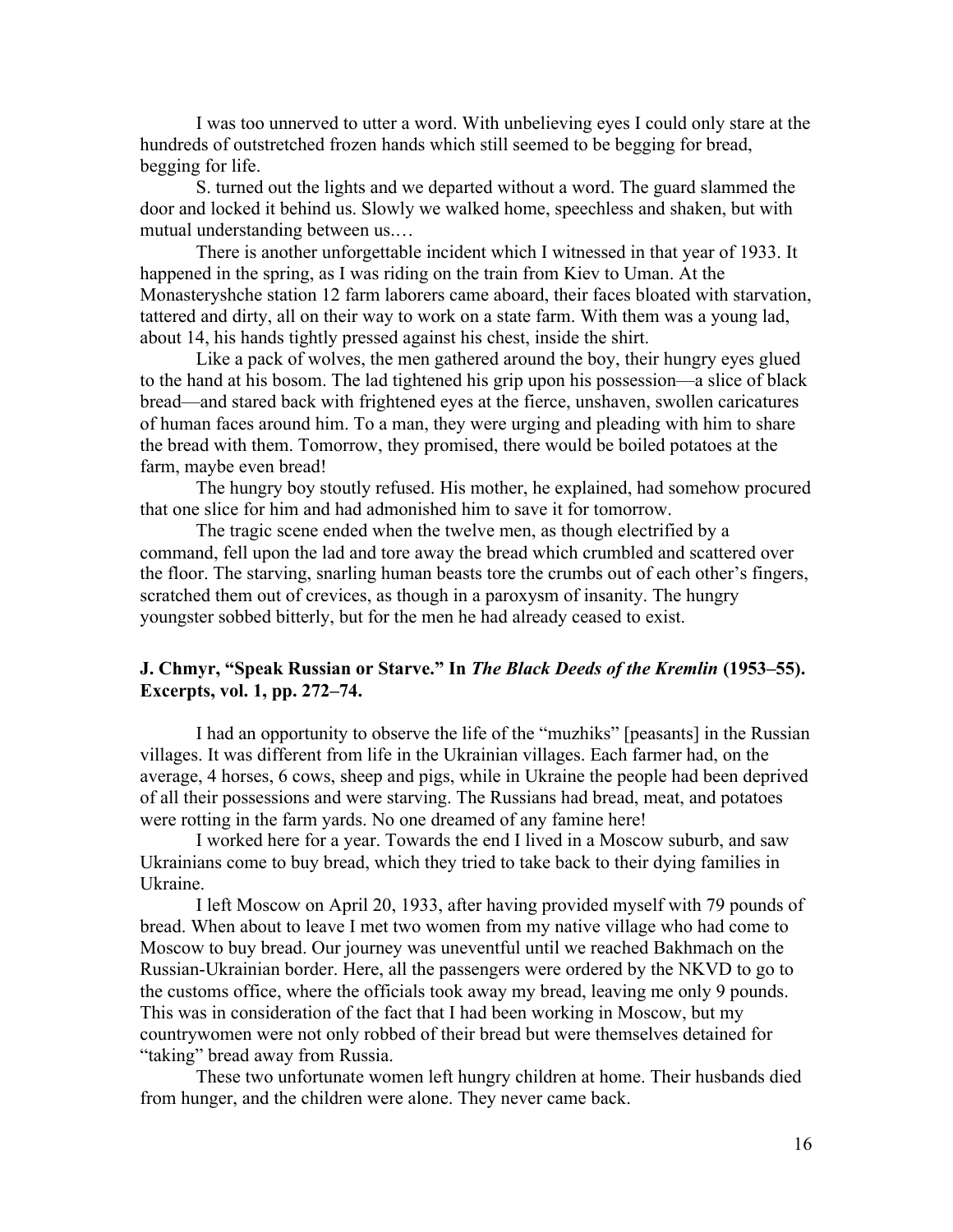After my arrival in my native village I was ordered by the village soviet chairman, a Moscow henchman, Klym Komiychenko, to oversee a brigade of women, swollen from hunger, whose task it was to sow and weed sugar beets. Practically all the people in the village were suffering and swollen, many were already dead from hunger. The work these hungry women were doing was too hard for them, and they would fall down and die. It was terrible to look at them, the skin cracked and water oozed out. The peak of mortality was reached just before the harvest.

Then another man and I were ordered to roam over the village and gather up the corpses. Cannibalism raised its ugly head, mothers ate their children and wives their husbands. Nastya Kyzyma ate her husband, Andriyan, and one child, and then she and her remaining five children died. Osadchy's wife ate him when he died, and then told the neighbours that she had buried his bones behind the cottage. The hot weather hastened the decomposition of the bodies, and the stench in the village was unendurable. About twenty people died every day, and there was no one to bury them. Four men were steadily employed at the cemetery, digging graves. We brought in the dead on the wagon like logs. No one lamented their deaths because their families or relatives lay sick or were already dead. The NKVD agent, a Russian, was telling us what to do. People were buried worse than cattle. If I should, by some miracle, return to my native village I would be able to find all those holes where more than half the people in the village were buried.

I worked at this collection of the dead for two months, and then myself swelled with hunger. All I had to eat during that time was  $3\frac{1}{2}$  ounces of bread and a small potato a day, and lack of other foods, especially meat and fats, began to affect my body. I ate nettles, lambs quarters, locust flowers and drank water. My body swelled so badly that I could walk no longer, I could only crawl along.

But luckily for me, the ears of rye began to fill with a milky substance. I greedily sucked the ears and the swelling abated. In Moscow I had weighed over 200 pounds, but now I was only 106. Slowly my strength returned. I could walk, and in four weeks was out of danger, thanks to the ears of rye.

# **Fedir Pigido-Pravoberezhny,** *The Stalin Famine: Ukraine in the Year 1933* **(London: Ukrainian Youth Association in Great Britain, 1953). Excerpts, pp. 44–45, 50–51.**

Fedir Pigido (pseud. Pravoberezhny, 1888–1962) was a Ukrainian economist, publicist, and civic activist. Born to a peasant family, he completed medical training in Kyiv and served in the main medical administration of the Ukrainian People's Republic (1917–20). After obtaining a degree in economics (1935), he worked as a construction engineer. He spent World War II in German-occupied Ukraine. In 1949 he joined the émigré Ukrainian Revolutionary Democratic Party and became one of its leading figures. His major work is *Velyka Vitchyzniana viina* (The Great Patriotic War, 1954, repr. 2007).

Hunger increased ever more until it assumed huge proportions. The divisional, district and national leaders acted as if they saw nothing. But that was not all: anyone who lived at that time in Ukraine will surely remember the dissolute orgies which were being arranged during the dreadful spring of 1933 by the Party bosses. I shall mention only one of them, the "Paradise Evening" arranged in May, 1933, in the city of Zaporozhe [Zaporizhia], to take place—if I am not mistaken—in the "Intourist" hotel. In arranging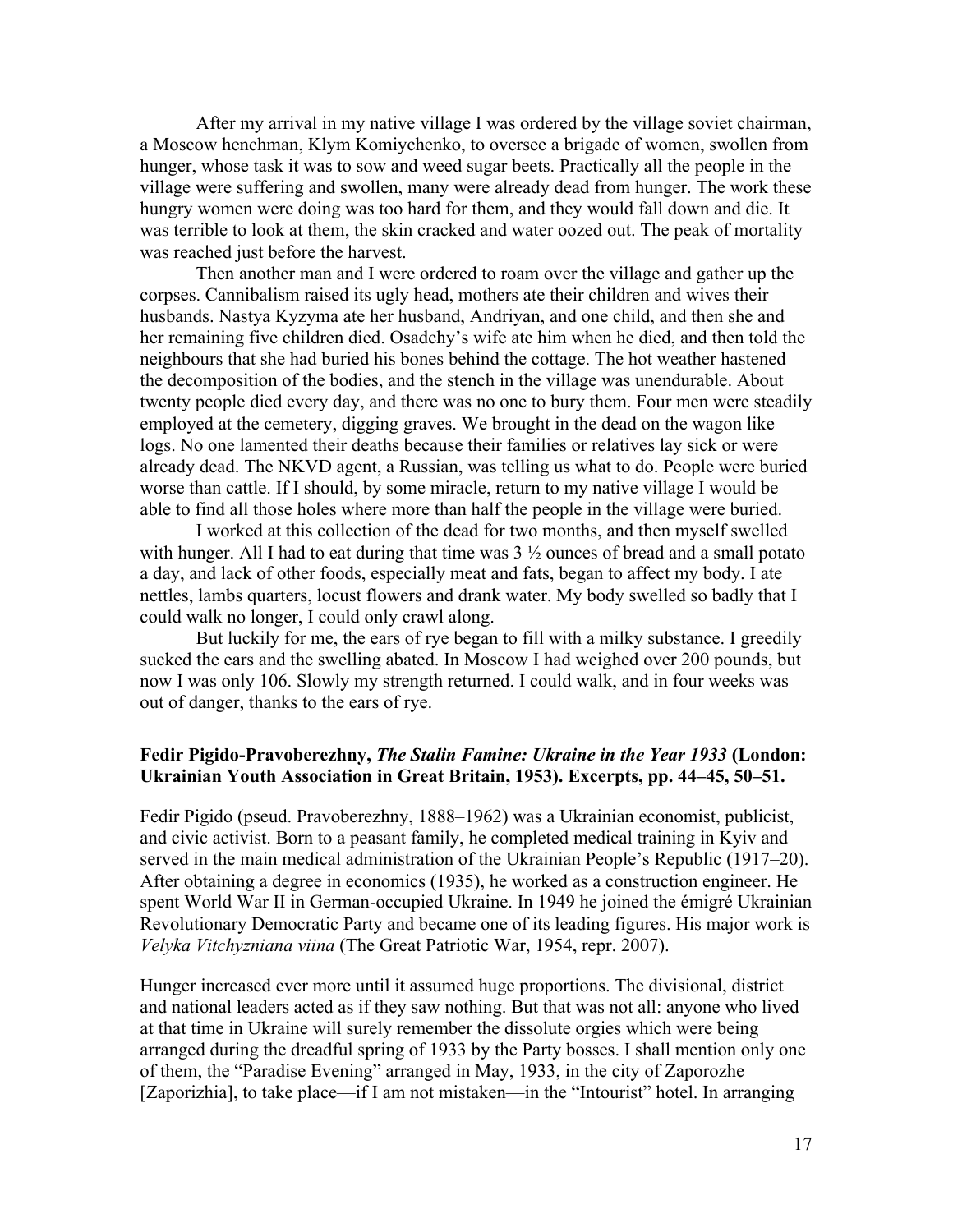that Party the following persons were particularly active: the secretaries of the Divisional Party Committee, Budny and Leibeson; Rohachesky, director of the Zaporozhe Steel Works; Kuryluk, secretary of the Steel Works Party Committee; Porokhnia, secretary of the Construction Works Party Committee, and others. Through the open window of the hotel there flowed out into the streets and to the ears of those sleeping in a hungry stupor the drunken songs and wild laughter of the leaders of the city as well as of the famous Party nymphs who, naked as on the day they were born into this world, were dancing gracefully on the tables among the bottles of champagne. It was possible for the ruler of the Dniepropetrovsk region, the notorious M. N. Chatayevich [Mendel Khataevich], secretary of the Party District Committee, to be ignorant of this "Paradise Evening Party," but as he was whirling at that same time in drunken fox-trots somewhere else, he did not want just then to hear anything about the "Paradise Party." Not until 1937, during the so-called [Nikolai] Yezhov period, when it was necessary for reasons unknown to the public to "settle" with the above named Party secretaries, were the details of the "Paradise Party" dragged out into the glare of publicity.

It is interesting to note that one evening, when the Zaporozhe leaders were amusing themselves in a "cultural" way, as described above, dozens of peasants in the village of Mala Lepetykha in the neighbourhood of Zaporozhe were shot down like so many mad dogs. This is how it happened: in March 1933 a horse died in the local kolhosp [collective farm]. As was learned later, the cause of the horse's death was glanders. The horse was buried, but the hungry peasants, unaware at that time of the cause of death, dug out the corpse, and a whole section of the village tasted the horsemeat. After a short time several cases of glanders appeared among them. The Zaporozhe authorities investigated the matter and found out that the sick people had eaten horsemeat. It was decided to liquidate all those who had consumed the dead horse. It is not known how or in what minutes' book of a meeting that decision was written down, but the results, at least, are known. One evening that section of the village was surrounded by a detachment of N.K.V.D.; a few N.K.V.D. men went then from house to house and all people—young and old—were shot to death. That job was entrusted to first class specialists, amongst whom was Alexander Rezenov, the inspector of "Workers' and Peasants' Militia," wellknown for his foaming rages. In that fearful spring of 1933, when masses of people were dying of hunger each day, when on the streets and in houses thousands of corpses were lying for days and days without being carried out for burial by anyone, at such a time noone paid any attention to the "little" affair in the village of Mala Lepetykha.…

To the accompaniment of the drunken, savage shouting of the leaders, the last act of the tragedy of the starving Ukrainian villages was taking its course. People walked through the streets as if half-asleep, supporting themselves on sticks or leaning upon walls of stables or upon fences—wherever any of these were still standing. Most of them had swollen legs that looked like heavy logs of wood, as well as swollen hands and faces. Very often the swelling would burst, and then a white fluid would flow out. Legs and hands were covered with numerous tumours; they were strange tumours, and people called them "hunger tumours." Those who had died lay on the very spot where death had overtaken them; they would lie there, side by side with those yet living, for days and days, sometimes for over a week.

Once a week, and sometimes more than once, men and women were driven to a burial ground to dig common graves. Waggons passed through the streets of the village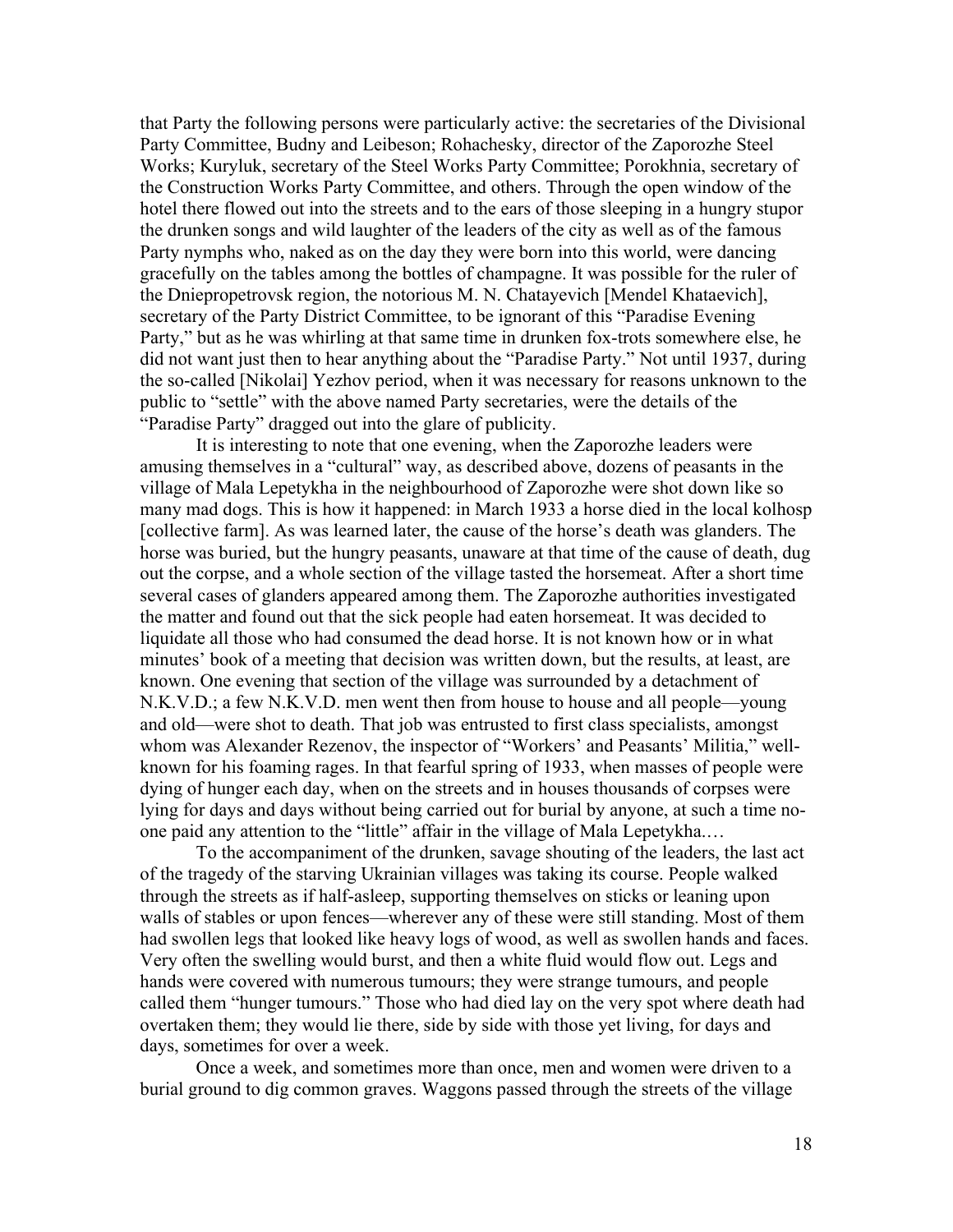picking up the corpses and carrying them to the common graves. From twenty to a hundred corpses were thrown, like so many pieces of wood, into each grave, which was then covered with earth. These was no Christian burial for them—these victims—they were tossed away like animals, not human beings. In any Ukrainian village you will be shown dozens of such common graves, stacked up with corpses and then covered with earth in the year 1933.

Members of the kolhosps were buried separately from the "indus" (individual farmers). In Hermaniwka [Hermanivka], a large village about 60 km (about 40 miles) north of Kiev, not far from my village, the corpses were being carried one day to the burial ground and piled up by the grave. When about sixty corpses had been thus piled up, they were thrown into the grave. At dinner-time comrade Nikiforow [Nikiforov], the head of the local village council, happened to come to the burial ground, and, seeing the corpse of an "indus" in the grave of a peasant who during his lifetime had refused stubbornly to join the kolhosp, he ordered the corpse to be thrown out as not being worthy to lie in the same grave as members of the kolhosp. By Nikiforow's order a man was lowered into the pit to bind a rope to the foot of the poor "indus," who then was pulled out of the kolhosp grave and thrown aside; there he lay for a week or so before that notorious village satrap would allow anyone to throw him into an indus grave.

# **"Testimony of Yurij Lawrynenko, Through the Interpreter, Roman Olesnicki." In**  *Eighth Interim Report of Hearings before the Select Committee on Communist Aggression, House of Representatives, Eighty-Third Congress* **(Washington, D.C.: United States Government Printing Office, 1954). Excerpts, pp. 114–15, 116, 117–18.**

Yurij Lawrynenko (Lavrinenko, 1905–87), a Ukrainian literary scholar, critic, and publicist, was born in Khyzhyntsi near Cherkasy. He was imprisoned in the Norilsk concentration camp (1935–39) and then exiled. He settled in the United States in 1950. He was the editor of the anthology *The Executed Renaissance* (1959) and the author, in Ukrainian, of *Socialism and the Ukrainian Revolution* (1949), *At the Test of the Great Revolution* (1949), *The Stump and Its Offshoots* (1971), *Vasyl Karazyn* (1975), and the memoir *The Black Blizzard* (1985). He also compiled *Ukrainian Communism and Soviet-Russian Policy toward the Ukraine: An Annotated Bibliography, 1917–1953* (1953).

**Mr. McTigue:** All right; Mr. Lawrynenko, you were testifying as to what happened in your village.

**Mr. Lawrynenko:** My native village originally consisted of about 2,000 inhabitants, and I know personally that at least 700 of them died of starvation. I also know that this year was a normal one as far as harvests were concerned.… All the grain and other food products produced by this village were confiscated by force. At first the food was stored in the local church, and later it was transferred to the nearest railroad station. Searching parties went around the village looking for food and looking even into the pots in the kitchens. On the one hand, the confiscated grain was transported to Moscow and—

**Mr. Feighan:** When you referred to searching parties, you meant the Russian Communists?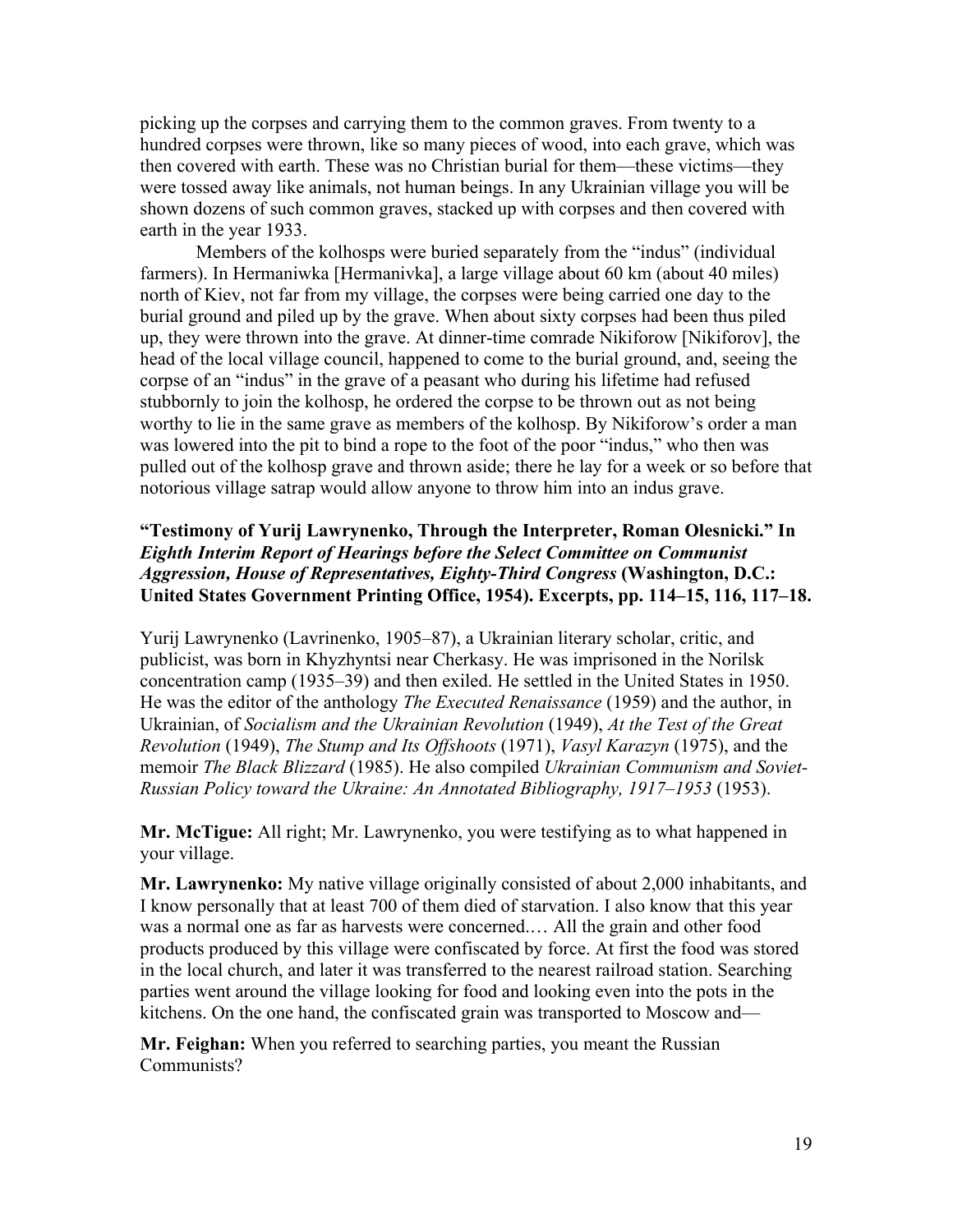**Mr. Lawrynenko:** Special brigadiers were at that time dispatched from Leningrad and other Russian cities and the total of these brigadiers was in excess of 20,000 people, and their task was to search and confiscate the grain in the Ukrainian villages. And they could call upon the Red Army to help them.

On the one hand the confiscated grain was transported to Russia where it was stored in railroad stations and sometimes out in the open. The other part of that grain was being transported to Odessa and other parts of the Black Sea, and from there it was transported to foreign lands.

My wife's family escaped from Poltava to the city of Voroniezh, which is in Russia, and there they were able to save themselves from starvation because at the railroad stations of Russia grain was plentiful. Kharkov is the main railroad center of the Ukraine, and in that city I myself saw whole trainloads of grain being dispatched to Russia day by day during the famine and the ravaging of the Ukraine. This was a mass phenomenon. Many of my friends and colleagues undertook trips as far as Moscow and Leningrad in order to buy bread there which they brought along in suitcases back to their families, and in this manner they were able to save their families from starvation.

**Mr. McTigue:** Did you personally feel the effects of this terrible famine?

**Mr. Lawrynenko:** I lived in the capital, and personally I felt it to a lesser extent than people in smaller cities felt it. There were many times when I went hungry.

**Mr. McTigue:** Why do you think, Mr. Lawrynenko, that the Russians staged this terrible famine of grain in a year when crops were plentiful?....

**Mr. Lawrynenko:** The famine was organized in order to break the opposition which the Ukrainians were displaying to the policy of colonial exploitation of the Ukraine by the Russians from Moscow.

There was a double blow delivered against Ukraine, one against the basic population element of the Ukraine which is the agricultural element of the peasants. The other was against the educated people of the Ukraine, that is, the intelligentsia.

According to my personal observations I have come to the conclusion that during the period of the famine at least 6 million people died in the Ukraine as a result of it, and about 80 percent of the Ukrainian intelligentsia, that is, the classes of the Ukrainian leadership, also perished during this period.…

I myself was arrested and declared a bourgeois nationalist, an enemy of the people, merely because of the fact that as a student in the course of intellectual discussions I defended the position that the Ukrainians formed a part of the Western European culture and that therefore Ukraine is alien to Russian culture which the Moscow rulers were attempting to impose upon Ukraine.…

**Mr. Feighan:** Are the Ukrainians called bourgeois nationalists because they are patriotic and they love their country and their culture, and because they have a national spirit? Also, because they want to have a country with their own sovereignty and independence and also because they oppose Russian imperialism?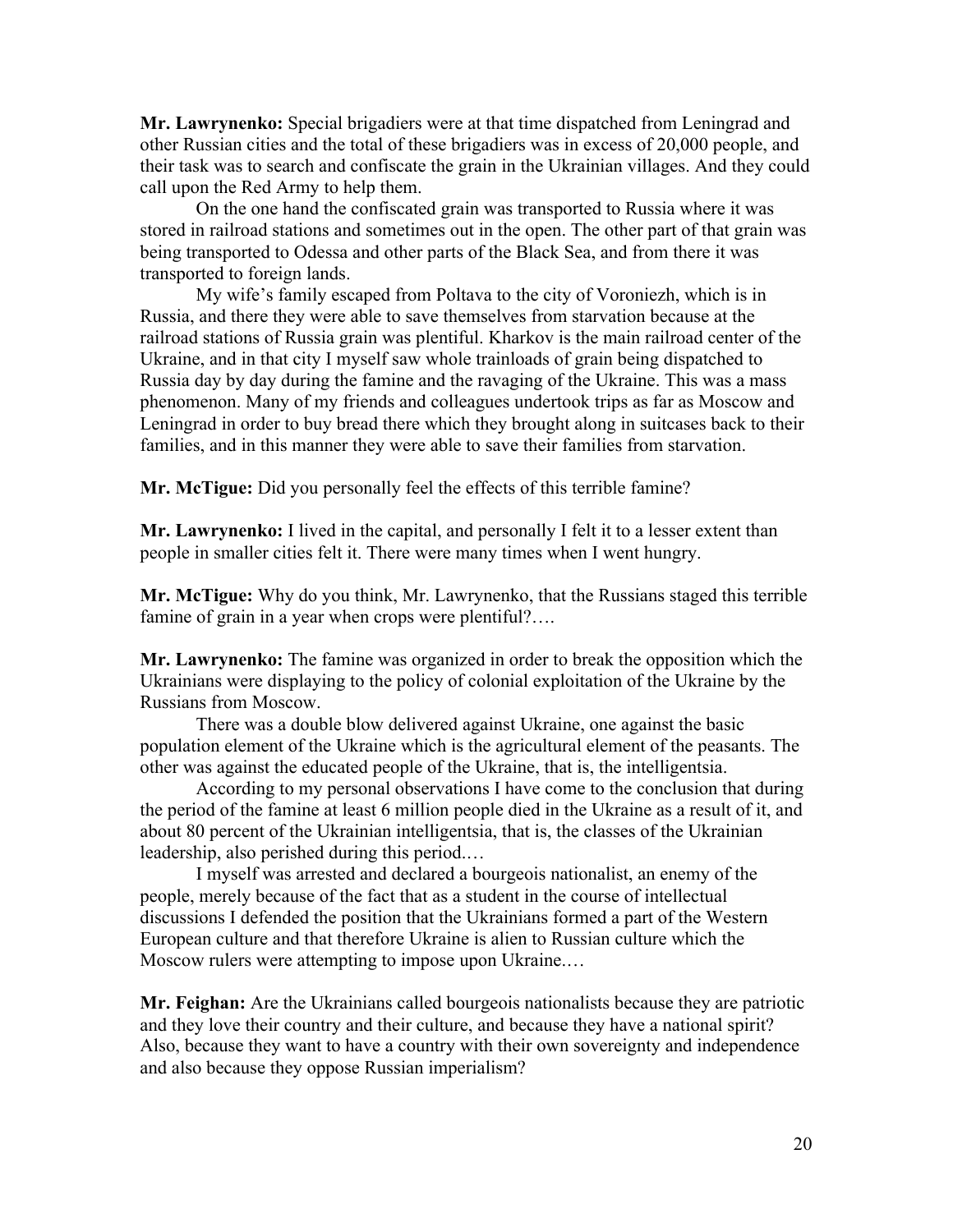**Mr. Lawrynenko:** Yes; absolutely. For example, in the year 1933 such was the method of terror applied against the Ukrainians that merely the persistent use of the Ukrainian language was sufficient reason to be classified as a bourgeois nationalist.

**Mr. Feighan:** Bourgeois nationalism then is a very common crime, a most common crime in Ukraine?

**Mr. Lawrynenko:** Every day and every hour the term "bourgeois nationalist" is on every page of every newspaper, and at every meeting that term is employed to castigate those with whom the ruling class is dissatisfied. But this term "bourgeois nationalist" is applied only to Ukrainians, Byelorussians, Caucasians, and other non-Russian nationalities. During the whole time that I was in the Soviet Union I never heard the term "bourgeois nationalist" applied to Russians, ethnic Russians. There are all shades of bourgeois nationalists, Ukrainians, Byelorussians, Caucasians, but there does not exist a Russian bourgeois nationalism.…

**Mr. Feighan:** Mr. Lawrynenko, were you in Kharkov during the time of the manmade famine, when Edouard Herriot, the French diplomat, came to make an investigation?

**Mr. Lawrynenko:** In the summer of 1933 Edouard Herriot arrived at the Kharkiv Airport.

**Mr. McTigue:** In an airplane?

**Mr. Lawrynenko:** Yes. The route which M. Edouard Herriot was supposed to take from the airport to downtown Kharkov was especially prepared for that occasion. Buildings and fences were painted, the many corpses that had been lying in the streets, the people who had died from starvation, were removed, and the whole place was especially staged for the trip which he was to take through the city.

Edouard Herriot in an interview declared that the Ukraine was a most prosperous and flowering country, and this was one of the most horrible personal blows that I had ever experienced because I knew that this was far from the truth.

**Mr. Feighan:** Was this the same year in which over 6 million Ukrainians died because of the forced famine?

**Mr. Lawrynenko:** The same year. This was the same year when 6 million people died of starvation. That is why it was so difficult for me to reconcile the statement made by Herriot with the real conditions then prevailing.

# **Vira P-ko, "It Happened in 1933." In** *The Black Deeds of the Kremlin* **(1953–55). Excerpts, vol. 2, pp. 641–44.**

Then began the most difficult time of our student days. It is with great sorrow that I recall this harrowing period of famine in the Ukraine.

On the farm to which we were sent there had been quite a number of workers, but only a third of them were still alive. The following was a daily occurrence: In the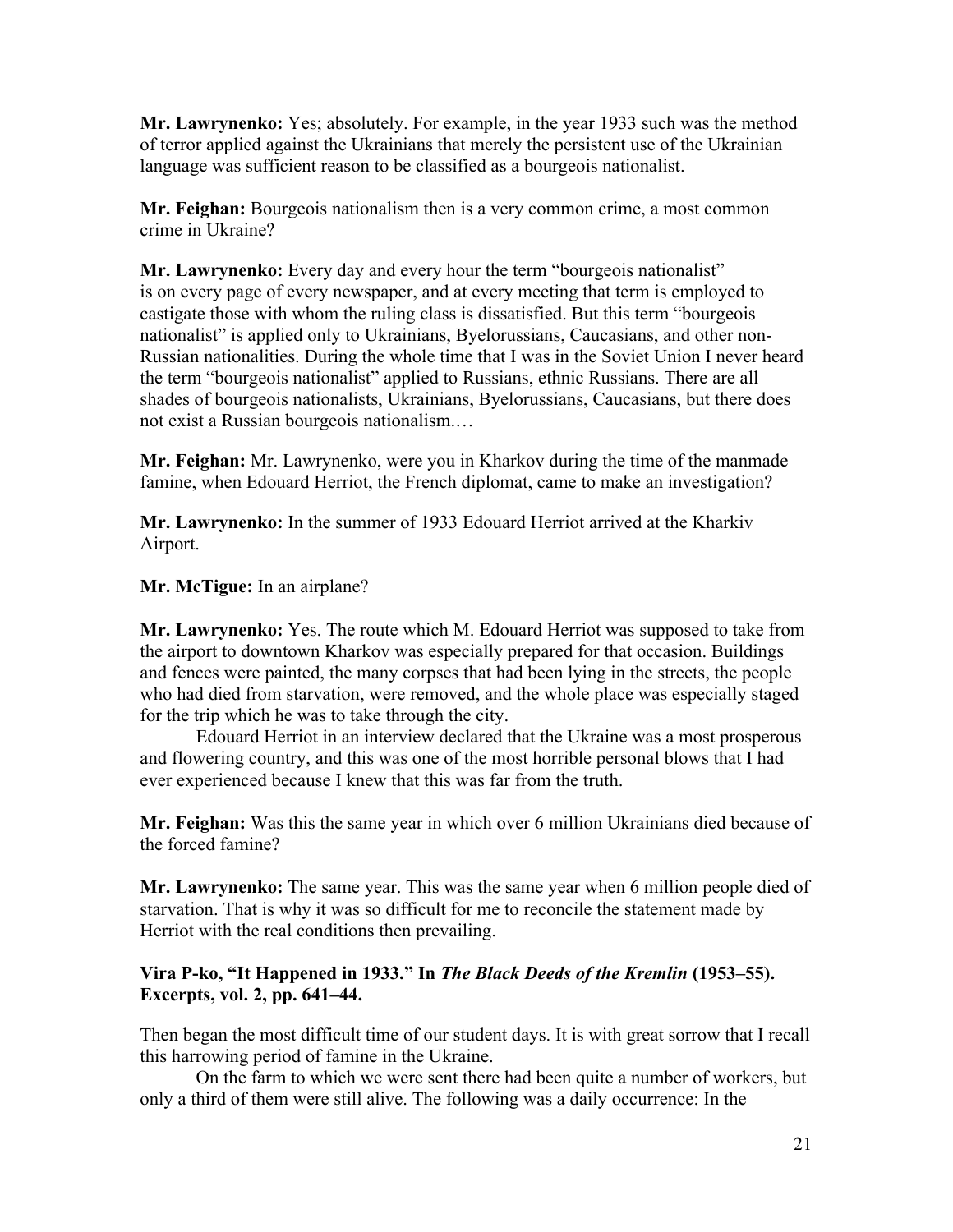morning, bullock-carts full of yet-living people were transported to work. Some were so dried up, only the eyes glittered as a sign of life; their arms were skinny and long, their legs likewise, their noses protruded, their clothing was tattered, they were unkempt, unwashed, the men unshaven, their eyes avid with hunger. Others were distended, their arms and legs like logs, their bellies huge; their legs were particularly horrible. When they moved them the skin cracked, a fluid seeped out, the sunlight caused festering sores to form, on which flies alighted and soon larvae developed.

So they proceeded, transporting both the lean and the swollen to work, and in the evening the bullock-carts would collect two-thirds of them from the fields and take them to the previously prepared "fraternal" graves; sometimes even those still living were picked up and buried. It was rare for members of the family to come to claim their dead; they, too, were deep in the clutches of starvation.

Like hungry wolves lying in wait for their prey, the workers of the State Farm lay in wait for the assorted kitchen refuse which was thrown or poured out beside the students' mess, and indeed, there was not much to be thrown out, except potatoes or beet peelings or some smelly bone. They precipitated themselves in a heap at these leavings, retrieving them from the pit, in which everything was in a state of decay and larvae flourished. The poor hungry people, having lost all feelings of disgust, ate all that they could lay their hands on and died of stomach ailments in the bushes close by.

Once I happened to be a witness to such a ghastly, unheard-of occurrence. Not far from the students' quarters lay the latrine. After lectures, during our dinner-hour, my friends and I often used to see someone who always, in the greatest heat of the summer day, used to wander in that filth, seeking something and putting it in his mouth. What could he possibly find there, we often wondered? A feeling of dread and horror assailed us. How could we prevent this abomination? Even though we ourselves had nothing to spare, receiving, on the completion of our quotas, 200–300 grams of incompletely baked bread, we resolved to save this individual.

We approached in a group and observed the following: Out of the human offal the man was picking cherry stones, apple and pear seeds, and other such things which became visible after the sun dried out the vile stuff in which they were embedded. We were seized by an unheard-of horror. How should we approach this person, who was perhaps mentally deranged? He might attack us. A burning pain enveloped us, our hands and feet trembled, ants crawled up and down our spines. Then one of the boldest, Larissa M—h, approached to a certain distance and shouted, "Come to us. We have bread!" The figure straightened out and began to flee but our group blocked the way. The man halted. It is difficult to describe that frenzied expression in his eyes, which gazed with complete sanity out of the skeleton-features.

Without questioning him at all, we put down the pieces of dry bread which we had earlier prepared for him, and shouted to him to come again to this place at the same time the next day. We did not expect to see him the following day, for we doubted whether he had understood us, but he did come; we again gave him some bread and some clothing, having made a collection among the students. On leaving him we told him to wash and put on the clean clothing. We were curious to know whether the man had understood us and whether he would obey. On the third day we were all there again. A shocking scene ensued. This time we approached closer with the bread. Before us stood a clean young person, who, even in that old clothing, looked almost normal. Gently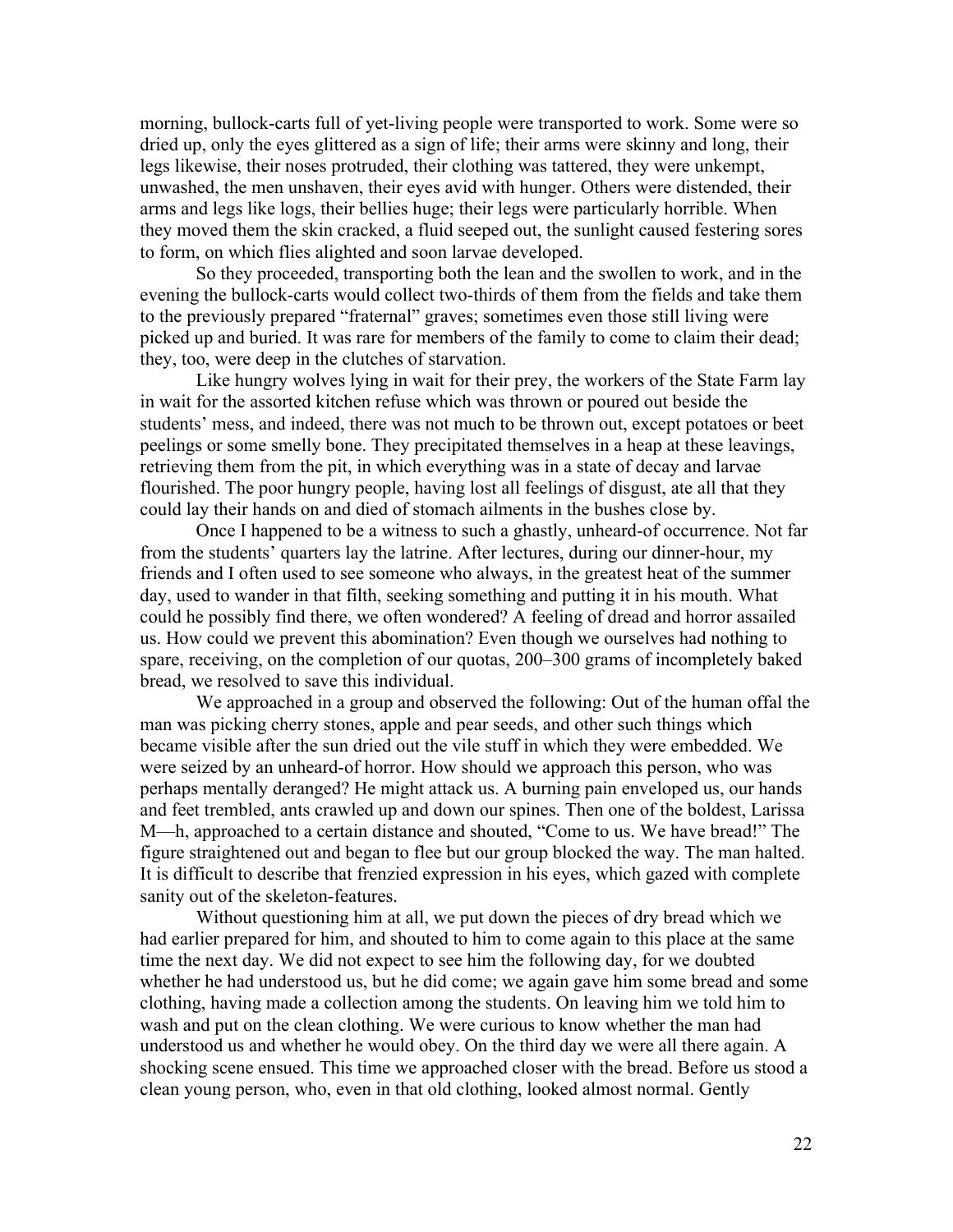swaying with exhaustion, he approached us, stretching out his hand toward the bread when suddenly he swayed backwards, his large protruding eyes assumed a frightfully death-like appearance, he fell backwards and died in a convulsive fit.

Later we discovered that this was Vasil [Vasyl] Kuchma from the village of Babanka, whose starving wife had killed and eaten their five-year-old daughter. He had been working at the State Farm, saving every last crumb and bringing it home to save his beloved daughter from a hungry death. Heavy labor and hunger compelled him to seek additional means of subsistence. He went out into the harvested fields to glean ears of grain and was arrested the next day, but, strangely enough, was not sentenced. They kept him in prison for a week, beat him, then set him free. It was obvious that his end was near.

After returning from prison he noticed that his little Marika was not at home. He asked his wife where she was. The wife replied that she had taken her to her mother's at Talne, in the hope that she might escape starvation there. He believed her and was glad that his daughter would be safe. He sustained himself by cooking chaff, burdocks, and other weeds. However, uncertain thoughts tormented him. Was Marika really at his wife's mother's? Or was she elsewhere? Sometimes, on returning home with some sort of food for himself and wife, he smelled the odor of meat. He searched but found nothing. However, once when he came home he discovered a horrifying sight. In the middle of the floor lay his deranged wife, dead, tightly clasping the severed head of her child. He crossed the threshold and collapsed. He was found, still alive, by some people. In a confused state he left his home, whereupon the fate already known to the reader overtook him.

It might also be in order to mention here certain facts concerning the students. Twenty-five of them died at this time, unable to bear the hunger and excessively hard labor.

# **I. Hannych, "The Living Grave." In** *The Black Deeds of the Kremlin* **(1953–55). Excerpts, vol. 2, pp. 585–87.**

This event occurred during the peak of the famine in 1933, in the village of Mykailiwka [Mykhailivka], Neforoshchanske district, Poltava region. A farmer named Marko Klymenko lived in this village. He was not very poor, but neither was he rich. He had a horse, a cow, a few simple farm implements and a nice orchard and vegetable garden beside the house. But his most valuable possession was a beautiful tract of land, twelve acres of highly fertile black loam.

With the beginning of collectivization the whole countryside was infested with Russian Communist workers and "25-thousanders," armed with pistols and unlimited power to crucify Ukrainian farmers. No sooner was the threshing completed than the Komsomol [Communist Youth League] shock brigade, under the leadership of a "25 thousander," appeared in the village under the grain-collecting plan, diligently searching out and seizing every kernel of grain. The grain poured in a steady stream into the railroad stations and thence on to Moscow.

Those who had refrained from joining the collective farms were branded as kurkuls [well-to-do peasants]. And this is what happened to Marko Klymenko. Several times he had been summoned by Urbanov, who beat him with his pistol and demanded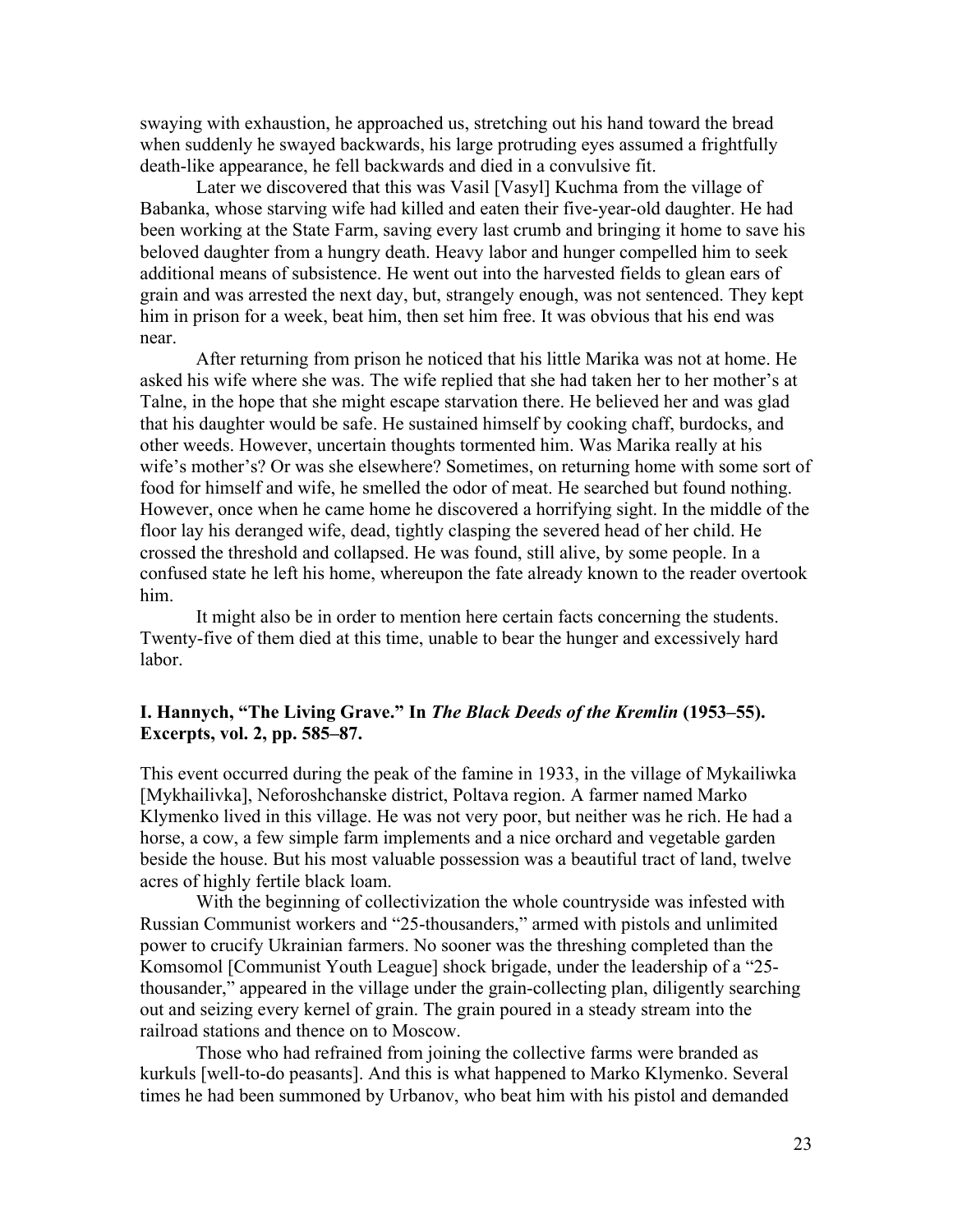his signature on the application form, but Marko withstood the brutality and refused to sign. Then Urbanov ordered the grain-collecting commission to seize all the grain Marko had and even the buckwheat, millet and potatoes. Again they pressed him to join the collective farm, threatening him with deportation if he refused, and again he remained resolute.

Then he was declared a kurkul and dispossessed of all his property. The livestock and machinery were appropriated by the collective farm and everything else by the government. He was arrested and sentenced to Siberia with about ten others. As he was taken away he resisted strongly, and the GPU beat him so badly that he could not stand on his feet. Every inch of his body was bruised and covered with blood. In this condition he was taken to the district prison, while his wife and three children were left without even a crust of bread in the cold, empty house.

The deliberate appropriation of grain by the Soviet government soon brought the inevitable results. In the first months of 1933 people ate mice, oil-cake, bark and almost everything imaginable. By spring hundreds were swollen from starvation. Dead bodies littered the streets and market places, ignored by everyone. Soon, though, an order was issued that all the dead must be promptly buried because the decay was causing disease which threatened the GPU, "25-thousanders" and other Communist officials. Because none of the farmers were fit to dig graves, Urbanov called a GPU detachment from the district headquarters for this task. They dug a huge pit where once every three days dead bodies were dumped, after being collected by the village active [*aktiv*, Party activists] and Komsomol group, and covered with a thin layer of earth.

Urbanov himself took an active part in the burial. He distinguished himself by throwing into the pit people who, though they were motionless, were still living, and burying them. This happened when one day he came to the home of Marko Klymenko and found his wife and three children lying on the floor, swollen and unable to move from starvation. Urbanov ordered them to be taken to the pit and buried. When some of his commission members protested that it did not seem right to bury people who were still alive, Urbanov answered that it made no difference, that today or tomorrow they would die and have to be buried anyway.

When the woman and the children were brought to the edge of the pit, she seemed to realize what was about to happen. Summoning all her remaining strength and raising her head, she spoke in a pleading voice: "Please do not bury us. We are still alive and, God willing, we may yet get well again."

In answer Urbanov kicked her on the chin with his heavy boot and with the words, "You did not want to join the collective farm, so now you die," he threw her and the children into the almost full grave and buried them.

That is why this grave was called the "living grave" by the people.

# **Miron Dolot,** *Execution by Hunger: The Hidden Holocaust* **(New York and London: W. W. Norton, 1985). Excerpts, pp. 203–8.**

Miron Dolot (pen name of Simon Starow, 1916–98) was born in a village of Cherkasy oblast. After World War II he settled in the United States and worked as a language teacher in California. He was the author of *Who Killed Them and Why?* (1984) and of articles and brochures about the famine published in Switzerland and Germany. He wrote this memoir in the 1950s.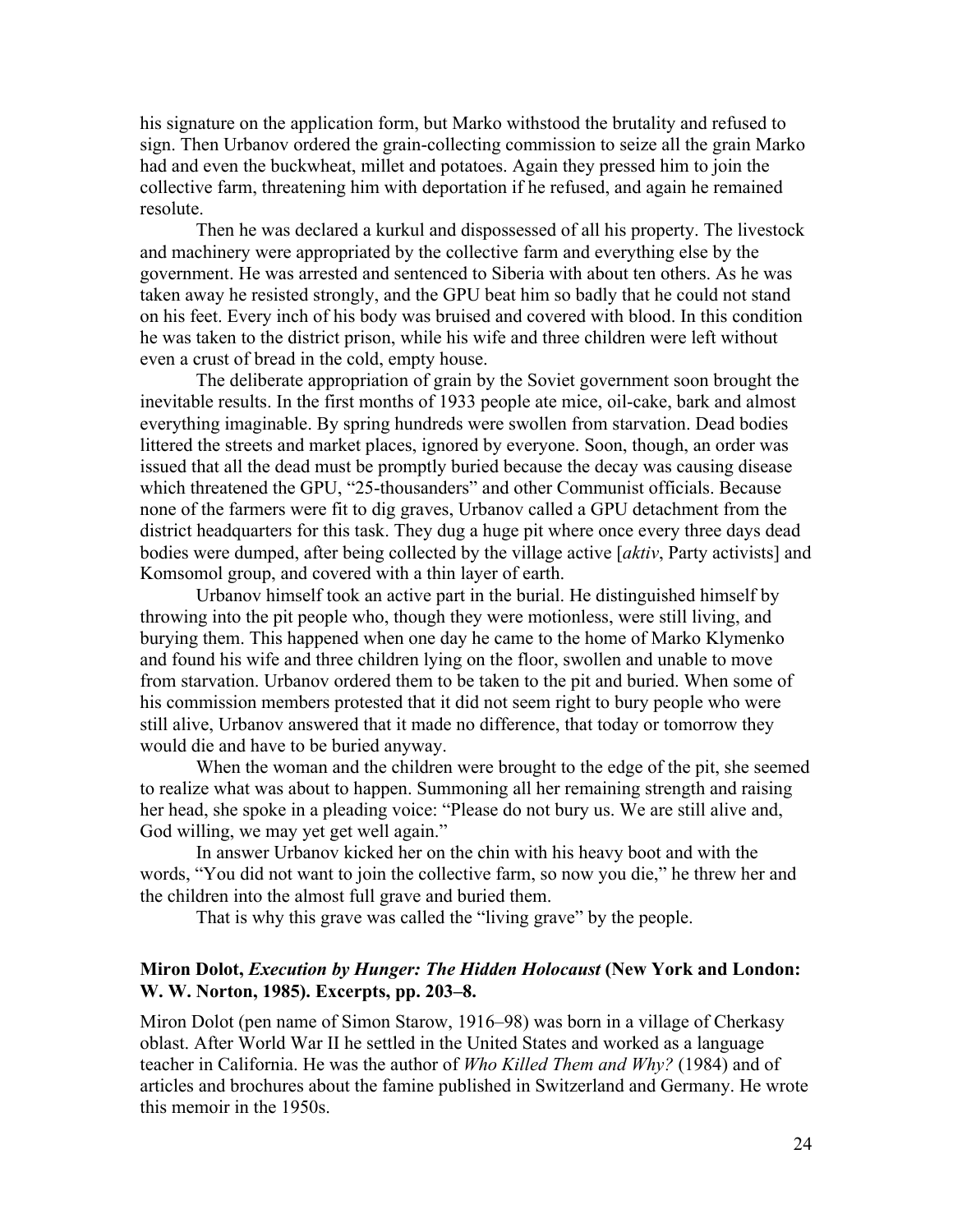I cannot find the words to describe what my eyes saw in the spring of 1933, but since those awesome memories still haunt me, I shall endeavor to convey my recollections of the sufferings and deaths of my fellow Ukrainians.

World War II was a reality, and I was a part of it. I saw the multitude of dead and mutilated bodies; I heard the cries of despair, and the moans of agony all around me. Day after day, I felt cold and hunger. I was constantly in fear of death. But all of that is now seen through the mist of time. In the haziness of those memories, I see a dim spark of light. This spark is the recognition that those sufferings were caused by war, that I and others at that time had a chance to fight for our lives, to defend ourselves no matter how slim those chances might be. Above all, I realized that while fighting in the war, I had not been completely abandoned. The military was always there with daily food rations, no matter how deficient in quantity and quality. We were also clothed (after a fashion), and barracks as such for sleep when possible were provided. The sufferings of war pale in comparison with the events in our village, all of which remain in my memory as absolute in horror.

Those of us who were still alive harbored a secret and final hope that the coming of the spring of 1933 would bring us some relief. We thought that the new vegetation would help us live through the long months of waiting for the new bread. Nourished by this hope, we were able to carry on until we saw the first signs of green. Sadly, however, many of the villagers were no longer alive by the time the long-awaited spring finally arrived. And many of those who lived long enough to see the passing of winter found their death in the very vegetables and grasses they were so hopefully and patiently awaiting.

That spring of 1933 in Ukraine was unusually cold. In our region, the spring weather usually set in around the beginning of April. The snow would melt quickly, and the green blanket of vegetation would immediately appear in its place. But in 1933, snow was still visible everywhere in mid-April. An icy-cold wind blew continually. It would often bring heavy clouds of rain or snow, or both, and the village would sink deep into mud and slush again. Then a freeze would turn all that into knobs of dirty ice.

Starvation in our village now reached a point at which death was a desirable relief. Many houses around us had already been standing for a long time with no signs of life. As the snow slowly melted away, human corpses were exposed to view everywhere: in backyards, on roads, in fields. Those dead bodies constituted a pathetic problem for the living. As the weather warmed, they started to thaw and decay. The stench which resulted plagued us, and we could do nothing about it. The villagers who survived were unable to bury the dead, and no one from the outside seemed in a hurry to do it, so the bodies were just left wherever they happened to die. Those in the fields or in the forest fell prey to wild animals; those in their homes became the prey of countless rats.

For the third time, the village was stricken with panic. Those who were fortunate enough to remain alive were in the depths of despair. The resources they possessed had been used up long ago. They all finally had to face the shocking truth that there was nothing to eat, and no hope of getting any help: that death from starvation was their imminent fate.

Most of these desperate villagers reconciled themselves to this fact. They stayed at home, and their conditions were indescribable. They were unkempt and haggard, and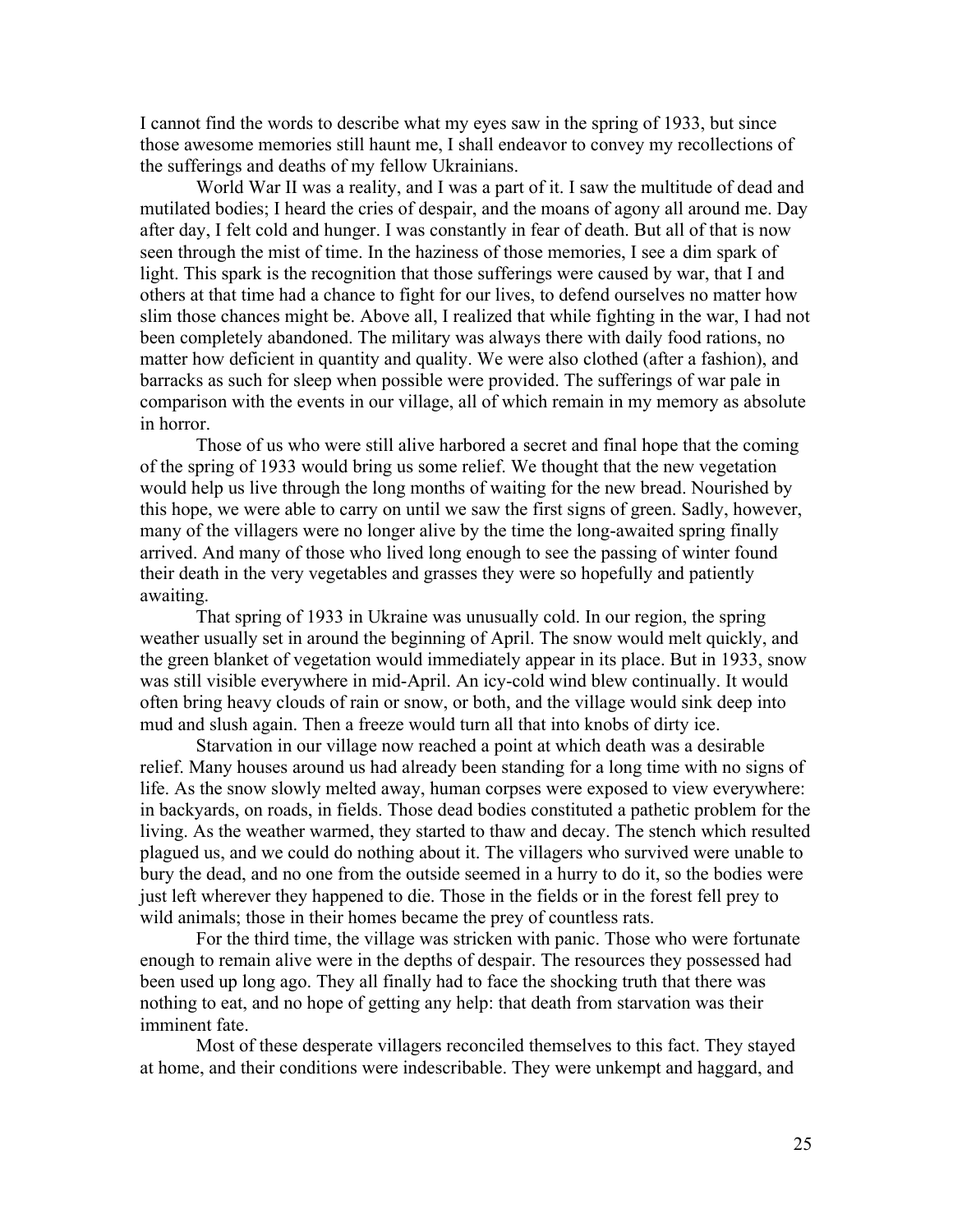so weak that they could hardly drag one foot after the other. They just sat, or lay down silently, too feeble even to talk.

The bodies of some were reduced to skeletons, with their skin hanging grayishyellow and loose over their bones. Their faces looked like rubber masks with large, bulging, immobile eyes. Their necks seemed to have shrunk into their shoulders. The look in their eyes was glassy, heralding their approaching death.

The bodies of others were swollen, a final stage of starvation. Their faces, arms, legs and stomachs resembled the surfaces of plastic balloons. The tissues would soon crack and burst, resulting in the fast deterioration of their bodies.

The thaw brought with it a new wave of beggars. Those who still had strength enough to move left their dwellings and took off in search of food. Old and young, mostly women and children, slowly moved from house to house dragging their ragcovered feet. They pleaded for food: a potato, or a piece of bread, or at least a kernel—a single kernel!—of corn. At the onset of the famine, I remember how the emaciated would come to the doorstep, often sobbing, and would ask for some spare food. If refused, they would excuse themselves politely and go away, apologizing for bothering us.

But this spring's beggars presented an entirely different picture. These desperate people, numbed by cruelty and injustice as well as hunger, were no longer the modest, honorable small farmers they had been before. Their fear of starvation was so great that they lost all semblance of self-control, becoming more like wild, hungry beasts in their search for food. They no longer distinguished friends from enemies and were ready to commit even murder for a mere scrap. Their clothes had long ago turned to rags, and they themselves were worn out and exhausted to the point of collapse.

With protruding frightened eyes and outstretched hands, they would approach someone, but this time they did not plead: they were voiceless; they just cried. Often their heavy tears were mixed with fluid slowly oozing out of the cracks in their swollen faces. They whispered and begged for a crumb of bread.

Another sign of almost imminent death from starvation was the body lice, those small, flat, wingless, parasitic insects who were the constant companions of the wretched and impoverished. The starving villagers were no longer able to take care of their sanitary needs, nor had they the strength to fetch water, let alone heat it in order to bathe themselves, or wash their clothes and their bedding. Those who still had strength could do some washing, but not properly because they had no soap. For a few years now, not a single bar of soap had been seen in the village. But, even if soap had been available, we could not buy it. First, we had no money; second, we were prohibited from buying any merchandise in the stores as our grain quotas had not been met. As a result, all of us were dirty and infected with lice.

As the limbs of a starving person turn cold with the approach of death, the lice begin to migrate to the warmer facial areas such as the eye sockets, ears, mouth corners, and nostrils. When this happened, it was an unmistakable sign that the starving person's sufferings would soon come to an end.

The plight of the children was one of the most heartbreaking experiences for me during that time, and their pathetic faces, parched or swollen, and streaked with tears, will remain in my memory forever.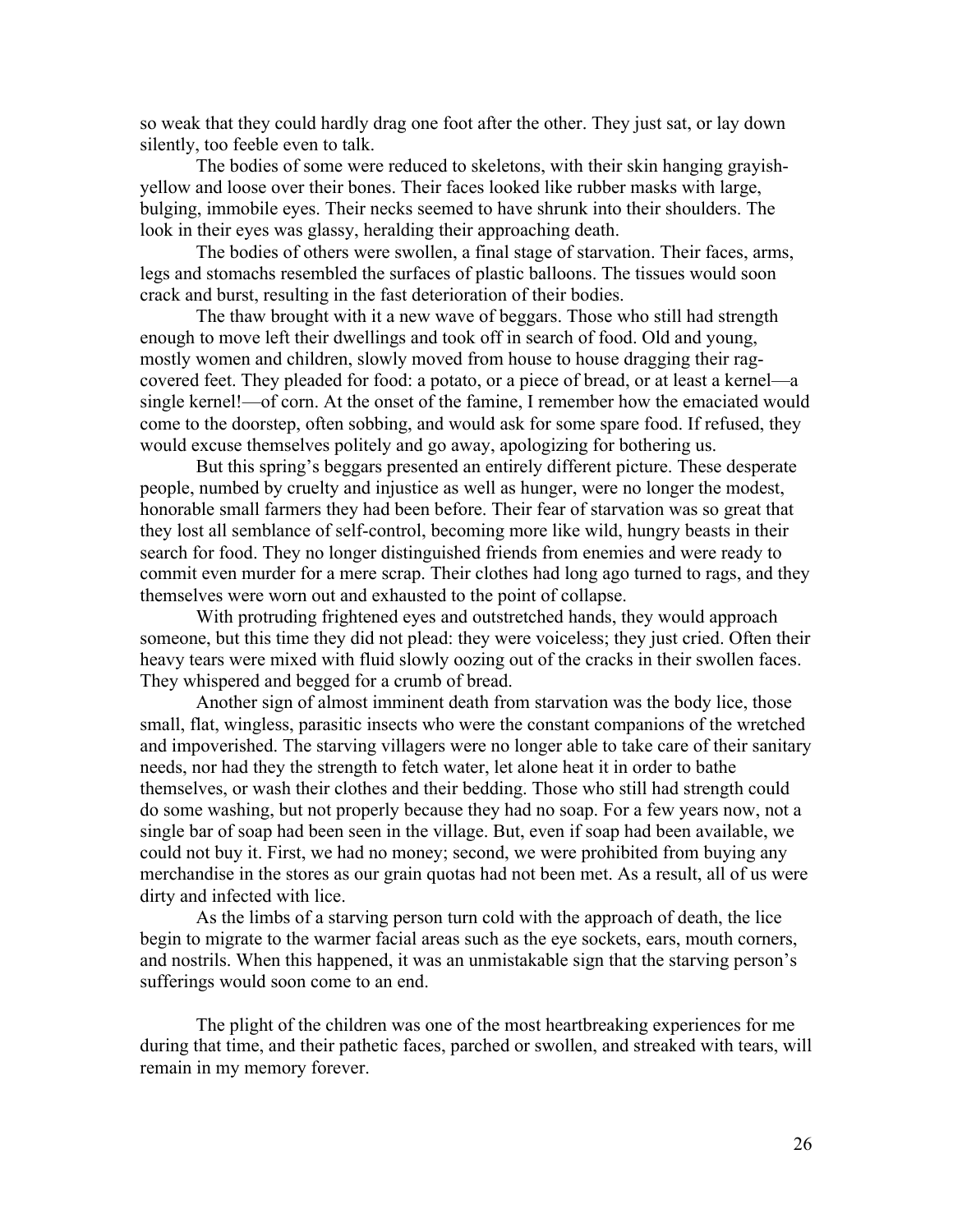They could not understand why they couldn't get a piece of bread or something else to eat. They were not able to comprehend what was going on in their own small world. Thinking of them still makes me tremble with horror. God is my witness that as I write these words, the paper is wet with my tears.

Not many children in our neighborhood had survived the terrible winter, but those who had were reduced to mere skeletons, too weak to cry. The heads on their small thin necks looked like inflated balloons. Their small bony arms and legs were like sticks protruding from their little bodies. Their stomachs were bloated to unusual proportions, and water flowed uninterruptedly from their genitals. Those childish faces looked prematurely aged and twisted. They resembled old folks: wrinkled, listless, and very, very sad. At their stage of starvation, they were in a constant stupor which is peculiar to those who suffer from extreme hunger. It seemed as if nature itself had conspired with the Communist regime to add a final touch of pathos and horror to the sufferings the children had to endure. Hair had started to grow on the faces of some, mainly on their foreheads and temples. I saw a few such children and they looked so strange to me—like creatures from another planet, and they left me with a feeling of helplessness and doom.

Often starvation would sweep away an entire family. The adult members would die first, leaving the children alone in a cold house, half-naked and hungry, to fend for themselves. One can imagine what happened to such hopeless children: these orphans, scantily clad and feet wrapped in rags, joined the rest of the beggars. Struggling in the snow, they would first go to their nearest neighbors only to find that they too were dead. Then they would go to another house and yet another farther away. Compassionate villagers who were still alive would let a child or two stay with them only to watch them slowly die.

Yet miraculously, some children managed to survive. These were mostly boys and girls between ten and fifteen years of age. With the coming of spring, they saw their chances of survival in terms of leaving home, and going to the city. A few, but *very* few, children managed to do just that and were fortunate in finding help and understanding from some of the urban dwellers. Others, less fortunate, were picked up by the militia and locked up in the Children's Detention Home. These children had a better chance of surviving the famine, although we heard that many of them also died. And then, there were those whose fate it was to join the ranks of the city's juvenile criminals. God alone knows what happened to them. Finally, there were those who neither reached the city nor were picked up by the militia. They lay dead wherever they had fallen for days or even weeks, until someone would drag them out of sight into some ditch like a dead animal.

I saw many tragic events in which children were the innocent victims, but one episode in particular emerges from my memories of that spring as a symbol of humanity gone completely mad. It was sometime at the onset of April. One early morning while we still lay in our beds, we heard a child's cry and a weak knocking on the door. I was the first to jump out of bed. As I opened the door, I saw a small girl of about four. She stood trembling from the cold and exhaustion with streams of tears flowing down her famished little cheeks. We knew her! It was Maria, the daughter of our neighbor Hana, who also had a seven-year-old son and lived about half a mile from us. Hana's husband, a young and industrious farmer, had been arrested like many others, for no apparent reason, and exiled somewhere to a concentration camp about two years before. Hana was left alone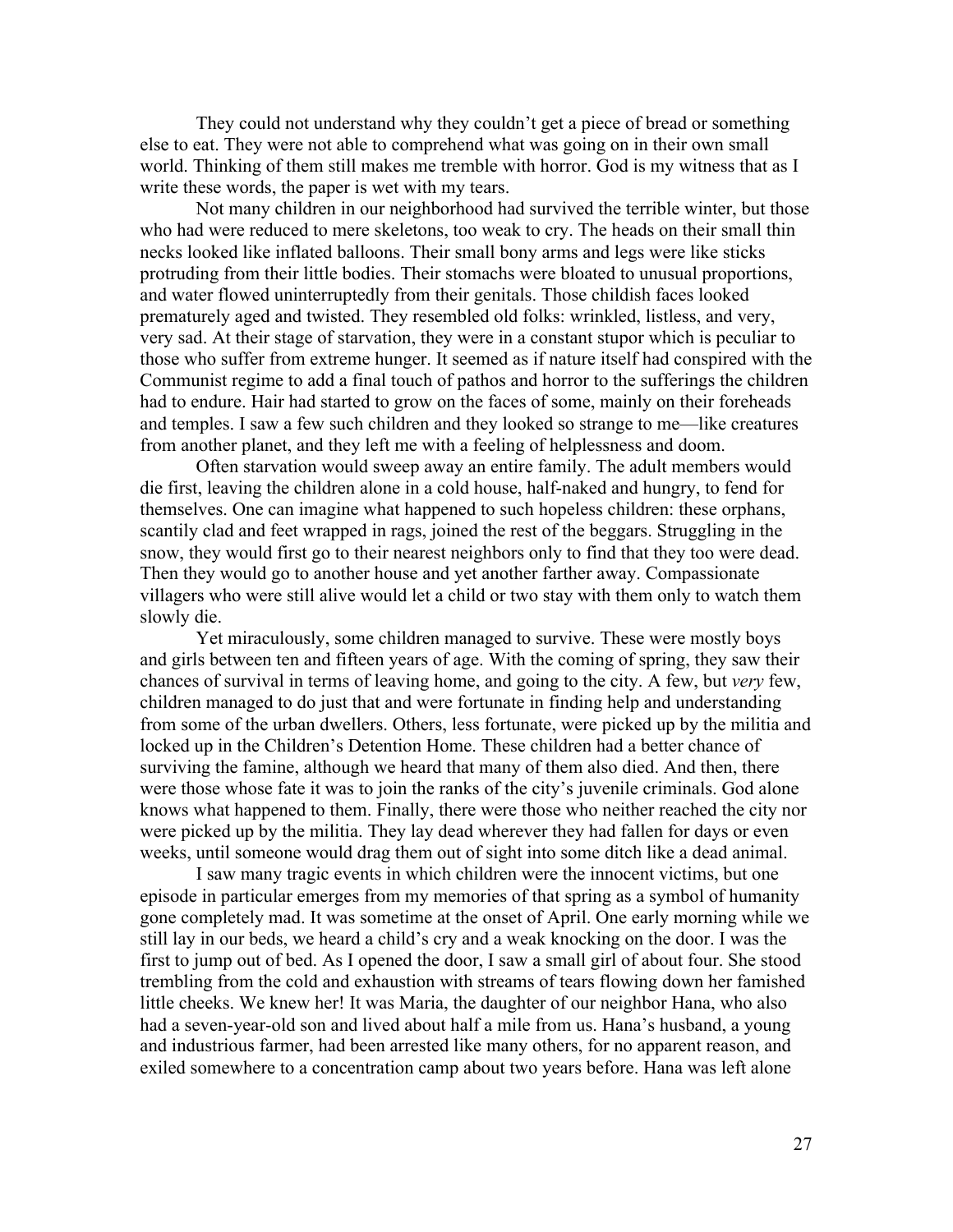with her two children to struggle for food, like all the rest of us. However, as winter came and starvation struck us, we lost track of her.

I let the child into the house.

"My mommy won't wake up!" the child announced, wiping away the tears with the sleeve of her dirty coat.

Mother and I glanced at each other. A short while later, my brother Mykola and I were on our way to Hana's home. When we entered the house, our fears were confirmed. Hana was dead, lying on her back on the sleeping bench. Her bulging glassy eyes seemed to be looking at us. Her widely opened mouth still seemed to be gasping for air. We could see that she had met her death not too long before Maria had knocked on our front door. On Hana's cheek we could still see the traces of her tears; we could also see the lice moving back and forth like ants, in search of a warm spot. Next to her, wrapped in some cloth, lay her dead son. The one-room house was empty and dirty. There was no furniture except for two benches, and no trace of food. The mud floor had been dug up all over, and there were holes in the walls. The chimneys of the cooking and heating stoves were totally ruined. We recognized immediately the work of the Bread Procurement Commission. There was no doubt that they had been there recently, searching for "hidden" foodstuffs.

Mykola and I stood there aghast. I felt the impulse either to run away screaming, or to sit down next to their dead bodies and hold their cold hand in mine in sorrow and sympathy, but I did neither. I just stood there petrified, and looking at the dead mother and her young son, I asked the question:

"Why? Why did they have to die?"

We left the bodies in the house hoping that soon the kolhosp [collective farm] burial brigade would pick them up on their daily search for bodies. This brigade was set up about two months before for the purpose of collecting and burying the corpses of the starved villagers.

Little Maria survived the famine. She stayed with us for a while until her relatives, who lived in one of the cities, took her into their family.

## **Anastasiia Lysyvets,** *Spomyny* **(Memoirs) (Kyiv: K.I.S., 2008). Excerpts, pp. 28–30. Translated by Alexander J. Motyl.**

Anastasiia Ivanivna Lysyvets (b. 1922) was born into a peasant family in the village of Berezan, Kyiv oblast. She lost her parents, sister, and brother in the Holodomor. During World War II she was taken to Germany for forced labor. After returning to Ukraine, she received a degree in philology from Kyiv State University and then worked as a schoolteacher in the village of Kuianivka, Sumy oblast. She lives in Kyiv. This memoir was written in the 1970s.

Father died at night, before daybreak. Mother's screaming and weeping woke up Halka and us and drove us off the oven. We jumped up and looked at our dead father. Mother ordered us to kiss Father's head and hands. We kissed them, trembling with fear and grief… The neighbors brought what they could, as we had nothing of our own; out of respect for Father, our relatives and neighbors wanted to bury him according to custom.…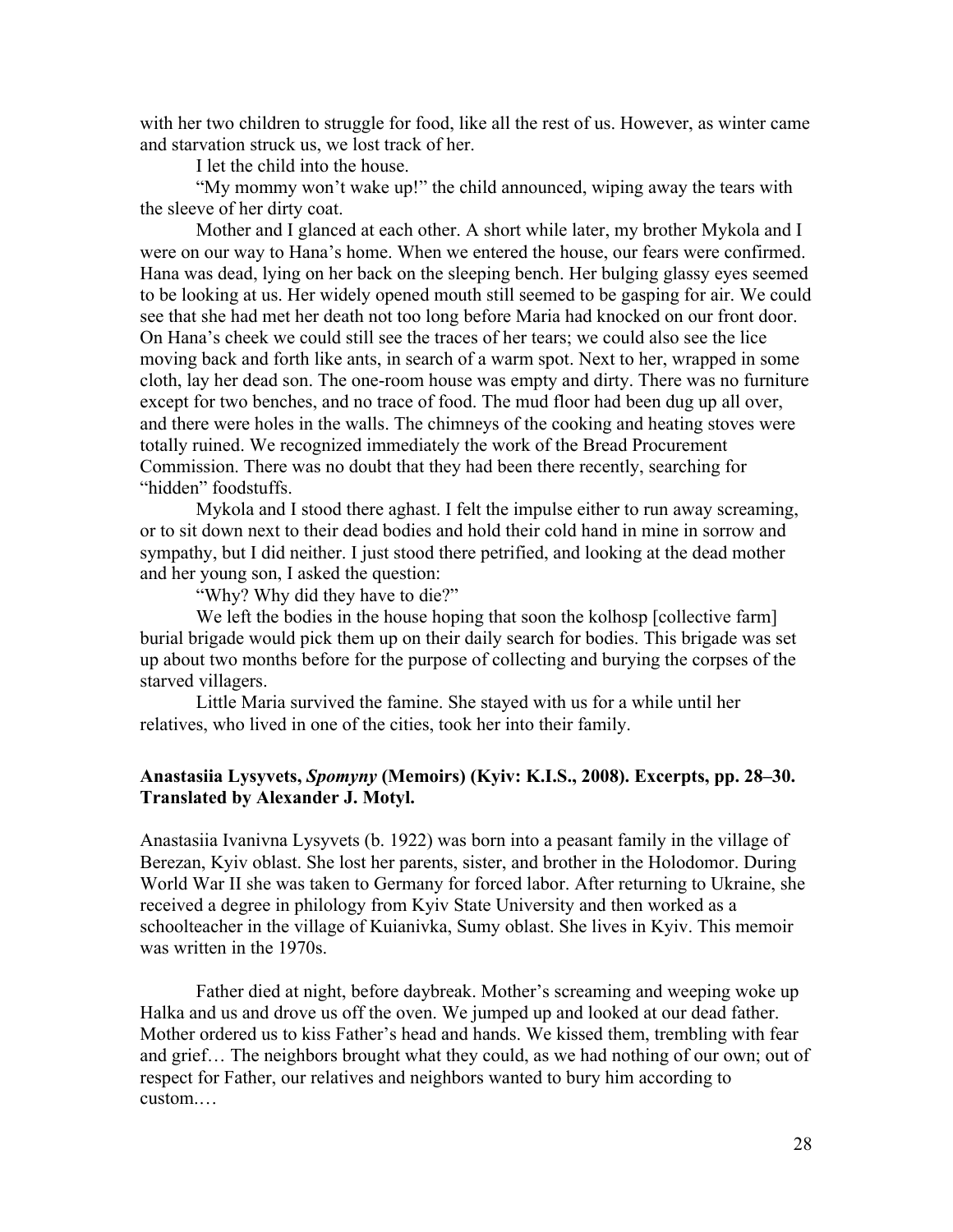Everyone saw that famine was approaching; that this spring would be terrible. Grandfather Nykypor sold a cow in order to pay the tax and buy grain. Uncle Lavrentii placed his hopes on the hospital, where he was often called to do various things, and for which he accepted payment only in food. He also had a cow. At Uncle Mykhailo's they were waiting for a cow to give birth to a calf before Easter. Uncle Petro had no expectations, for things were no better with him than with us. Besides, his wife took absolutely no pity on him. Uncle Petro knew that when death by starvation came to his family, he would have to die first, then his mother-in-law, and then his elder daughter, since his wife looked after his younger daughter and herself. Everyone saw this but remained quiet, as they could do nothing about it. There was nothing to eat. Yudykha, the Hopkal family, Lazar Lysyvets, and many other people, both non-collective farmers and collective farmers, also had nothing to eat. Everyone prayed and concealed a hope known only to him in the depths of his soul.…

The second day after Father's funeral, everyone started to go away. Everyone told mother to take care of herself above all, not to kill herself with grief, for that was the only way she could somehow save her children from death by starvation. Some suggested she go to the head of the collective farm, Semen Kozatsky, and ask to be admitted to the collective farm.

Grandfather Nykypor and Aunt Motria were stubbornly quiet and waited until everyone had gone home. But even then a terrible silence hung over the house. Finally, Mother asked Grandfather Nykypor and my aunt:

"Papa, Motria, can you help me somehow?"

"Just how? How can we help you? We have no bread, no cow; we'll give you three or four small buckets of potatoes. We don't know ourselves whether we'll survive the spring. We've placed our hope in God and Dunka and Palazhka. Let them go and find a job for some bread. If they don't, we'll die… We still won't go into the collective farm, but you, daughter, do as you wish… Go to Mykhailo for help…"

"What, Papa—to Mykhailo? Everyone's going to him for help, but he can't save everybody. And then there are Maria's relatives; they're all starving, all looking to be saved… I thought that maybe you would take in at least one of my children and save him. And if Mykhailo also took one, I'd somehow manage with two…"

Grandfather was silent, as was my aunt. And Mother spoke again: "Why are you silent? I'm asking you. Will you take one of my children? At least one… Whichever one you like…"

"No, we won't. If they die with you, Oksana, no one will say anything… Even God will not say anything… But if they die with us, then all the people will talk, as will God… We can't take a child, daughter… If we get a slice of bread or some potatoes, we'll share, and if we don't, then all of us will die, if God wills it."

Grandfather Nykypor crossed himself and again began to read the psalms. We prayed for the repose of the soul of God's servant Ivan, for the heavenly kingdom. Soon an oppressive gloom and a horrible silence descended on the house, which smelled of incense, wax, oil, smoke, and hunger…

When I recall my relatives today and analyze their actions, their characters, and their words, I cannot say who of them was better and who worse. They all sympathized with us and shared our grief. Everyone wanted to live, and no one wanted to go to the grave in place of another. Who wants to go to the grave for anyone, even the person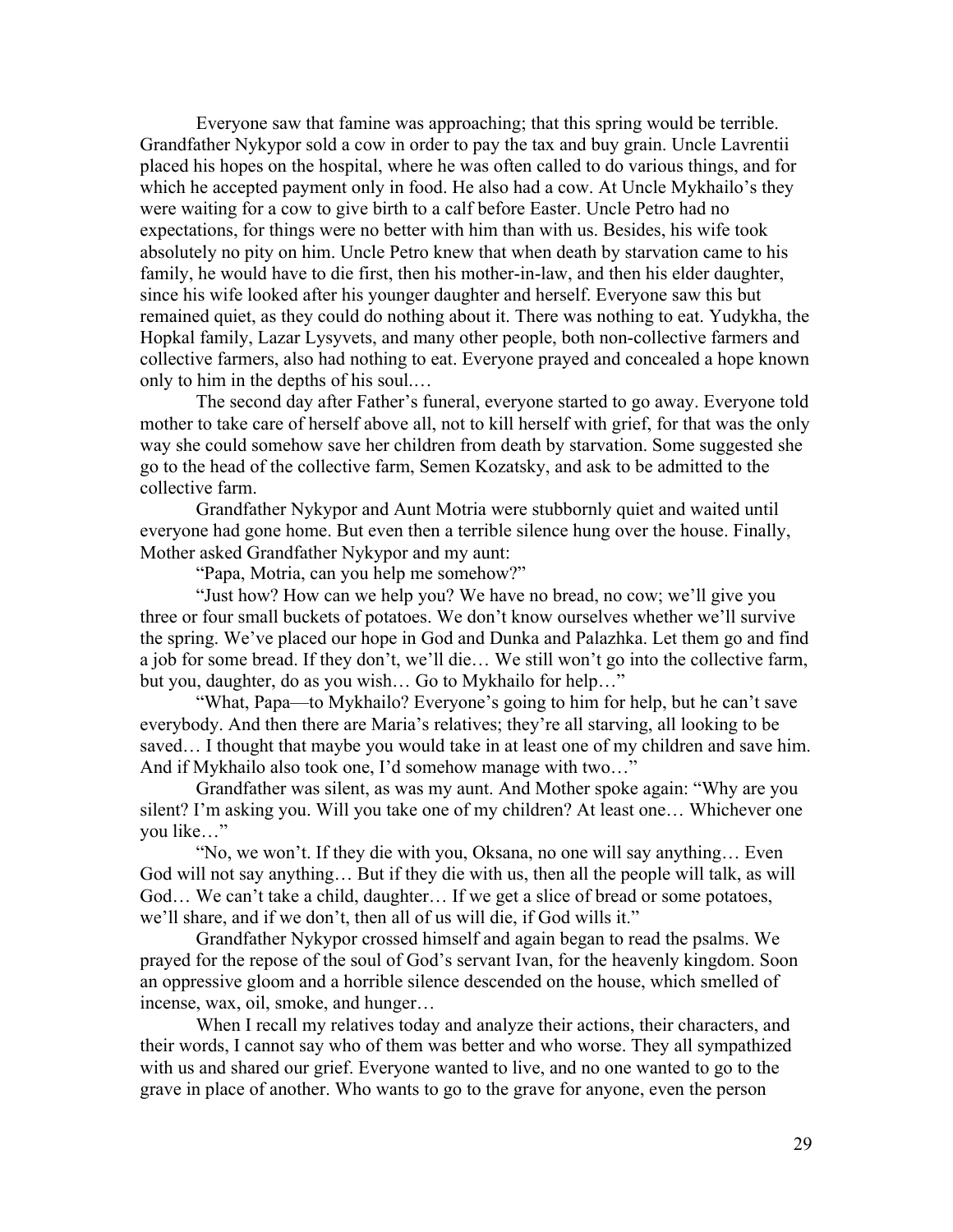closest to you? Only a mother could do that for a child, and not always even then. Everyone looked after himself; everyone wanted to survive the hard times. There began a terrible struggle for existence and salvation from death by starvation. It was like this all over Ukraine, in the villages and towns, within families, between unrelated and related families, between friends and acquaintances, between old and young. It was a terrible year of struggling against death and for a chance to breathe the air, walk the earth, see the sun and sky, speak to people, and see people—and yourself among them.

# **Pavlo Makohon,** *Witness: Memoirs of the Famine of 1933 in Ukraine* **(Toronto: Anabasis Magazine, 1983). Excerpts, pp. 20–21. Translated by Alexander J. Motyl. Online at http://www.faminegenocide.com/resources/witness/lifebegan.html#j.**

…Our village was becoming increasingly emptier because some of the peasants had been "dekulakized" and transported to Siberia, while others had abandoned everything and fled at night so as to avoid Siberia. The remaining peasants were forced to join the collective farm. The activists had taken the bread from all the houses. Horrible times were approaching, as there was nothing to eat. Famine had begun. Winter was approaching. Our house became sad because all of us were hungry. Father tried everything possible to find something to eat, but his attempts produced almost nothing. I, too, ran about wherever I could, looking for food. People began to swell up. In a short time the famished people had eaten all the village's dogs, cats, hedgehogs, and birds. I, too, would bring hedgehogs home—I even caught somebody's dog—and we cooked and ate them.

Afterwards, the horses also began to die of hunger in the collective farmyards. Everybody, including me, fell upon the dead horses, but the authorities did not want the people to eat them and dug pits. They poured carbolic acid on the dead meat and threw it into the pits so as not to give it to the people. But the people did not care; they dug up the pits, and everyone cut off a piece of meat. They were not afraid of the carbolic acid, for starving people have no fear.

Freezing winter came, and total famine set in. People began to die of hunger. All of us were already swollen. The first to die in our house was my mother's mother, while the others were barely able to move. A rumor spread throughout the village that some woman in the fifth brigade had eaten her two children, but that rumor was quickly hushed up. Then the district militia arrived and closed the case, so that I do not know exactly what happened. But famine encompassed the whole village, and people began to die en masse. The authorities sent the stronger men to the cemetery, where they dug mass pits, while special wagons went from house to house, collecting dead people and taking them to the cemetery. All of them were thrown into one pit without coffins, and when it was full, they dug another one.

Many people tried to leave the village to find something to eat, but they died along the way, as they had no strength to go farther. The village became sad.

I was still able to move a bit and was therefore able to walk and see everything that happened. When evening or night approached, there was no one to be seen in the village any more. A hungry deathliness reigned, and it was terrible to walk through one's own village, for there was no longer any voice—either that of a dog, or a cat, or a human. I saw it all and mulled over all those horrors. I concluded that my days were also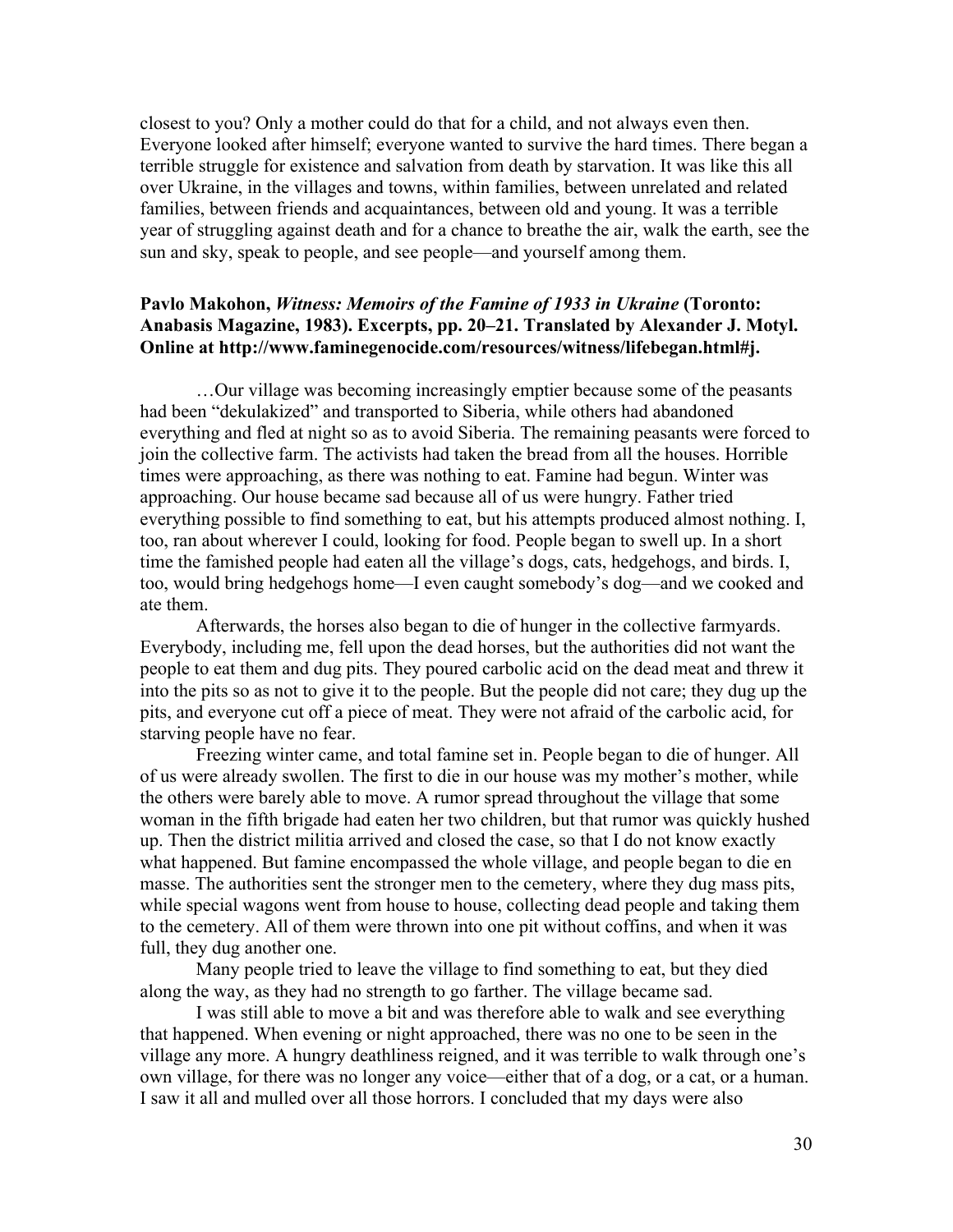numbered. But our family was saved from death for some time by the fact that our father had managed to hide some bread from those who were searching it out, and we could therefore live a little longer than the others.

But a sad and tragic time also came for our family and our house. I saw my brothers die of famine—a famine artificially created by Moscow in order to break the Ukrainian people and use death by hunger to drive it into collective farms.

# **"Testimony of Mr. Ivan Kasiianenko of Los Angeles, California." In** *Second Interim Report* **(1988). Excerpts, pp. 10–12.**

In 1932 the harvest was a normal one. It was brought in before anyone suspected what was to happen. It was winter when they came in to take the grain that had already been ground into flour and was sorted in bags. They came and seized all of this grain, not only from us but from all the villagers. And ours was a large village—6,000 people lived there.

The sound of crying was everywhere. Those who seized the grain carried out their orders without mercy. I remember as if it were yesterday how a man ran away, leaving behind a wife and three children. They took absolutely everything: cows, pigs, everything. There was nothing left for the wife to do. She sent her children away to fend for themselves, set fire to the house, and hanged herself.

Things were a little different in my family. My father was always on the run during the day and would only come at night. We had nothing; they had taken everything from us. They came with their pikes, poked around, asked questions, and grabbed my mother by the hair. They tore off my mother's earrings and her cross. We children cried, but nothing helped. No one paid any attention to our tears.

They locked our mother in the basement. So there we were, five of us children with me the oldest, and our father nowhere to be found. They came back to see if they had missed anything and found one egg that had not been taken. They took it away.

Father would sometimes be able to bring us a little flour, sometimes a little grain, anything that had not been seized. But protecting the food was impossible because our house was under constant surveillance, and he could not get to us every night. They took everything, even our clothes. We did not even have a blanket. We were poor as church mice. We huddled together at night to keep warm.

After two weeks they let mother out of the basement. But what could she do when there was nothing to eat? In March or April, 1933, they took our cow. The first to die was my youngest sister, then another sister. Then my brother and a third sister died at the same time. Father died and was buried on Holy Thursday. Mother died two days later, and they threw her in a hole on Easter Sunday. I remember how a neighbor came and comforted me, saying that although my parents had gone, they had died on holy days, Holy Thursday and Easter. It was a terrible time for me. I was starving myself to such an extent that I could not walk. Before he died, my father had asked one of the teachers to take me under his wing. I was only in the first grade at the time, and it was only thanks to this teacher that I survived. He took me to a hospital. I don't remember who the doctor was or anything about the place. I only remember that my skin was shiny and transparent like glass. The doctor cut me open in several places and let the liquid under my skin run out. It smelled like dead flesh. When I left the hospital, I had no strength to walk and sat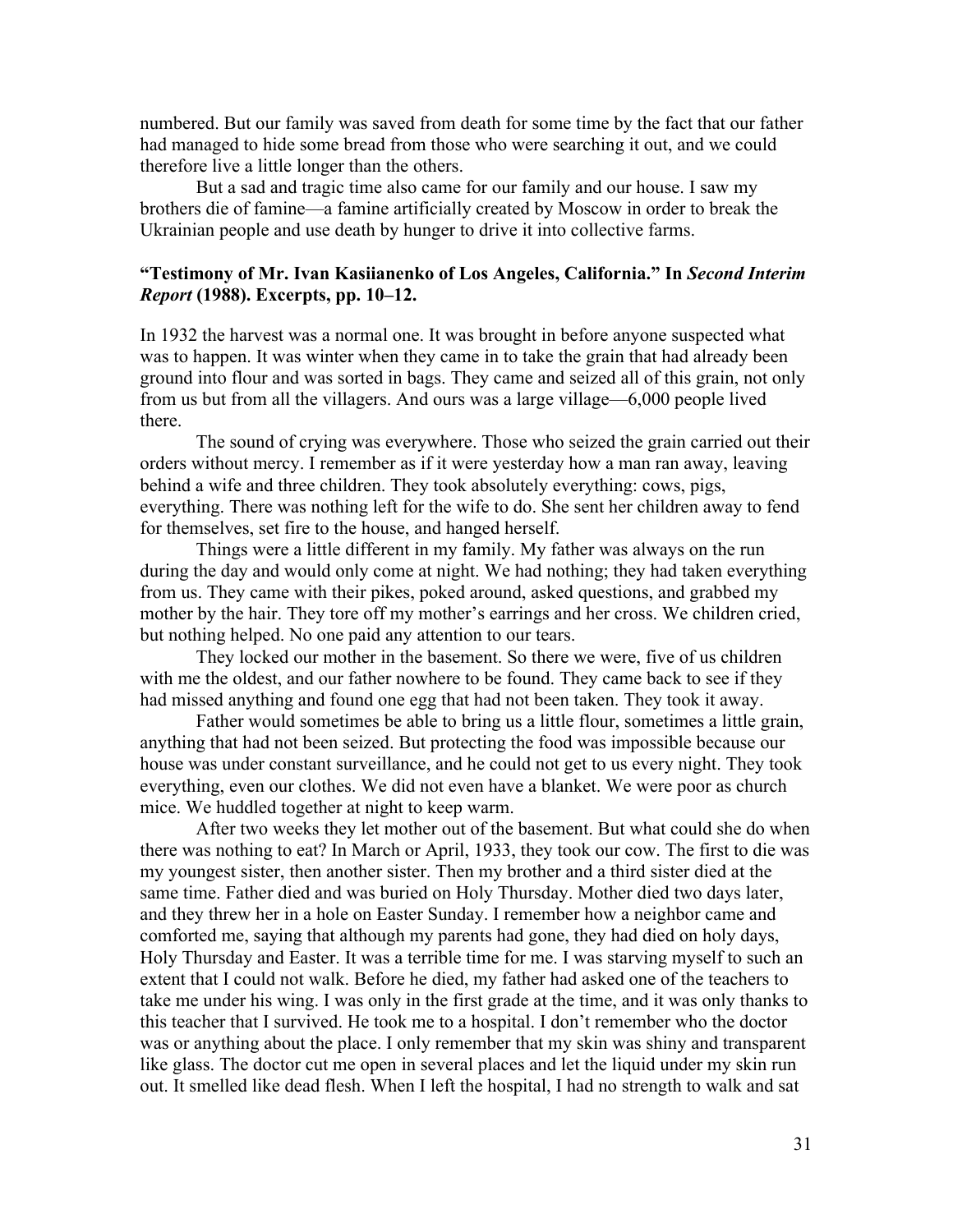in the sun. The teacher picked me up and saved my life. But many who had owned everything they needed now died like flies.

It was hard. While still swollen, I would go to the point to catch fish and frogs. I tore them up and ate them raw.

After my family died, I lived alone in the empty house until the same teacher came and took me to live with him. Usually, people took no interest in small children. Typhus was very widespread then. But whether they were sick or starving, they would be put on open trucks like sheaves of wheat and taken away. The people who took the children said that they were being driven to a hospital, but none of these children were ever seen or heard from again.

A horrifying silence settled over the village. I can still remember going to my neighbors' houses to see if anyone was alive. I remember going into one house and seeing the blind son sitting in one corner. His skin was grey. He had been dead perhaps a week or two. And he wasn't the only one. Starving people on the verge of death, sometimes even mothers, sometimes lost their sanity and turned into animals who smothered their own children and ate them. It happened, for example, to one of my acquaintances. His name was Ivan Ostapenko. His mother put a noose around his neck and tried to strangle him, but he was stronger than she was and managed to break her hold. But he kept the marks the rope left on his throat for a long time.

I went to another neighbor's house. They were young people. I looked in the window and saw the mother and father lying dead on the floor. Their infant son was lying in the middle, still alive, and sucking its mother's dry breast. I took him to a retention place for such children, and he was saved. As long as I stayed in the village, he was like a brother to me, and I watched over him. When they took us to the orphanage, we went together. Children whose parents had died of starvation were not treated well. They were not allowed to light the stove to keep warm or to wear warm clothing. We were told that we were parasites, capitalists, vestiges of the *kulaks* [well-to-do peasants] and exploiting classes.

These weren't orphanages; they were houses of torture. The children had nothing to eat. It was impossible to keep clean. We were literally eaten by lice. But nobody cared. We were the progeny of the defeated class enemy.

## **"Testimony of Mr. Mykola Kostyrko of Sacramento, California." In** *Second Interim Report* **(1988). Excerpts, pp. 6–8.**

The famine started—that is, when they took away all the meager reserves from the Ukrainian peasants. Those who had some clothing or other articles came to the city, to the market, to sell it and buy bread. But bread was sold by ration cards. A black market emerged, and the high prices did nothing to resolve the hunger problem. Starving, ragged peasants staggered through the city. On the streets, especially on the outskirts of town, lay the bodies of those who died of starvation.

The government did all it could to make sure no one saw this, because many foreign vessels came to Odessa's ports to take the "surplus" Ukrainian grain and other merchandise abroad. They exported everything in order to get foreign capital for the "needs of the state"—to buy tractors and for propaganda abroad, among other things. The city "cleaned up" the corpses every morning. A special club was created for foreign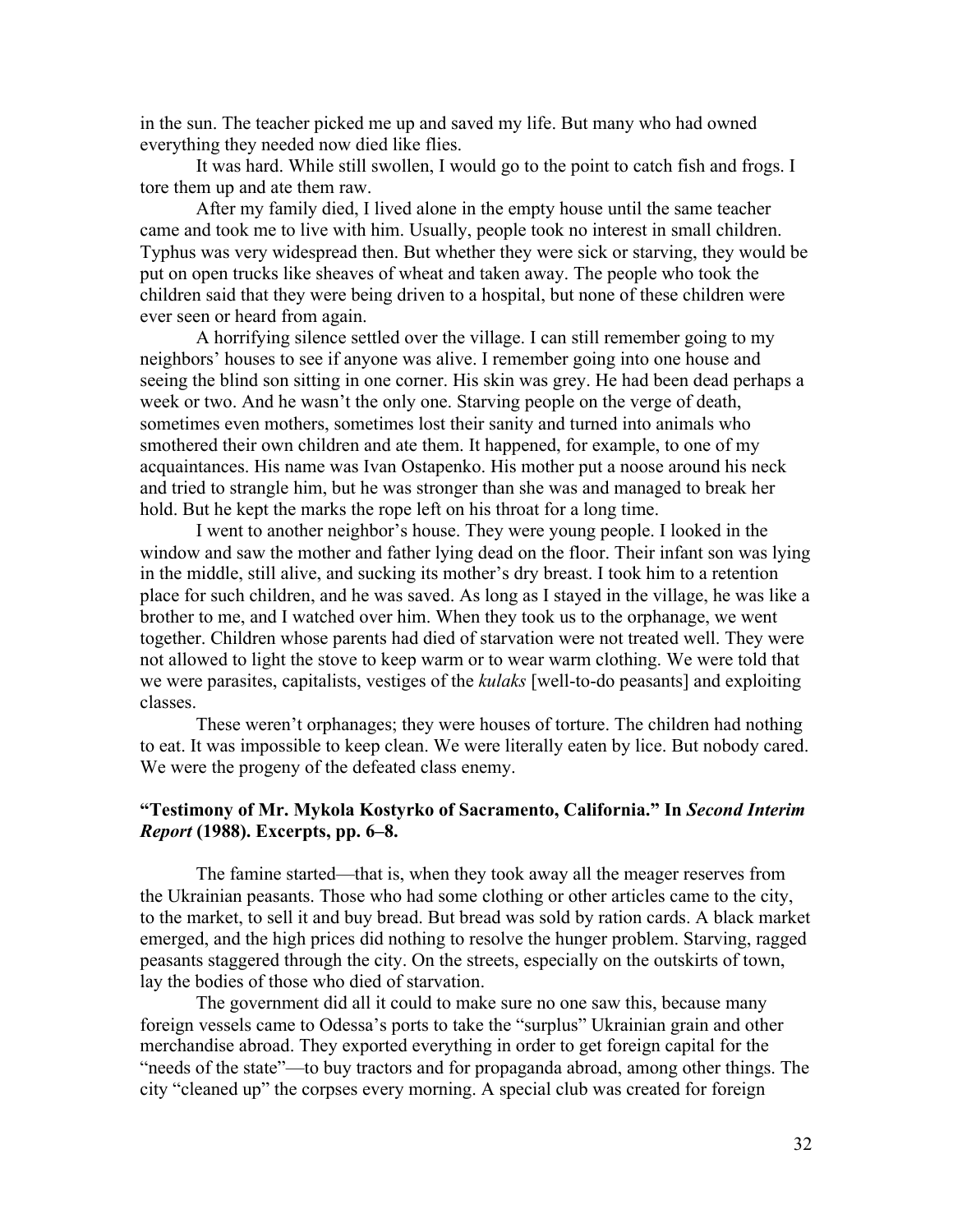sailors to prevent them from going into the city and seeing what they could not have missed. At the club they were entertained and distracted, even with girls.

I also had the opportunity to witness the "show of prosperity" staged to pull the wool over the eyes of the French minister [Edouard] Herriot, who was invited to the Ukraine to convince him that there was no famine. (He was undoubtedly convinced when he received a number of rare paintings from museums.) As proof that life was absolutely normal, they escorted him along streets that had been especially prepared for him. Police were stationed around these streets and did not admit people who were poorly dressed or had shabby-looking vehicles. I walked along the main street and was amazed to see that the storefront windows were full of all sorts of merchandise. In those days all the stores were empty, and one could buy only poor quality cheesecakes and tooth powder. I went into one store where I knew the sales clerk and asked if I could buy something. He told me that nothing was for sale. For what, then? Maybe they were filming a movie…

At that time, there were only a few personal cars in the city. They belonged to the government and were used by big party bosses. These automobiles were cruising back and forth to create the impression that our streets were as busy as any abroad. A few weeks later I learned that this had been a sham, a stage play of "the good life," especially arranged for a few hours for Mr. Herriot's visit. This spectacle had a historical precedent—the "Potemkin village" of Catherine the Great's time.

If the villages were condemned to die of starvation, then the city was half starved. The retail stores were empty. Rationed bread was doled out in meager doses. Only heavy laborers got one kilogram per day. Civil servants got 400 grams, and dependents received from one to two hundred grams. That bread, black as earth, moldy with all sorts of additives, was the staple food.

Many in the city died of starvation. They were old, single pensioners. They received a very small pension—thirty rubles per month—on which one could live maybe one or two days. The state started selling the so-called "commercial bread" at forty rubles for two-and-one-half pounds.

The "dekulakization" [expropriation of kulak property] of the urban population progressed hand-in-hand with that of the village. The only difference (between the city and the village) was that the city dwellers were allowed to hang on to their lives, while the peasants were put to death by this criminally organized starvation.…

I witnessed yet another tragic phenomenon. Starving mothers brought their children into the city and left them on the streets, hoping that they would be saved if someone picked them up. There was a pediatric clinic not far from the place where I lived. On my way to work I passed by this clinic. During the famine I saw small children at the gate of this clinic. When the famine first started, there were five or six children there each day, but with each day more children appeared. They looked horrible. They sat on the ground, emaciated, with strained, suffering faces. Many of them were bleeding from their intestines. Heartsick women from the local area knocked at the gate, shouting at the clinic to take these children. But the medical personnel were in no hurry to do this. But, when I returned home from work, these children would be gone. They took them in after all. On subsequent days, the scene was the same, and the number of abandoned children increased.

A sort of defensive protection was organized around the children. No one gave them bread or anything to eat, because, in the state these poor children were in, it was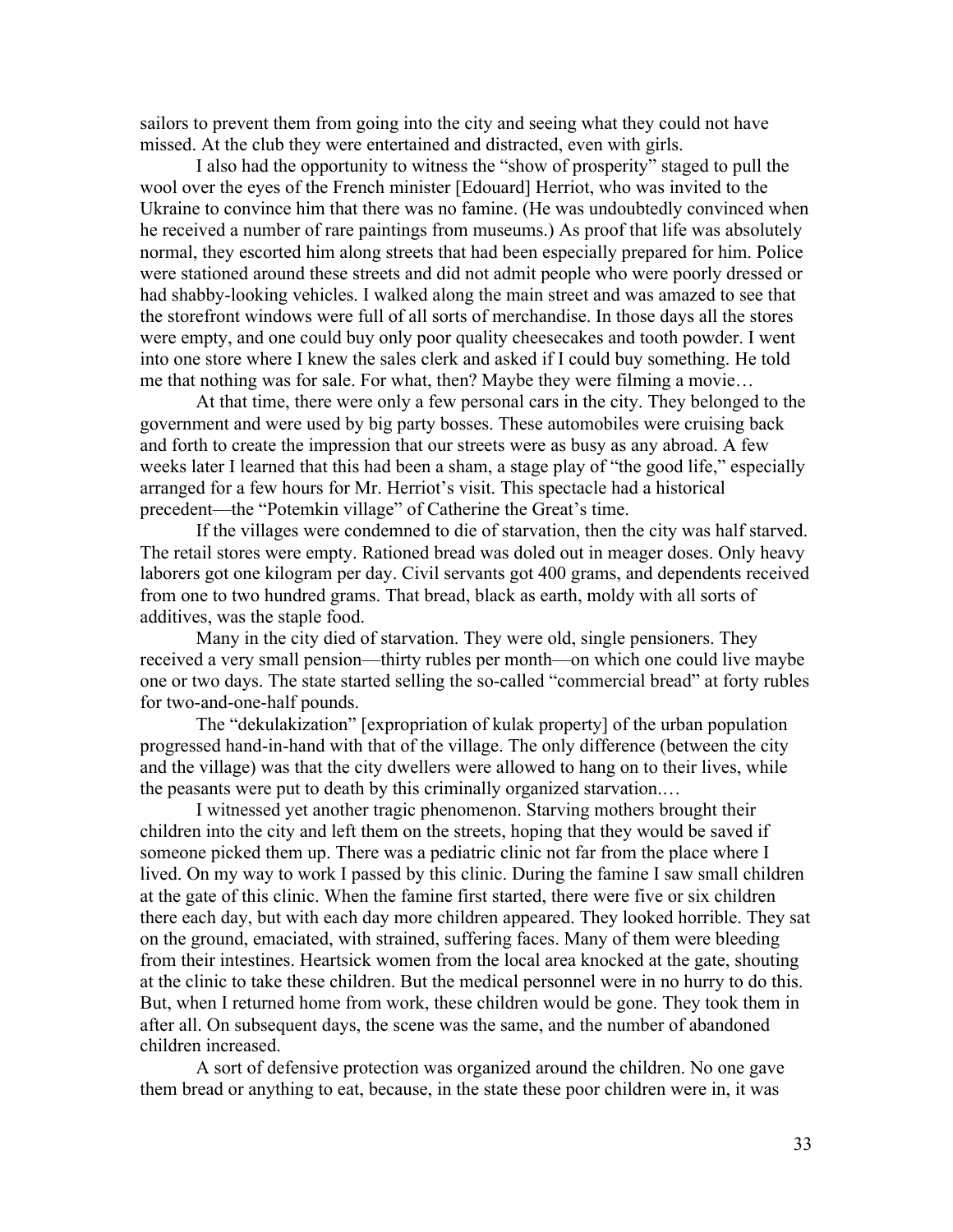understood that this could kill them. And the bread at the time was of such poor quality that it was harmful, even for adults.

In those days I had to go for a short time to Kharkiv, then the capital of the Ukraine. A conference of all the high-ranking employees of the industrial cooperatives was being held. As I noted, all craftsmen were forced into collectives also, just like the peasants. The "commercial bread" was already on the market at that time, at very high prices. There were enormous lines for it. The starving peasants tried to stand in the lines, but they were not allowed. I heard from the locals that the police took the living, the halfdead and the dead together out of the city in freight trucks and threw them into the snow.

# **F. P. Burtiansky, "The Famine: A Pogrom of the Ukrainian Peasantry." In** *The Great Famine in Ukraine, 1932–33* **(1988), pp. 96–101. Excerpts. Online at Memoirs of the Famine, http://faminegenocide.com/resources/memoirs/pogrom1.html.**

My family lived in Selevyna, a village in the Odessa province. It consisted of about two hundred households and was considered prosperous. During the struggle for national liberation, during the rule of the Ukrainian People's Republic, my father was chosen the (assistant) vice county chief of Lovshyn. When Ukraine lost the war with the Russian communists, and the latter came to power, my father was arrested by the Cheka and summarily shot.…

By 1932, virtually all peasants had been inducted into collective farms, and so the grain consignment plans were applied to the latter. In applying the plan to the collective farms, the government dictated that the state quotas were to be satisfied first, and then the needs of the individual collective and its workers dealt with. However, the grain consignment plan was so unrealistic that even entire collective farms were unable to meet them, let alone provide enough for the needs of its members. The cruelty of the Communist Party in its dealings with communized farmers offered no hope for compromise between the two parties. The defenceless collective farm workers were thrown to the mercy of fate, and were thus destined for famine. Nobody stood up for them, and there were no laws that protected the collective farms from such robbery. The Party and the government were like bandits stealing not only grain, but also all food. As a result of this, people managed to find food during the summer, but by fall and early winter, the famine began in earnest. My God. What a terrifying word that is, and how much more of a terrifying sight.

My wife and I had already fled to [the] Donbas to escape the famine. Here I found a job and received my food ration as a worker. These rations saved the three of us from a death by starvation. But not everyone survived: our infant son could not endure, and left us for a better world.

In the spring of 1933, my wife and I both worked in a mine, and we both received food rations. I filed for leave from work because I had decided to visit the village of my brothers and sisters, and to provide my in-laws with some assistance. While still on the train, I wondered at the fact that all of the windows were covered. Later, I found out that these were coverings put in place to prevent anyone from seeing what was going on outside. When I arrived at Zinovievsk (now Kirovohrad) I found a real hell. The station was empty, and all around swollen, starving people begged everyone who had arrived for but one crust of bread. The dead lay in the street—they were only taken away at night.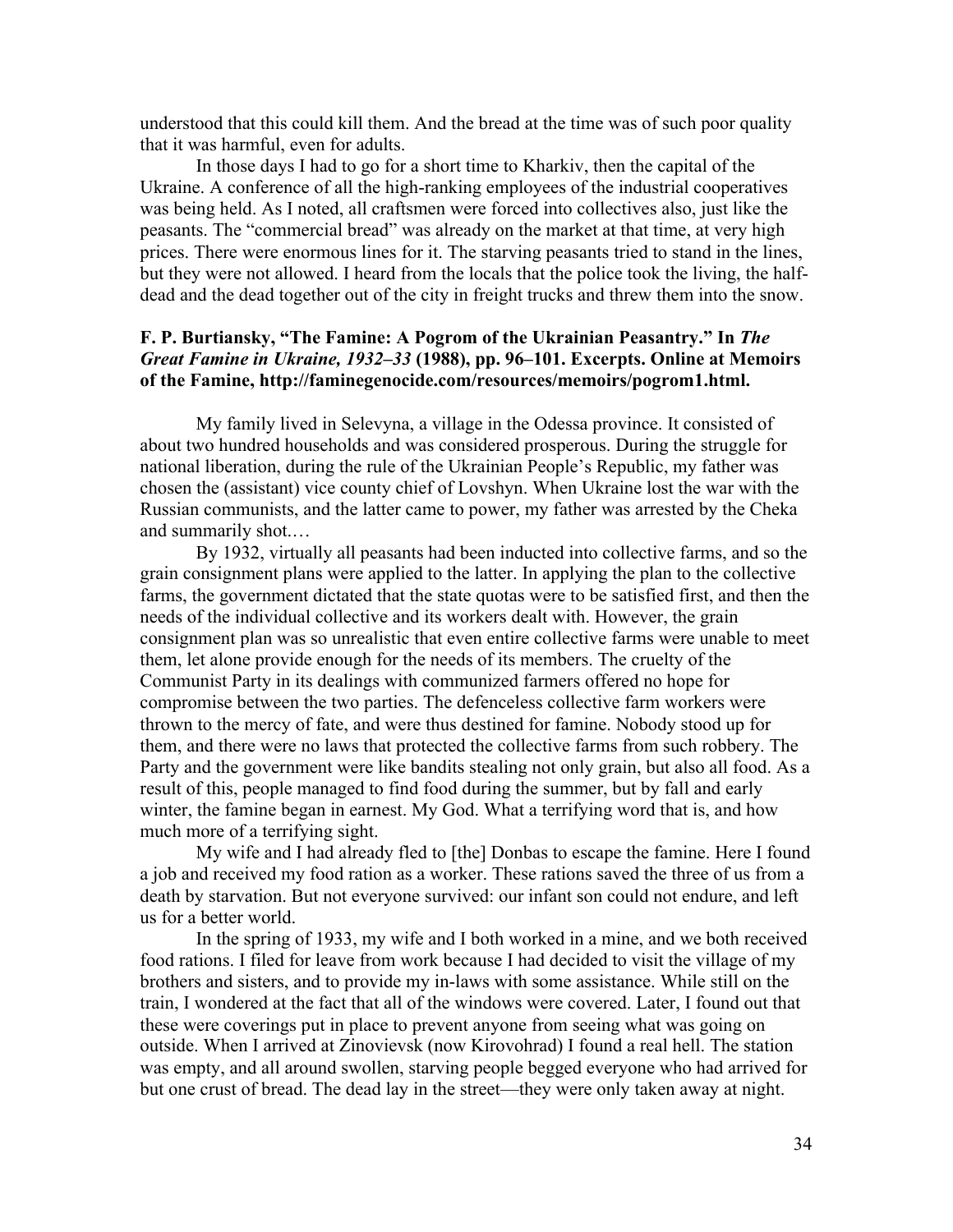Those who were still moving and those who were already dead were all village people, I could tell by their clothing.

As I passed through the city, I noticed the building of the local government administration. There was a Torgsin (Soviet Foreign Trade) shop on the first floor. I steeled my courage and dared to look inside. Everything you could desire was in that store, but only for gold or silver. This was ostensibly free trade, and yet all communists, higher officials and OGPU operatives benefited from outfitters not open to the public called "zakritie raspredy" (closed outlets).

I went to a bazaar that was located near an alcohol distillery and saw a terrible sight. On one side of the plant, waste and still mash were pouring into the Inhul River. People were falling into this waste, drinking it, and dying slowly. No one made any effort to prevent them from doing this; no one tried saving their lives. On the plant grounds, cisterns full of clean mash stood under armed police guard—intended for feeding pigs and other livestock.

In the bazaar, it was possible to buy bread, but a half kilo piece cost forty to fifty karbovantsi [rubles].

I hurried on my way to the village, and arrived in the evening. Here I had spent my childhood and my tempestuous youth, but I could not recognize the place. It was all in gloom; everything was dead; no dogs barked, no birds chirped, no children shouted. I shuffled through the weed-covered streets until I reached my sister Onila's house. The yard was overgrown with briars, and I was afraid to go into the house: was anyone alive in there? Both my sister and her husband were in fact alive, but they were both emaciated by hunger. They told me what was happening in the village and listed off the people who had already died of hunger. Only those who managed to come to work in the collective farm were surviving, because they could eat in the mess hall, as they did.

I stayed with my sister overnight and then moved on to Reimentarivka, where my in-laws lived. On the way, I passed through the Rozpashka farm. It stood empty. The once luxurious orchards were reduced to stumps overgrown with nettles and brambles, and collapsed houses seemed to stare up at the sky with their crumbling chimneys. People from Redchyna and Zashchyta told me that some of the villagers had been dekulakized and deported somewhere, and those who remained had died of starvation. The last residents of the farm, the father and his two sons, had been imprisoned, apparently for cannibalism.

When I reached Reimentarivka, I went to the village council building to register my arrival. The head of council was a relative of my wife's, Ivan Hudzenko. He related the events of the recent past in the village to me and said that seven hundred people had perished of hunger.

On my way back to [the] Donbas, I stopped in on my sister once again. She told me that in Selevyna over three hundred people had died of hunger. It was only June at the time, two months of waiting until the next harvest.

# **Vasyl Zaiika [Zaïka], "The Secrets of the Famine (Where the NKVD-OGPU Buried Thousands of Bodies)." In** *The Great Famine in Ukraine, 1932–33* **(1988), pp. 86–87. Excerpts. Online at Memoirs of the Famine,**

**http://faminegenocide.com/resources/memoirs/secrets1.html.**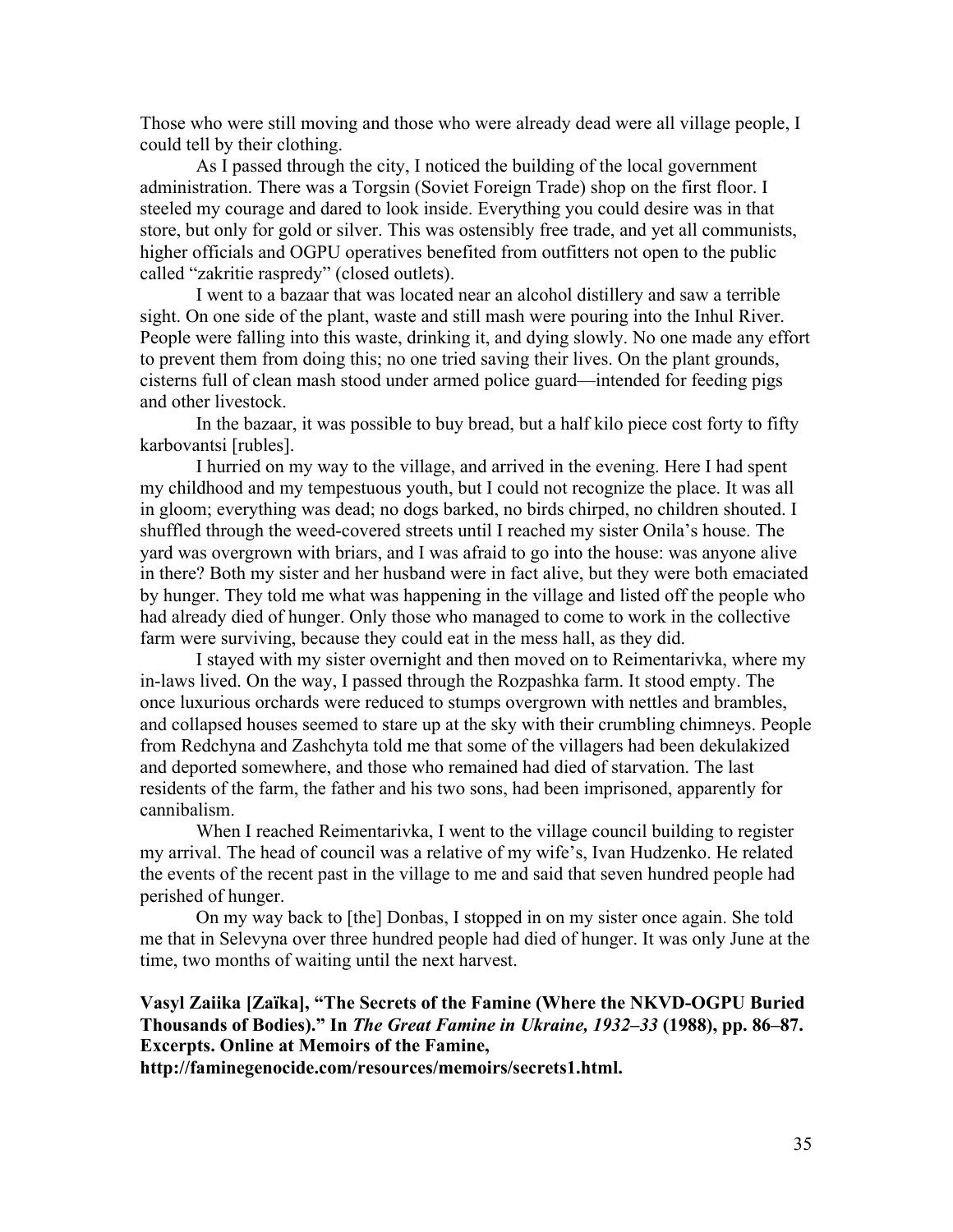During the tragic years of the famine orchestrated by Moscow, I worked in the Donbas region in Mine 4–6 Maksymivka, as a coal quality inspector. My responsibility was to take samples of coal as it was loaded onto freight cars, and send these samples to the laboratory for testing. I then took the results of these tests to the chief inspection bureau.

In terms of work-time, my job was not regulated by norms, because the railyards supplied freight cars both day and night, and I had to appear at the time they arrived, whatever the time of day. The main street in Kadiivka, a town that I walked through each day, was Torhova Street. Virtually all of the administrative and commercial buildings were located on this street. There were various shops, a factory kitchen, a cafeteria for the workers of the "Illich" mine, a restaurant, and, at one end of the street, a bazaar that everyone called the "tolkuchka." During the spring of 1933, famine was raging in the countryside. Peasants were trying to save themselves by escaping to the cities and towns in droves, because there at least some food was being issued by ration card. However, most of the peasants got neither jobs nor food and died in the street.

The chief inspection bureau was located behind a school park across from Torhova Street. Thus, every day I walked along it and saw hundreds of people, emaciated by hunger, as they lolled all swollen on the sidewalks, and saw the dead and dying among them.

One night in May 1933, I was walking to the bureau on business and witnessed how drunken policemen or NKVD (OGPU) [secret police] operatives, aided by some criminal elements (who always seemed to hang around the police), loaded the dead and half-dead onto trucks. The criminals, who were also drunk, paired up, took the bodies by the legs and arms and then threw them onto the trucks as if they were firewood. They always did this at night, in order that local residents not know where the bodies were taken or what was done with them. I too wondered about these secret burials many a time.

Once, also in May 1933, a messenger from the mine came to me at around one or two o'clock in the morning. He was a boy of about sixteen or seventeen, and he told me that the coal was being loaded at the mine. I dressed quickly, and we set out toward it. In order to get there more quickly, we did not pass through the town but cut across a field behind, following a path that led from the Parkom mine, past the no. 31 mine to the Maksymivski mines. There were a number of auxiliary mineshaft exits along the way that were used for ventilation and as emergency outlets in case of collapse of one of the tunnels. These exits, or "shufry" as they were called, were excavated about two hundred to three hundred metres away from the main shaft, and when the coal in the mine was exhausted they were fenced off and then covered over.

The path we followed wound about eight to twelve metres past one of these "shufry" that had fallen into disuse. As we drew nearer to it, we saw a truck pull up. Some NKVD (OGPU) men got out, turned off the light in the truck, rolled back the fences around the exits, and then the criminals began to throw the corpses and the dying into the shafts. We could hear the groans and cries of the unfortunate victims of this wantonness.

We could see the cargo of this "shipment" with complete clarity because the moon came out from behind a bank of clouds and lit up the sight of this unspeakable crime. It was obvious that the NKVD (OGPU) had given the order to use this place as a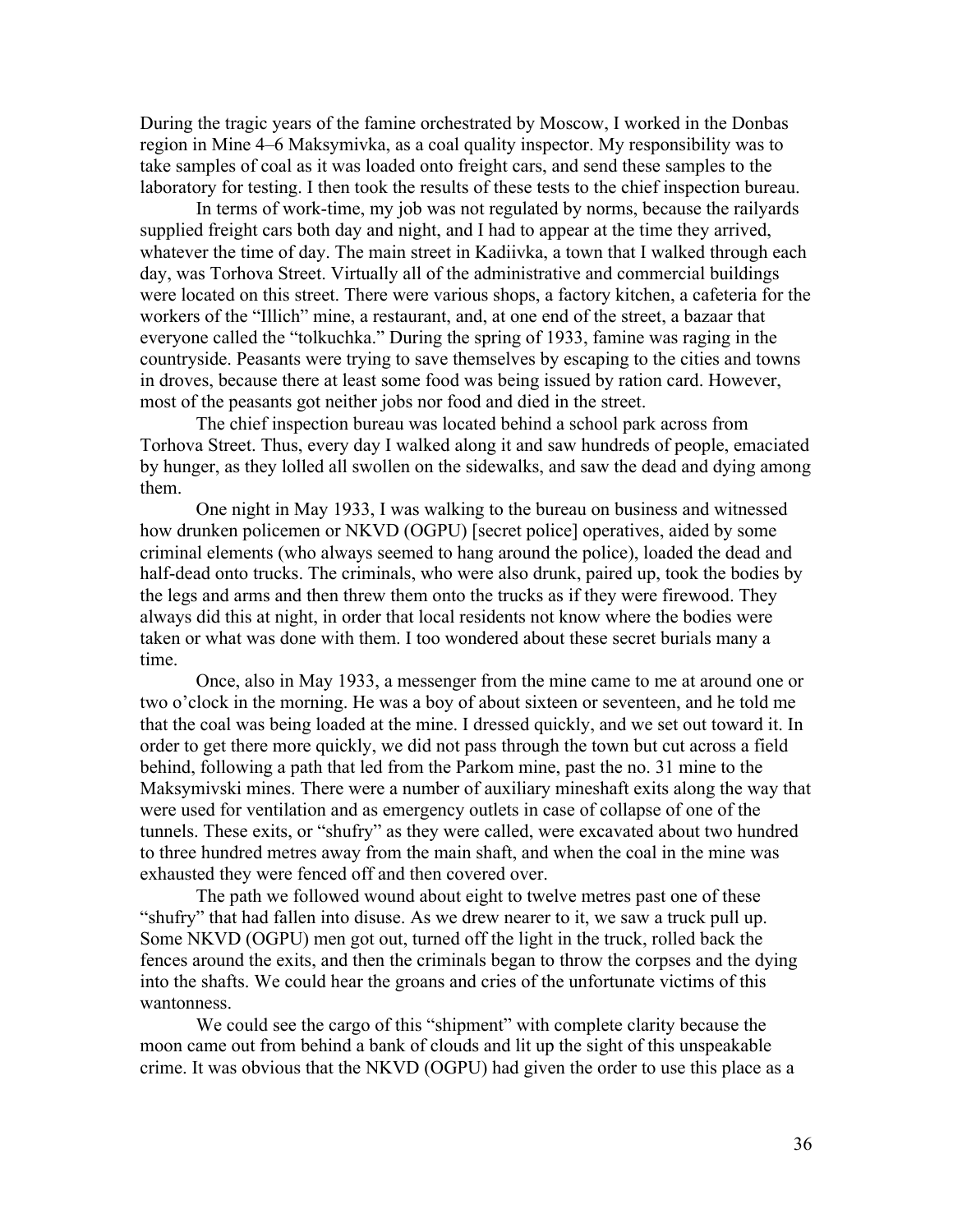burial ground: the police would not have dared. When we got to about thirty or forty metres away from the "shufr" a voice from the truck stopped us: "Halt! Who goes there?"

We stopped and a drunken NKVD (OGPU) man came up to us. We could now see his uniform. He drew his gun and said: "Who are you and what are you doing walking around here so late?" I had my certificate of place of work, so I showed it to him, explaining that I was on my way there, and that the boy was a messenger who was sent to me. I also said that we had taken a short cut to the mine to get there more quickly.

"What did you see or hear?" he asked sternly. I played stupid and replied: "We met nobody on the way, and we saw nothing and we heard nothing." All the while, two more NKVD (OGPU) men got off the truck and one of them said: "Maybe you want to go down there too?" and pointed to the "shufr." "I've already been in there," I replied. "I worked in the mine for a couple of years, and now I've got another job."

The NVKD (OGPU) men said nothing in return and turned back to the truck, speaking in Russian, and left two of the criminals standing beside us like guards. I recognized one of them—he was a pickpocket everyone called "Lafa." The NKVD (OGPU) men came back up to us and told us to get on our way to work. Then one of them, apparently the chief, said: "If you breathe a word of this anywhere, one word, about this night, then we'll see that you come back here."

We left, and the two of us promised each other not to tell anyone, any time, not a word. However, rumours were already circulating among the people, because many had seen bodies of those who had died in the famine buried in these "shufry." Mainly the no. 5 Semenivka shaft and the no. 8 Maksymivka shaft were used for this. Later all shafts so used were filled in and razed to the ground. Then they were divided into lots and sold to workers as gardens….

# **"Survivor Transcript: Victor Tkacz,"** *The Famine in Ukraine, 1932–1933***. Online at http://www.theage.com.au/multimedia/ukrainefamine/transcripts/transcript\_viktor. pdf.**

Mine are a child's experiences, but they are so vivid—the (mental) pictures I have are so vivid they have been with me all the time.

I remember fear. Fear of losing my parents, because I had seen what was happening. There was famine, and there was another disaster—collectivisation, Stalin's idea.

Both my grandfathers were arrested and taken away to Siberia. My father, he was going to be next, he was told. So he ran away to [the] Caucasus. It was freer up there, because the communists had not as much control as they did in our area of Ukraine.

We didn't know where he was. He just ran away, and he couldn't write letters. He used to come home and bring food. We had been put in this category, kulaks [well-to-do peasants], therefore we had to pay what they called contribution, heavy taxes. They come in and they take all the food away.

And this was also where my fear was—there was nothing to eat! Mum had hidden somewhere bags of dried bread. It was dangerous to hide food. She used to bring it into the house little by little.

So it is winter time, and we're still alive. And so they come in and say, "How come (you are still alive)?" And so they search the place again. Father knew we would perish if he didn't help us. He had come in two or three nights before, and there was half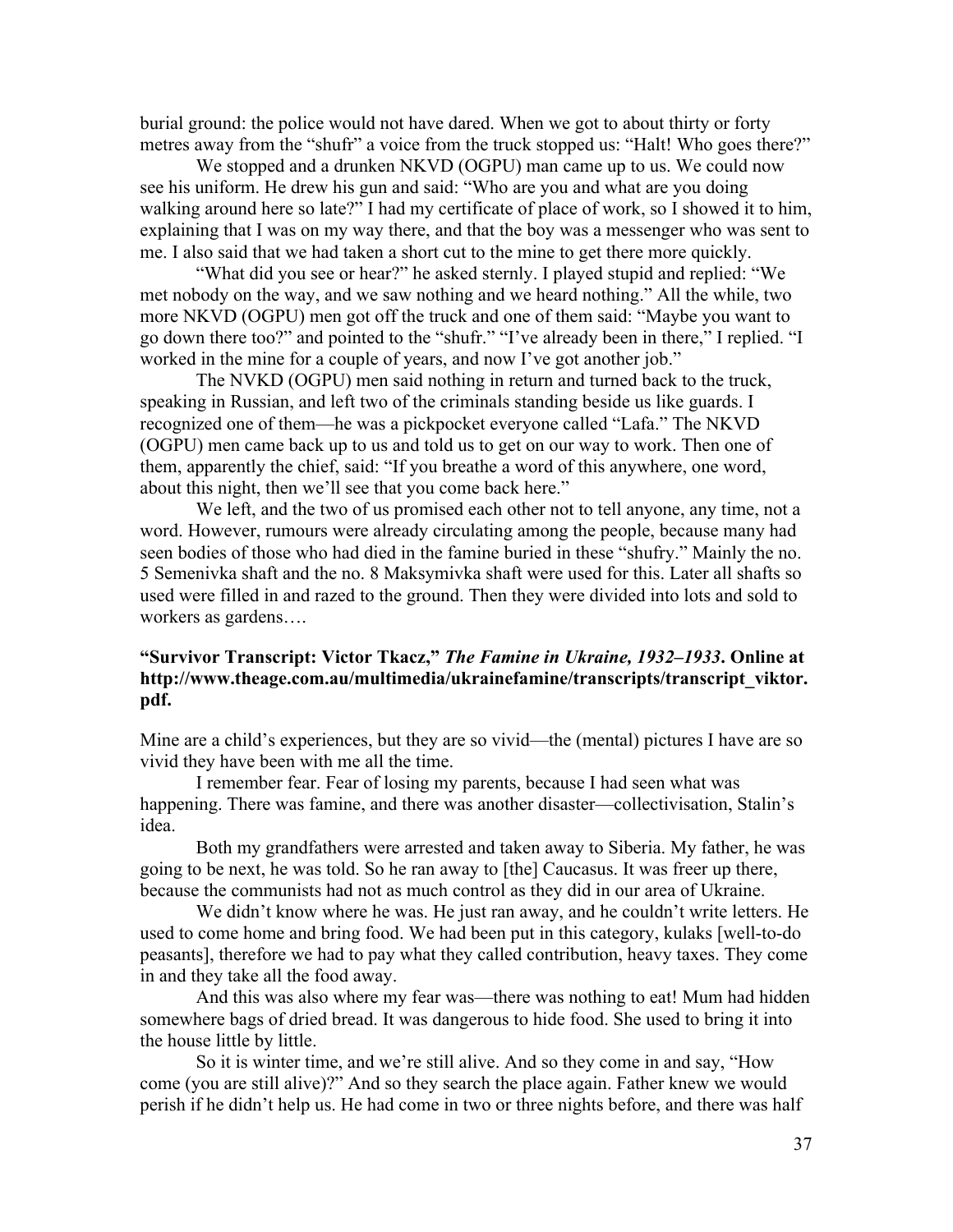a loaf of bread.… They knew it wasn't locally baked, he had brought it from another city, and they immediately recognised it. They said, "Ha! Look what they eat. They are well fed!" And they took the half-loaf, it was the only thing they could find.

Later on, as they were going through the house, someone picked up a cooking pot and in it there were some dry beans hidden away. And they said, "Ah, here it is! Give us the bag. Bring out the bag." And I've got this vivid picture of them throwing the dry beans and they go on the floor as well. To me, that is the food that we cherish, and that was gone.

We were tossed out in the street. It was deep snow. Mum had run away because we got a message they were coming. She had gone to a neighbor's, because they were going to arrest her. She was watching from there.

My grandmother was the only one in the house with us at the time, so we run away and are standing on the other side of the street, watching what is going on in our yard. They are taking everything of ours on their carts—clothes and bedding. And they took grandmother out and shook her out of her coat and into the snow. To me that was a horrible picture.

After this, mum took us to the train. At night, because she knew they were waiting at the station to catch her. She got us on the train, not from the platform side, but from the other side somehow.

I don't know how she did this. She dragged us through the snow, two small boys—my brother was completely in the snow! It was like a cat taking her kittens. Anyway, we had to crawl under a stationary train, then she threw us on to another train that was already moving, and she got on.

The grain stores were all locked up and full of grain, and yet the people were starving. In this same place! The grain was guarded by police or military, with weapons. As a small child, I could roam and see these mountains of grain. People who pinched some, they were sent to Siberia. It was very strict.

You know the cobs, when they take the corn off? Then they use the cobs for fuel for the fires. But we were rubbing them one against the other to get anything at all that was left on these cobs, these husks. Mum used to boil that and give it to us as gruel.

We had to be very careful not to say where we were from. Father spoke very good Russian—undetectable, in fact—but us others, we lived in constant fear of being discovered.

I remember a big panic to run away again, because my father thought he had been recognised by someone who knew him back in Ukraine.

This is the fear in which we lived.

# **Vladimir Keis, "Moi zhiznennyi put' i zhiznennye perezhivaniia moei molodosti na rodnoi ukrainskoi zemle do 1929 goda i Vtoraia Mirovaia Voina" (My Life and Youthful Experiences in My Native Ukrainian Land up to 1929 and the Second World War). Unpublished memoir. Excerpts, pp. 6-8. Translated by Alexander J. Motyl.**

In 1933 I left the city of Sochi.… I bought a ticket for the express train to Mykytivka. I figured that I would be a welcome guest in my native land and would relate where I had been and what I had seen. I would relate how I had spent my youthful years on my own.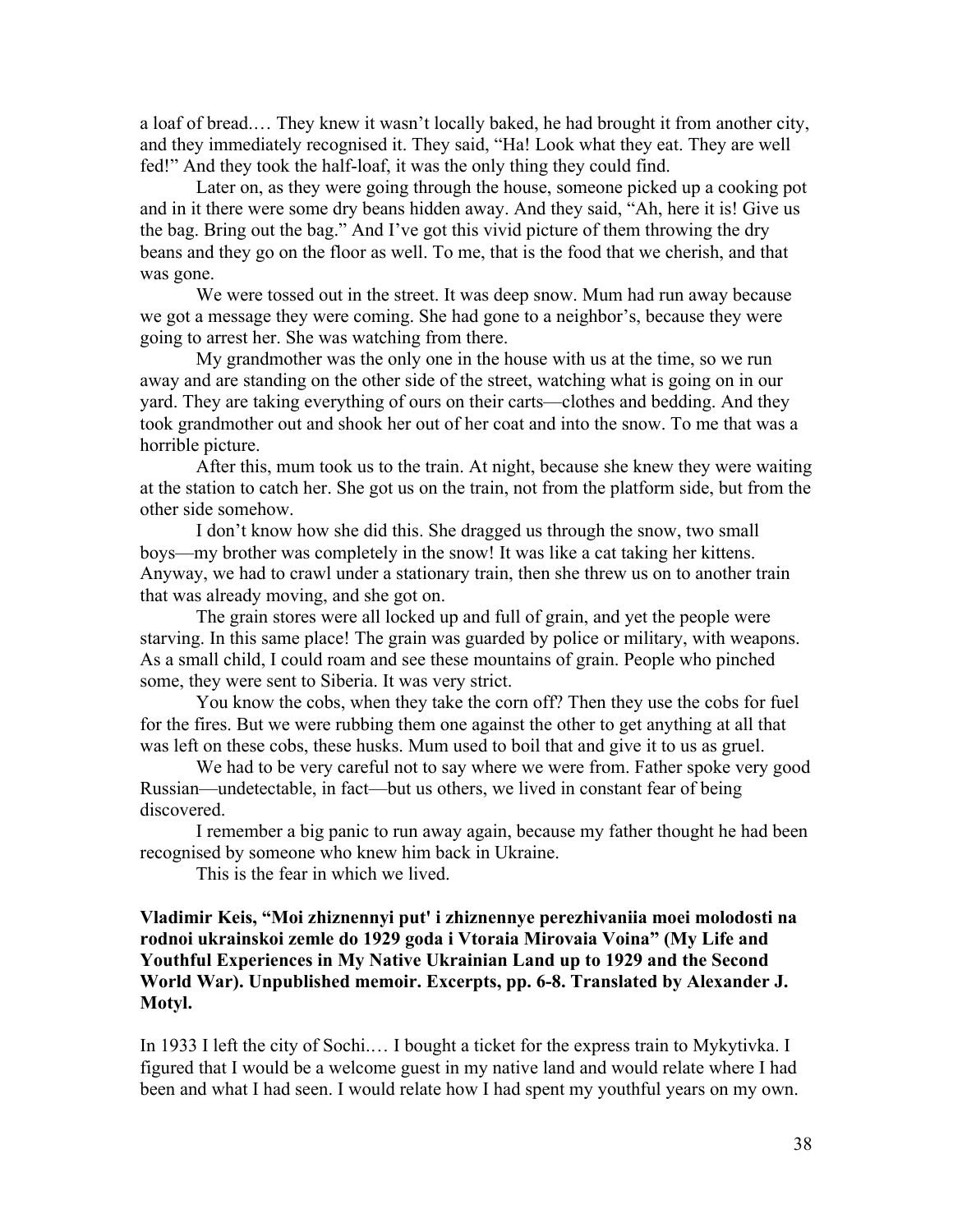I arrived in Mykytivka, got off the train, and entered the station. There was a large number of people in the building, more than in Sochi. But they looked the same: hungry, cold, and unfortunate. Women were looking for men, while men were looking for women. At that time many people had fled to the Donbas.

One man told me how to get to the No. 19–20 Mine. That evening I found Barracks No. 2, where the miners and their families lived. My family lived on the second floor. I knocked on the door. They said to come in. I walked into the room: there stood my mother. She threw herself at me with the cry: "Where have you been, my son?" Everyone wept for joy. My five-year-old sister, Nadia, and my three-year-old brother were in the room. Mama said that my father would soon arrive from work in the mine. She also said they were very fortunate to have avoided the famine.

Father received one kilogram of bread a day, while Mama and the children received 300 grams. I asked Mama where our Niura, who was then twelve years old, was. Mama said that, when they were separated, Niura stayed with her godmother, my father's sister. Her last name was Zvonar. Mama also said that she had heard that Niura was living with people like them in Krasnyi Lyman. They were living near a bread factory in the barn of a repressed peasant. My father soon came from work and was very happy to see his prodigal son at home.

We all sat down to the table to eat supper. We did not eat as much as we talked. We ate some kind of black herb soup and bread. Mama said we should eat less bread and more soup because there was little bread and much soup. Father spoke of his fate: how the activists had plundered and thrown him out of his home. I spoke of my adventures: of where I had been and what I had seen. I stayed a few days with my parents. We agreed that I would go to find my sister Niura. This was in January 1933. A very cold winter had set in. My mother and father saw me off. I spent the whole night waiting in line for a ticket at the Mykytivka station. I managed to leave for the city of Sloviansk only in the morning. I had frozen and was very hungry.

Mama had given me nothing for the road because they themselves did not have enough food. I arrived in the city of Sloviansk. I very much wanted to eat. I had a little money, but there was nothing to buy. I bought a ticket for the train that took workers to the city of Krasnyi Lyman. I arrived in Krasnyi Lyman late in the evening. I was very cold and decided to spend the night in the station. When I awoke in the morning, I saw that I had fallen ill. Exiting the station, I asked people how to get to the bread factory. They told me which way to go. But I just stood and could not move: I felt ill and was shaking. I thought that I had found death, and not my sister.

Suddenly I saw a young girl approaching me. She came up to me and asked: "Is that you, Volodia?" That is how my sister Niura and I met. Tears flowed from my eyes. When I asked her what she was doing there, Niura said that she was going from house to house of the workers of state security and begging for food. I said that Mother and Father had sent me to find her. She said we should go together and gave me a piece of bread. I did not want to eat, as I had become quite ill. And so it happened that I did not find my sister, but she found me. She took me to the place where she lived. Next to the bread factory stood a house formerly inhabited by a rich peasant. Next to it stood a barn where they kept the sheep.

The dreadful smell of manure was pervasive. We entered the barn. Two old people were sitting inside—a man and a woman. Inside the barn was a small oven with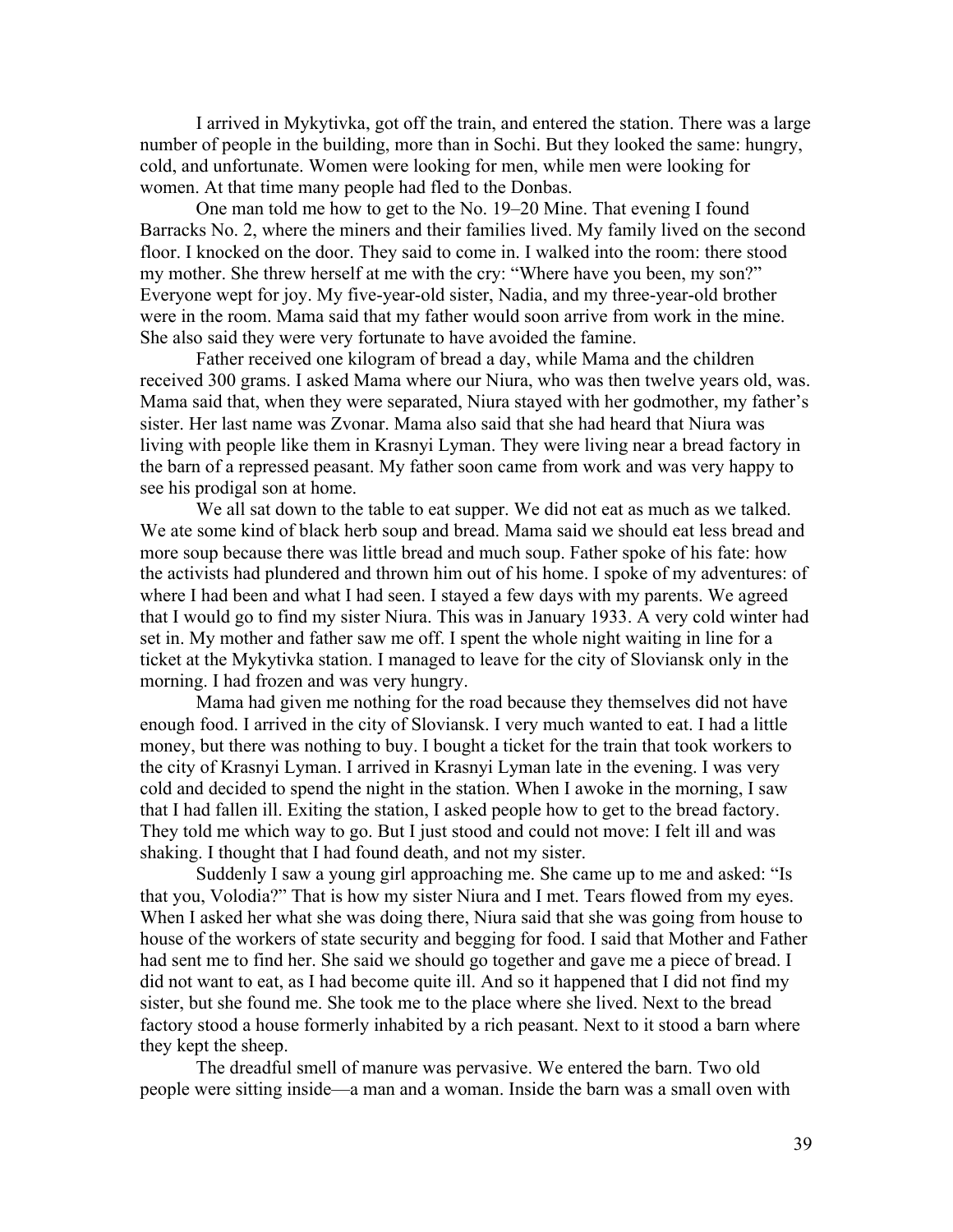coal burning, as well as three wooden beds on which they slept. After greeting me, the old man with a large beard came up to me and asked me why I had come. I said that my sister had brought me to them. Niura then broke into tears and said that I really was her brother. At that point the old woman, Oksana, joined the conversation. They allowed me to stay with them. The old woman, Oksana, gave me soup to eat. I ate a bit and fell asleep. I recovered in a month. They said I had had typhus, and that a doctor had even come to see me. All that time those elderly people took care of me as one of their own. As it turned out, they too had been subjected to repressions. In very difficult times those people had saved me and my sister from death by starvation.

After the mass persecutions of peasants in 1929–31, a terrible famine took place in Ukraine. The communist authorities took everything they could find in homes, even from inadequately supplied peasants. They went from house to house and searched for hidden grain. They even took the beans that were being dried in the garrets for planting. The famine began in the winter, and in the spring of 1932 terrible things began to happen. People began to die in large numbers. The mass flight of peasants to cities began. But there was not enough to eat in the cities either. At that time they confiscated all poultry from the peasants. At the beginning of 1933 a full-scale famine set in. Millions of Ukrainians died of starvation. All the horrors of famine began to appear: cannibalism and the eating of corpses. I lack the words to convey the horror of the famine caused by the despots in Moscow. Mountains of corpses turned black on the roads. People were dying at train stops, in train stations, and in the fields where collective-farm grain was growing. Wherever you went, you would see the dead. When walking past the dead, people crossed themselves and said: "May the heavenly kingdom be yours." The dead were buried in pits that were not even covered with earth. Thousands of crows circled above those pits. The problem was that during the very cold winter there was no one to dig graves and bury the dead.

The horror of death by starvation hung like a dark shadow all over Ukraine. The moaning and sobbing spread throughout our land. Some villages died out completely. All those people died a martyr's death at the hands of the vicious executioner in Moscow. Whoever witnessed it knows that I am telling the truth.

# **Tetiana Nykytiuk, "A Candle Lit in Memory and Hope,"** *The Day Weekly Digest***, no. 10, 2003. Edited excerpts. Online at http://www.day.kiev.ua/260363/. Original Ukrainian text: "Svichka pam'iati ta nadiï,"** *Den'* **(Kyiv), 20 March 2003.**

Why does my heart ache so whenever I recall that old story? I heard it from my mother when I was a little girl. Perhaps I was in a bad mood and did not want to clean my plate. In such cases parents, back in the 1950s, would say, "You must eat everything on your plate, for your dad and mom..." I do not remember, but I clearly remember what my mother told me. It happened in her youth, and the story would have a lasting impact on my mentality...

My mother, Antonina Tkachuk, was fortunate to be born in Kyiv. Although the famine after the Russian Revolution did not discriminate among its victims, it was not as ruthless in the big city. However, my mother's famished childhood, when a boiled beet and no bread was considered a festive treat in winter, would take its toll in the form of countless ills as she grew older.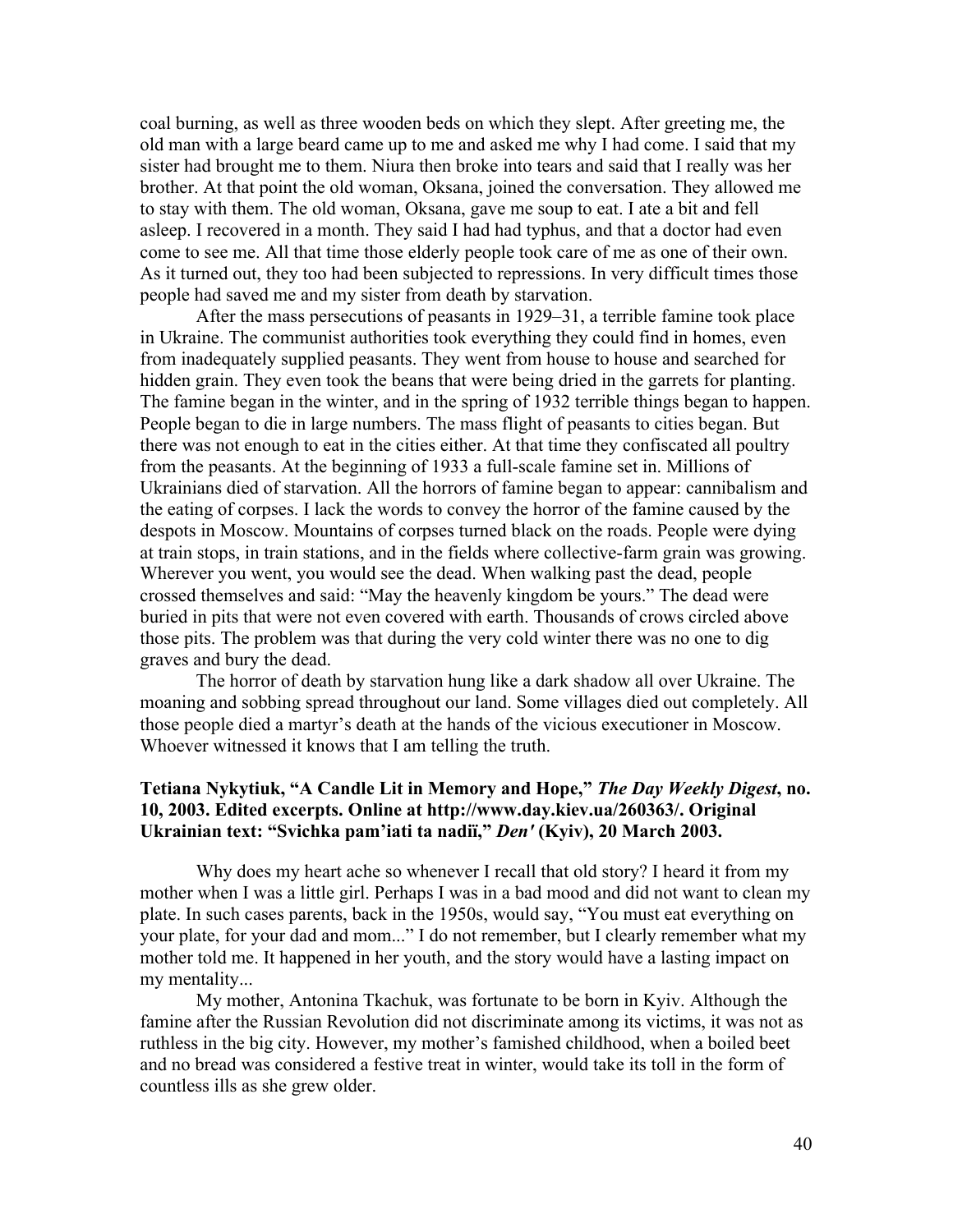After school she enrolled in an agricultural technical school in Kyiv. Together with other happily young and enthusiastic Komsomol [Communist Youth League] girls, she would be sent to neighboring villages for her academic practice. It was in 1933, and food was a problem in Kyiv, so the girls expected to be better off on the collective farms. Somehow, my mother, then 16, went to the village assigned her alone. She had to walk 60 kilometers. She had long eaten the small slice of bread she had taken from home. Her young system vigorously protested an empty stomach, and she strained her eyes, trying to spot a village by the road. If and when she found one, she thought she would be sure to have something to eat; there were no people anywhere in the world as friendly and hospitable as those in the Ukrainian countryside.

Finally, she saw a village. It looked strange. No dogs barking, no chickens cackling, no children playing and shouting. There was no one in sight. As she reached the place, she found it deserted and frighteningly quiet, every home standing like an old blind beggar, all the windows hastily boarded up, the boards blackened with rain and snow. And then she noticed a cabin with its door ajar. Tentatively she stepped inside. "Anyone here?" Something moved in the rags on top of a big stove. She heard a faint woman's voice, "What do you want, little girl?" My mother looked closer and recoiled, horrified. A living skeleton was looking at her, eyes glinting in a face all skin and bones. Stammering, she explained that she was on her way to such-and-such a village and that she had hoped to find a place to rest and have something to eat; that this place looked so weird, so dead. "You're right, the place is dead. Some died of hunger, others left for the city to stay alive," the woman whispered and then told my mother something she refused to believe. No one of sound mind, with healthy instincts, above all that of selfpreservation, demanding food and drink, would believe it. "See that small chunk of bread on the table? Take it. You're young, you need it. I don't. It won't help me anyway. I am dying." The woman did not ask her to give her bread but to take it and eat it!...

My mother took it and ate it (it was hard as stone, made from goosefoot, weeds, and acorns) as she went on her way. She ate and wept for that woman with such a big heart and because there was nothing she could do to help, for she could not understand what was happening. No one heard her... Like so many others, she knew nothing about the man-made famine, the Holodomor. She knew that one of her friends had been told by a well-wishing chairman of a collective farm to go home because she looked too healthy for her own good. One morning in Kyiv she had seen several dead emaciated bodies in country clothes by a bakery. A woman nearby had whispered that they had eaten fresh bread on an empty stomach....

# **Tamara Orlova, "My Beloved Unhappy Mother a Murderer?"** *The Day Weekly Digest***, no. 10, 2010. Edited excerpts. Online at http://www.day.kiev.ua/292315#. Original Russian text: "Moia dorogaia neschastnaia mama… ubiitsa?"** *Den'* **(Kyiv), 12 February 2010.**

"Tomochka, do you remember anything from your past, I mean that horrible famine seven years ago?" my mother asked me back in 1940.

"I do, Mom, I remember everything," I replied. My mother looked at me and remained silent for a couple of minutes; then she said quietly, as though unsure of what she was about to tell me: "Please listen to me carefully and do as I say. There is one thing that you must promise me. Do you remember the man who bit your leg during the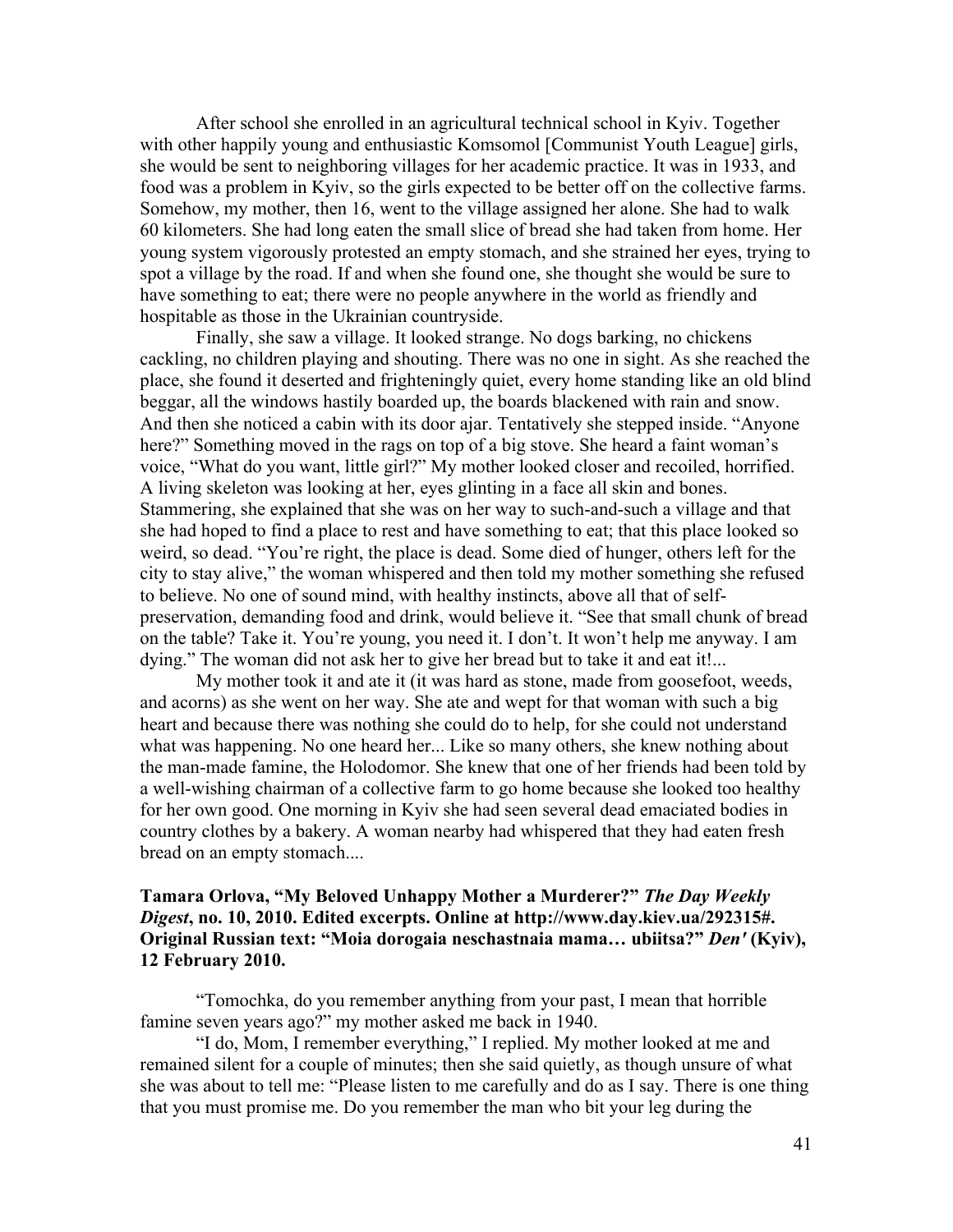Holodomor? You started shrieking with pain. I heard you, dashed out of the cabin, and grabbed him by the throat to protect you. I couldn't stop strangling him with my hands until the man died. Please keep this secret as long as you live. Please swear to me this will remain between the two of us!" Mom started crying, and I told her no one would ever learn of this secret, cross my heart and hope to die.

Arriving at my twilight years, I am tortured by my oath of secrecy; I cannot tell the horrifying story about what we—and other Ukrainians—went through during the Holodomor period, and how we survived. I am still amazed that my mother and I did, with families dying of hunger around us. Few people survived the Holodomor in our village, although I remember that the year was marked by good harvest yields.…

In 1932, our family was subject to dekulakization [expropriation of kulak property]. They [the NKVD] came and robbed us mercilessly. I believe it happened in October 1932. Seven men came, and two wearing militiamen's uniforms, with four horse-driven carts, and told us that they were acting on orders from "upstairs"; that they had to divest us of all our property, evict us from our home, and send us into exile because we were "hostile elements." That included elders and children. They spent three days robbing our household; they even confiscated our winter clothes, as well as our two horses, two cows, pigs, poultry, grain, and kitchenware. My father was thrown behind bars in Berezna; my grandfather made himself scarce. My elder brother was placed in the care of my old maternal grandmother in the village of Shabalyniv; my paternal grandmother succeeded in staying with her daughter, whose husband was a Party member. This left my mother and me in our plundered home, with no clothes or food. We were downright beggars. Mom told me later that she had spotted two men wearing our clothes—members of the dekulakization team that had invaded our home. In fact, our home was turned into the office of the local collective farm. Mom and I were shown the door and told to go wherever we wanted. We had nowhere to go and kept sitting in our courtyard, knowing that no one in the village would have anything to do with a dekulakization victim, for such were the Soviet authorities' instructions. Eventually, one of the local kolkhoz functionaries walked over and told us that we could live in a cabin, but we alone. He added, "If I find anyone else living with you, I will throw all of you out; you'll have to live in the street." The cabin in which we were allowed to live was actually my grandmother's windowless pantry, where she had kept all kinds of trash. However, this cabin was a godsend for us. Mom brought an armful of dry straw—there was a sheaf at the back of the barn-cum-stables—and made our abode somewhat warmer, for there was no heating. We survived. How? I went out to answer a call of nature one evening (in early November). It was dark outside, and as I stepped out someone grabbed me by the leg. I fell and felt a terrible pain. I started yelling and saw Mom dash out of the cabin. She looked like a zombie—I could not even recognize her. She ran over and pounced on what turned out to be a man on top of me. She grabbed him by the throat and did not let go. She started yelling that she could not get her hands off his throat. We were both screaming. Then she managed to get her hands off the man's throat. She stood up, grabbed the man by his clothes, and dragged him behind the barn. She returned to the cabin, washed the blood off her hands, then washed my knee wound, applying a clay bandage (she used the clay that grandma had used to polish the floor). My wound did not heal until the summer. I still have a scar left from where the man bit me. As it was, Mom and I left our cabin the next morning to meet Maria Shablykha, a woman who lived next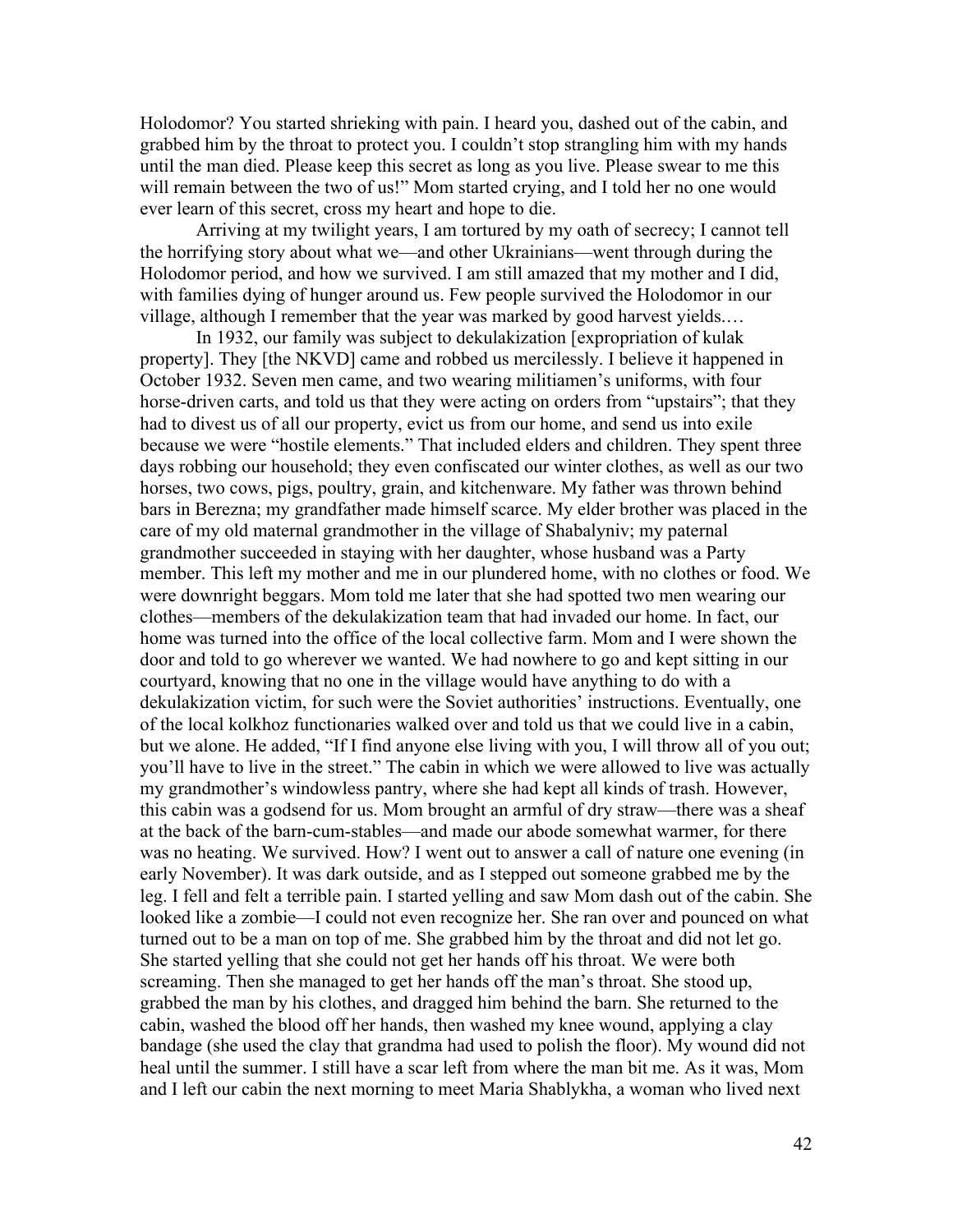door. She asked about the yells she had heard the previous night. We went over to the barn and saw a boy dressed in rags, with blood spots on his chest. Shablykha said he was between 12 and 13 years old. His mouth was open, with just one front tooth left. Mom and I were crying. Shablykha was saying this was the werewolf who had bitten a threeyear-old boy the previous night in Azarovychky. He had sucked his blood, and the boy died shortly after. This was God's punishment. My mother changed afterwards: she was like a living skeleton, with shaking limbs. I remember thinking she was not the Mom I remembered. Famine had changed her beyond recognition, and I became afraid of her. Even decades later, I still cannot figure out how we survived; we had no food, just water. Mom kept saying that the situation would change for the better; that there would be grass in the spring, along with leaves, bark, and roots.

We heard a knock on our cabin door early in the morning. It was early March, and the frost was murderous. Mom opened the door and let in a man who looked horrible, dirty, unshaven, and dressed in rags. His feet were wrapped in rags for want of shoes. Mom was scared, but the man said, "Have no fear, Dunia; I'm your father-in-law; please let me spend at least an hour in your home, for I can't survive in the woods. I'm on the militia's wanted lists; they want to exile me to the north of Russia." He was an intelligent man, proud of his Cossack heritage—a well-to-do and hard-working individual reduced to enemy-of-the-people status. What had he done to deserve such a lot? He and his family had worked hard from dawn to dusk. None of his family had wronged any fellow villagers. Mom was afraid he had been spotted by a kolkhoz activist or militiaman; that we would be thrown out of our cabin and left to die in the street. As it was, my grandfather spent a day with us. In the evening he told Mom he was leaving. Mom kept walking around the room, wringing her hands, racking her mind for a way to save her father-in-law. In the end, her fear for her baby got the upper hand. If and when discovered, both of us would be thrown into the street, and no one would dare to take care of us, for there was a decree from "upstairs" that no one was to accommodate a dekulakized character on pain of harsh punishment. And so my grandfather left. His frozen naked body was discovered the next morning by the dam. That same day a militia officer visited Mom and asked if she had accommodated the "old Bannyk" the previous night. Without waiting for her answer, he faced me: "Hey, little one, did your granddad visit you last night?" I replied in the negative (I understood the situation even then). The man told Mom: "I'll have you evicted if I find your testimony to be false. You're allowed to live here because you have a child. We found his frozen body by the dam; we'd been hunting him down for half a year, only to find him right under our nose."

Mom told me later the weather would get better; God willing, we would survive this horrible period and settle in Russia, following in the footsteps of many, for in Russia we would not have to experience the horrors we did in Ukraine. Vain hopes of a horrorstricken people. We lived through every painful day, hoping for warmer weather, so as to walk all the way to Russia to find salvation. In the depths of poverty we lived on hope alone, as did all those around us. But there was one living skeleton, our former villager, who told my mother—and all the other starving villagers who were dreaming of salvation in Russia—that their dreams would never come true. He said he had been on the Russian border and was nearly killed there, for there were too many people trying to cross it, and soldiers and armed civilians kept them from doing so. Some Ukrainians tried to cross the